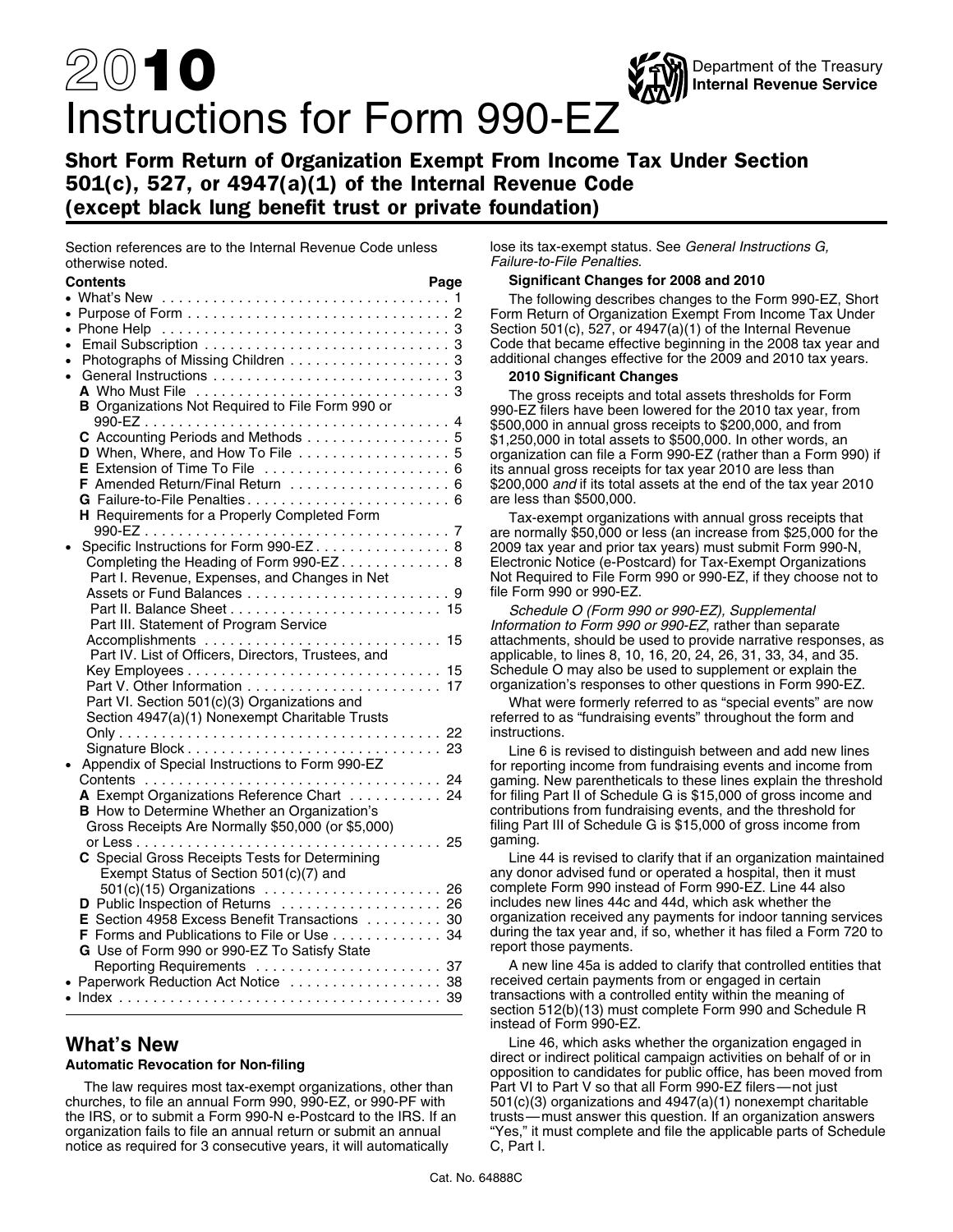The term, "substantial contraction" on line 36 has been events and gaming activities exceeds \$15,000.<br>
Fort V. Other Information: Part V. Other Information: redesigned Form 990 and Schedule N terminology. The •meaning of a "significant disposition of net assets" is similar to  $\bullet$  Line 36 – replaced attached schedule with Schedule L,<br>
the meaning of "oubstantial contraction" is 2008 Ferm 000 F7  $\bullet$  Line 38a – replaced attached the meaning of "substantial contraction" in 2008 Form 990-EZ,<br>except that a "significant disposition of net assets" includes • Part II, and transfers for full consideration. See instruction for line 36.

Instructions regarding required filing of Schedule A and a<br>
personal benefit contract statement have been moved from the<br>
Part VI instructions to the beginning of the Part V instructions<br>
Line 33 – rephrased. Part VI instructions to the beginning of the Part V instructions.

2008, the 2008 Form 990-EZ had few changes. The dollar 990 thresholds for Form 990-EZ filers were lowered to allow more 45). thresholds for Form 990-EZ filers were lowered to allow more organizations to file Form 990-EZ. Several new lines were<br>added, largely due to revision of Schedule A, Public Charity<br>Status and Public Support. Several unstructured attachments<br>were replaced by Schedules or eliminated. S were changed in coordination with redesigned Form 990<br>Instructions are no longer combined with the Form 990<br>Instructions are no longer combined with the Form 990

**Filing amounts.** The gross receipts and total assets amounts for Form 990-EZ filers have been lowered. Beginning with the 2008 tax year, an organization can file a Form 990-EZ (rather Several of the General Instructions were moved to the<br>2008 tax year, an organization can file a Form 990-EZ (rather than a Form 990) if it satisfies both the gr

| File 990-EZ for:                 | If gross receipts are: And if total assets | are:               |
|----------------------------------|--------------------------------------------|--------------------|
| 2008 tax year (filed in<br>2009) | $<$ \$1 million                            | $<$ \$2.5 million  |
| 2009 tax year (filed in<br>2010) | < \$500,000                                | $<$ \$1.25 million |
| 2010 and later tax years         | $<$ \$200,000                              | < \$500,000        |

VI-B).

• Line 48 – for determining which section 501(c)(3) schools **Purpose of Form** are required to complete Schedule E regarding private schools Forms 990 and 990-EZ are used by tax-exempt organizations,<br>
(2007 Schedule A, Part V).<br>
nonexempt charitable trusts, and section 527 political

• Lines 49a and 49b - added to identify transactions between section 501(c)(3) organizations and tax-exempt organizations by section 6033.<br>
other than section 501(c)(3) organizations (2007 Schedule A,  $\Delta$ 

• Part I. Revenue, Expenses, and Changes in Net Assets or

 $\bullet$  Line 5c – eliminated the attached schedule for sales of  $\qquad \quad$  fully describe the organization's programs and

- **2009 Significant Changes** Line 6a replaced attached schedule with Parts II and
	- -

 $\bullet$  Line 40b – replaced attached schedule with Schedule L<br>Part I.

Lines 44 and 45 – added to remind sponsoring **2008 Significant Changes** organizations of donor advised funds, and certain section Unlike Form 990, which was extensively redesigned for \_\_\_\_\_\_\_\_\_\_\_\_\_\_\_\_\_\_\_\_\_\_\_\_\_\_\_<br>08, the 2008 Form 990-EZ had few changes. The dollar \_\_\_\_\_\_\_\_\_\_\_\_\_\_\_\_\_\_\_\_\_\_\_\_\_\_\_\_

instructions.<br>Instructions are no longer combined with the Form 990<br>Filing amounts. The gross receipts and total assets amounts Special Instructions are nearly the same for both forms.

Use of other forms such as Form LM-2 and LM-3 as a substitute for financial reporting on Form 990 or 990-EZ is *File 990-EZ for: If gross receipts are: And if total assets* eliminated.

The instructions clarify that organizations that claim tax-exempt status but have not yet applied for or been recognized as exempt must file Form 990 or 990-EZ. See General Instruction A.

Organizations can choose one of two methods (Option 1 or<br>Option 2) of reporting compensation of their officers, directors, trustees, key employees, and five highest compensated employees. Option 1 is a simplified version of the Form 990 method of compensation reporting (for example, an **Replacement of Schedule A with new Part VI and** the dof compensation reporting (for example, an **schedules.** For 2008, many parts of the 2007 Schedule A were moved to new schedules or to the Form 990 core form, which req ...<br>
Line 47 – for determining which section 501(c)(3) consistently for all officers, directors, trustees, key employees,<br>
organizations are required to complete Schedule C, Part II, and five highest compensated employees,

nonexempt charitable trusts, and section 527 political organizations to provide the IRS with the information required

outer trian section 501(c)(3) organization's (2007 Scriedule A,<br>
Part VII). However, 990-EZ filers are no longer required to<br>
provide the details of such transactions.<br>
■ Line 50 – added to report compensation of the five compensated employees other than officers, directors, trustees,<br>
and key employees (2007 Schedule A, Part I); threshold raised<br>
from \$50,000 to \$100,000.<br>
■ Line 51 – added to report compensation of the five highest<br>
■ Li compensated independent contractors (2007 Schedule A, Parts details, see Appendix D and the Instructions for Schedule B<br>II-A and II-B); threshold raised from \$50,000 to \$100,000.<br>(Form 990, 990-EZ, or 990-PF), Schedule of

**Replacement of certain attachments with new schedules.** Some members of the public rely on Form 990 or 990-EZ, as<br>Certain unstructured attachments required in the 2007 Form the primary or sole source of information about Part I. Revenue, Expenses, and Changes in Net Assets or cases may be determined by the information presented on its Fund Balances: return. Therefore, the return must be complete, accurate, and non-inventory assets and accomplishments.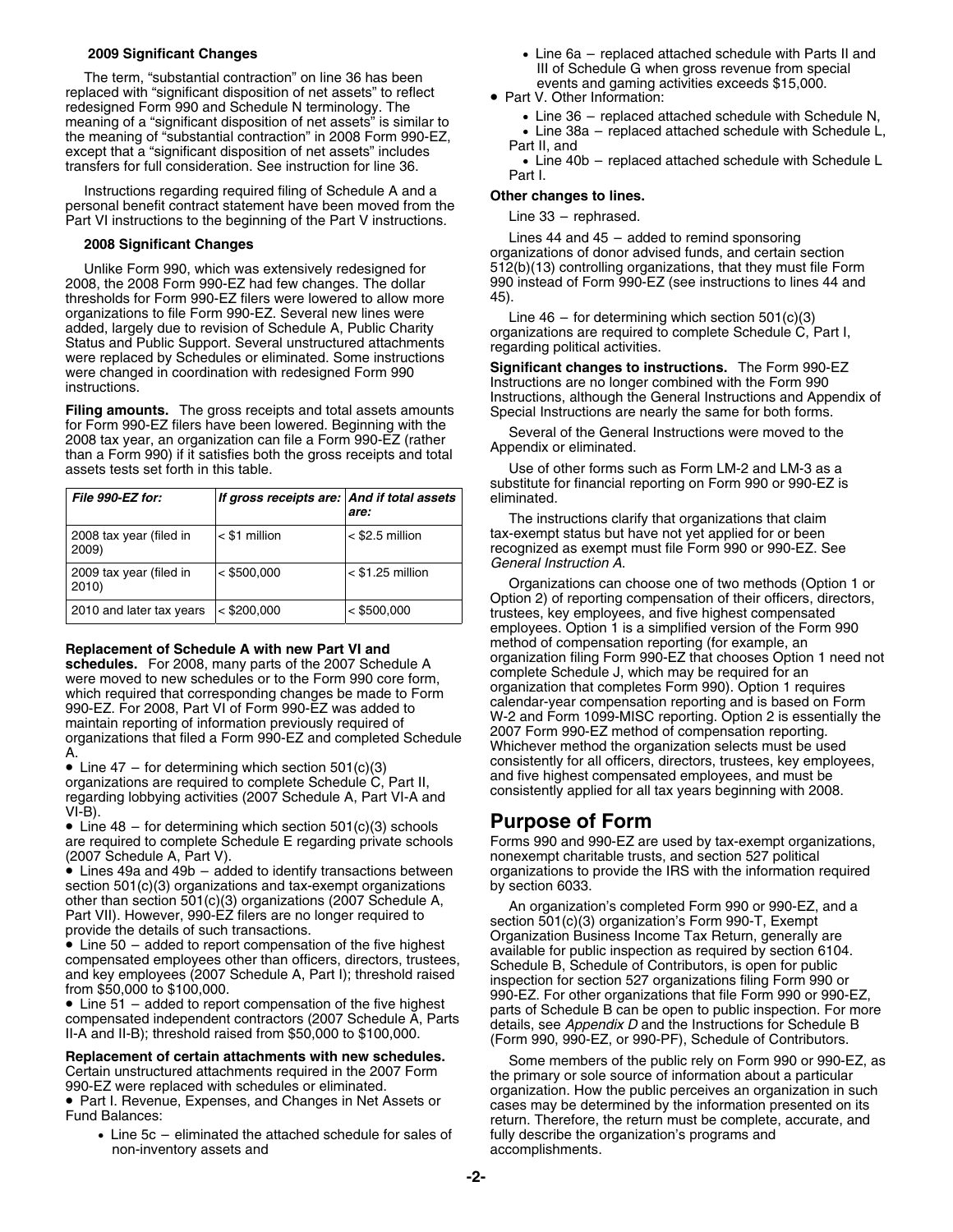

*filed by organizations with gross receipts of less than \$200,000* are illustrative only and for the purpose of less than \$500,000 at the end formed Formed Formed Formed Formed Tormed Tormed Tormed Tormed Tormed Tormed Tor and total assets of less than \$500,000 at the end of their tax

2. Sponsoring organizations of donor advised funds (as *defined in section 4966(d)(1)), organizations that operate a hospital facility, organizations recognized by the IRS as section* **A. Who Must File** 501(c)(29) nonprofit health insurance issuers, and certain<br>controlling organizations defined in section 512(b)(13) must file<br>Form 990 rather than Form 990-EZ regardless of the amount of<br>their gross receipts and total asset

required to file Form 990-PF, Return of Private Foundation or *Section 4947(a)(1) Nonexempt Charitable Trust Treated as a* year less than \$500,000, it can file Form 990-EZ, instead of *organization should refer to the Instructions for Schedule A* (Form 990 or 990-EZ) to determine whether it is a private

*4. Form 990 must be used to file a group return, not Form as section 501(c)(29) nonprofit health insurance issuers*, and

The IRS has established a new subscription-based email to \$500,000 at the end of the tax year. This includes the service for tax professionals and representatives of tax-exempt following: service for tax professionals and representatives of tax-exempt following:<br>organizations. Subscribers will receive periodic updates from **•** Organizations described in section 501(c)(3) (other than organizations. Subscribers will receive periodic updates from **•** Organizations describe<br>the IRS regarding exempt organization tax law and regulations. Private foundations) and the IRS regarding exempt organization tax law and regulations, private foundations) and<br>available services, and other information. To subscribe, visit • Organizations described in other section 501(c) subsections available services, and other information. To subscribe, visit *[www.irs.gov/eo](http://www.irs.gov/eo)*. (other than black lung benefit trusts).

The Internal Revenue Service is a proud partner with the<br>
National Center for Missing and Exploited Children.<br>
Photographs of missing children selected by the Center may<br>
appear in instructions on pages that would otherwis you recognize a child. For purposes of Form 990 or Form 990-EZ reporting, the

**Overview of Form 990-EZ.** The Form 990-EZ is an annual information return required to be filed with the IRS by many subject to section 4958 if it obtains a determination letter from organizations exempt from income tax u to be made available to the public by the IRS and the filing **Electronic filing.** Organizations can file Form 990-EZ<br>organization. Also, the organization may be required to file the electronically. See *General Instruction* organization. Also, the organization may be required to file the completed Form 990-EZ with state governments to satisfy state electronically.



are required to file Form 990-T, Exempt Organization<br> **EXEMPLE 2018**<br> **EXEMPLE 2019**<br> **EXEMPLE OR ALL STATES 2019** 

1. Throughout these instructions, "the organization" and the "filing organization" both refer to the organization filing the Form 990-EZ.

*1. For tax years beginning in 2010, Form 990-EZ can be* 2. The examples appearing throughout these instructions

*year.* 3. Instructions for the Form 990-EZ Schedules are<br>year. 3. Instructions for the Form 990-EZ Schedules are<br>2. Sponsoring organizations of donor advised funds (as published separately from these instructions.

*3. Form 990-EZ cannot be used by a private foundation* For tax years beginning in 2010, if an organization has gross<br>
uired to file Form 990-PF, Return of Private Foundation or Freceipts less than \$200,000 and total asset *Private Foundation. A section 501(c)(3) or section 4947(a)(1)* Form 990. See the instructions below for more information. But organizations or *Controlling organizations (Form 990 or 990-EZ) to determine whether it is a private described in section 512(b)(13)*, *Organizations that operate one foundation. or more hospital facilities, Organizations recognized by the IRS* Sponsoring organizations of donor advised funds (as defined in

**Phone Help**<br>
If you have questions and/or need help completing Form 990 or<br>
For 2010, Form 990 (not 990-EZ or 990-N) must be filed by<br>
For 2010, Form 990 (not 990-EZ or 990-N) must be filed by<br>
Email Subscription<br>
Email S

**Photographs of Missing Children Gross receipts.** Gross receipts are the total amounts the **Gross** receipts are the total amounts the **Gross** receipts are the total amounts the **Gross** receipts are the total amounts the

term "section 501(c)(3)" includes organizations exempt under sections 501(e) and (f) (cooperative service organizations), General Instructions<br> **General** Instructions<br> **General Instructions**<br> **General Instructions**<br> **General Instructions**<br> **General Instructions** 

reporting requirements.<br>Organizations that have total gross income from<br>ITIP substantially redesigned for 2008 and later tax years.<br>The IRS has provided transitional relief to small and **TIP** are required to the Form 990-1, Exempt Organization<br>Business Income Tax Return, in addition to any required Form<br>990, 990-EZ, or 990-N.<br>Helpful Hints. The following hints may help you more<br>Helpful Hints. The following hint **Helpful Hints.** The following hints may help you more *The following schedule sets forth the modified amounts for filing* Form 990-EZ (instead of Form 990) during this transition period: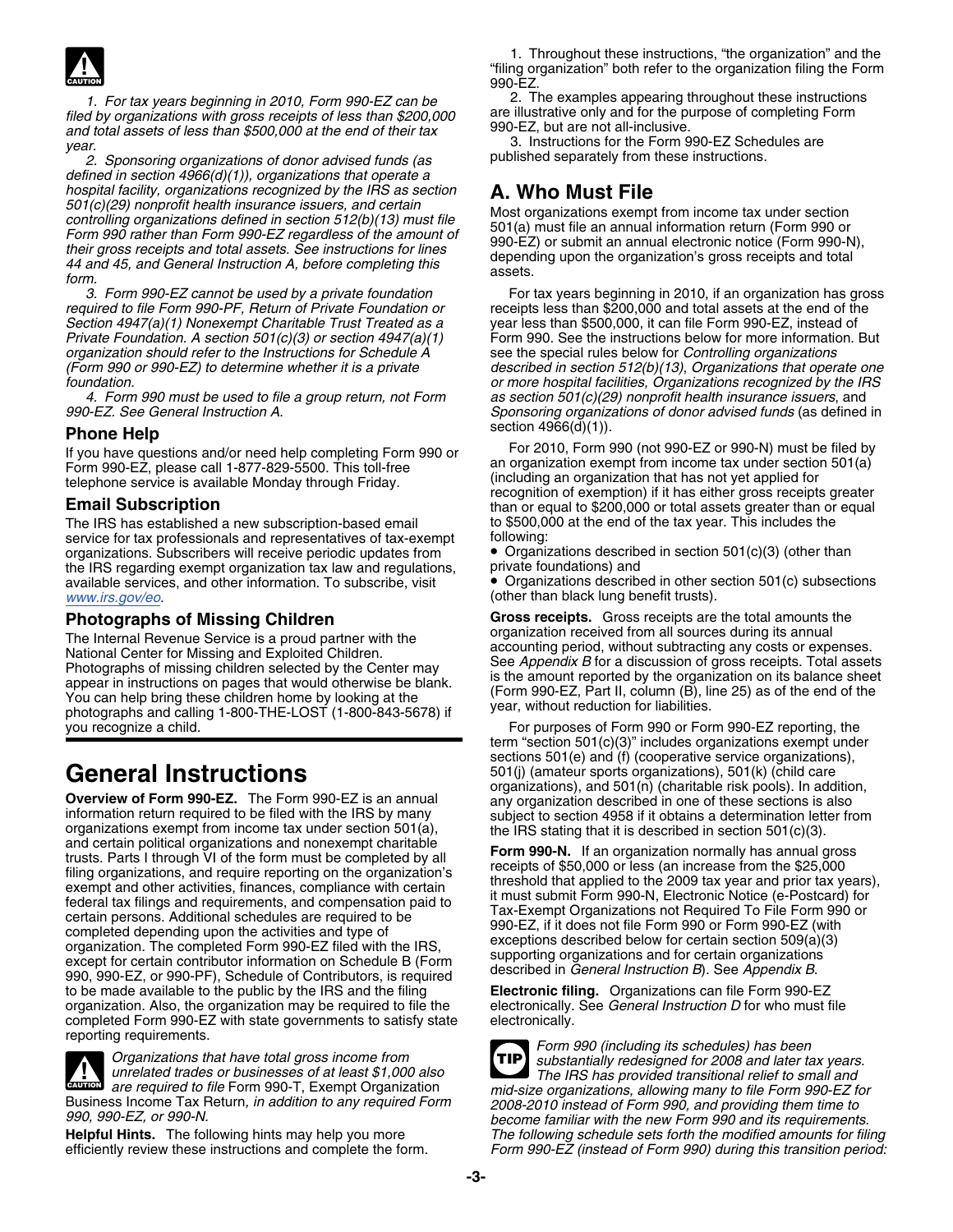| filed for:                                            | Form 990-EZ may be   If gross receipts are: And if total assets | are:            |
|-------------------------------------------------------|-----------------------------------------------------------------|-----------------|
| 2009 Form (generally < \$500,000<br>filed in $2010$ ) |                                                                 | $<$ \$1,250,000 |
| 2010 and later Forms < \$200,000                      |                                                                 | < \$500,000     |

Organizations that operated one or more hospital facilities **Returns when exempt status not established.** An Organization is required to file Form 990 or 990-EZ in during the tax year must file Form 990 and not Form 990-EZ,<br>and complete Schedule H, A *hospital facility* is a facility that is a accordance with these instructions if the organization claims and complete Schedule H. A *hospital facility* is a facility that is, accordance with these instructions if the organization claims or is required to be, licensed, registered, or similarly recognized exempt status under section 501(a) but has not yet esta<br>by a state as a hospital, or any facility that the Secretary such exempt status by filing Form 102 by a state as a hospital, or any facility that the Secretary such exempt status by filing Form 1023 (Application for<br>determines has the provision of hospital care as its principal Recognition of Exemption Under Section 501 determines has the provision of hospital care as its principal Becognition of Exemption Under Section 501(c)(3) of t<br>function or purpose constituting the basis for its exemption Bellet Revenue Code) or Form 1024 (Applicati function or purpose constituting the basis for its exemption Funder and Revenue Code) or Form 1024 (Application for<br>Hecognition of Exemption Under Section 501(a) or for purpose the constraint of the basis of the section 50 under section  $501(c)(3)$ , without regard to section  $501(r)$ . See

**CAUTION !**

*Do not file Form 990 as a nonprofit health insurance the process for submitting requests for recognition of exempt status and/or filing Form 990.* 

A controlling organization of one or more controlled entities, as least \$200,000 of gross receipts or \$500,000 total assets at described in section 512(b)(13), must file Form 990 and not end of the tax year (except for sec described in section 512(b)(13), must file Form 990 and not end of the tax year (except for section 509(a)(3) supporting<br>Form 990-FZ if it is required to file an annual information return organizations described in *Genera* Form 990-EZ if it is required to file an annual information return organizations described in *General Instruction A).* See *General* controlling organization and any controlled entity during the year. See line 45 and the related instructions.

**Section 509(a)(3) supporting organizations.** A section 509(a)(3) supporting organization must file Form 990 or  $990-EZ$ , even if its gross receipts are normally \$50,000 or less,<br>  $990-EZ$ , even if its gross receipts are normally \$50,000 or less,<br>  $1.$  A church, an interchurch organization of local units of a<br>  $2.$  A church, a conven

501(c)(7) and 501(c)(15) organizations apply the same gross more churches or church denominations, if more than half of receipts test as other organizations to determine whether they the society's activities are conducted in, or directed at, persons must file a Form 990 or 990-EZ, but use a different definition of in foreign countries. gross receipts to determine whether they qualify as tax-exempt 5. An exclusively religious activity of any religious order for the tax year. See Appendix C for more information. for the tax year. See *Appendix C* for more information.

**Section 527 political organizations.** Tax-exempt political **Certain governmental organizations**<br>
organizations must file Form 990 or 990-EZ unless their annual 6. A state institution whose income is excluded from gross organizations must file Form 990 or 990-EZ unless their annual gross receipts are less than \$25,000 during the tax year or they income under section 115.<br>are otherwise excepted under *General Instruction B*, 7. A governmental unit *Organizations Not Required to File Form 990 or 990-EZ*. A described in Rev. Proc. 95-48, 1995-2 C.B. 418.<br>
Section 527 political organization that is a qualified state or local 8. An organization described in section 501( section 527 political organization that is a qualified state or local political organization must file Form 990 or 990-EZ only if it has

*Form 990-EZ may be If gross receipts are: And if total assets* gross receipts of \$100,000 or more. Political organizations are *filed for: are:* not required to submit Form 990-N.

Section 4947(a)(1) non-exempt charitable trusts. A non-exempt charitable trust described under section  $4947(a)(1)$ of the Code (if it is not treated as a private foundation) is required to file Form 990 or Form 990-EZ unless excepted under *General Instruction B*. Such a trust is treated like an Foreign and U.S. possession organizations. Foreign exempt section 501(c)(3) organization for purposes of<br>organizations and U.S. possession organizations, as well as<br>domestic organizations described above, must file Form 99 **Sponsoring organizations of donor advised funds.** 1041, U.S. Income Tax Return for Estates and Trusts.

Sponsoring organizations of donor advised funds (as defined in<br>section 4966(d)(1)) must file Form 990 and not Form 990-EZ.<br>See line 44 and the related instructions.<br>**Organizations that operate one or more hospital facilit** 

line 44b and the related instructions.<br> **Consider the UPS as soction 501(c)(20)** determination letter recognizing exempt status. In such cases, **Organizations recognized by the IRS as section 501(c)(29)**<br> **Comprofit health insurance issuers.** Organizations<br> **Comprofit health insurance issuers**<br>
in Item B of the Form 990 or Form 990-EZ header (whether or<br>
under se

# *issuer described in section 501(c)(29) until the IRS* **B. Organizations Not Required To File** *issues an announcement or other guidance establishing*

For tax years beginning in 2010, an organization described **Controlling organizations described in section 512(b)(13).** below does not have to file Form 990 or 990-EZ even if it has at for the year and if there was any transfer of funds between the *Instruction A* for determining whether the organization can file item 10, 11, or 13 below is required to submit Form 990-N unless it voluntarily files Form 990, 990-EZ, or 990-BL.

1. An integrated auxiliary of a church, as described in<br>
Regulations section 1.6033-2(h),<br>
2. The exclusively religious activities of a religious order, or<br>
3. An organization whose gross receipts are normally not<br>
more th

If the organization is described in (3), then it must submit<br>Form 990-N unless it voluntarily files Form 990 or Form 990-EZ.<br>Section 501(c)(7) and 501(c)(15) organizations. Section 1.6033-2(g)(1)(vii).<br>Section 501(c)(7) an

**Section 501(c)(7) and 501(c)(15) organizations.** Section 4. A mission society sponsored by, or affiliated with, one or

7. A governmental unit or affiliate of a governmental unit

 $501(c)(1)$  organization is a corporation organized under an act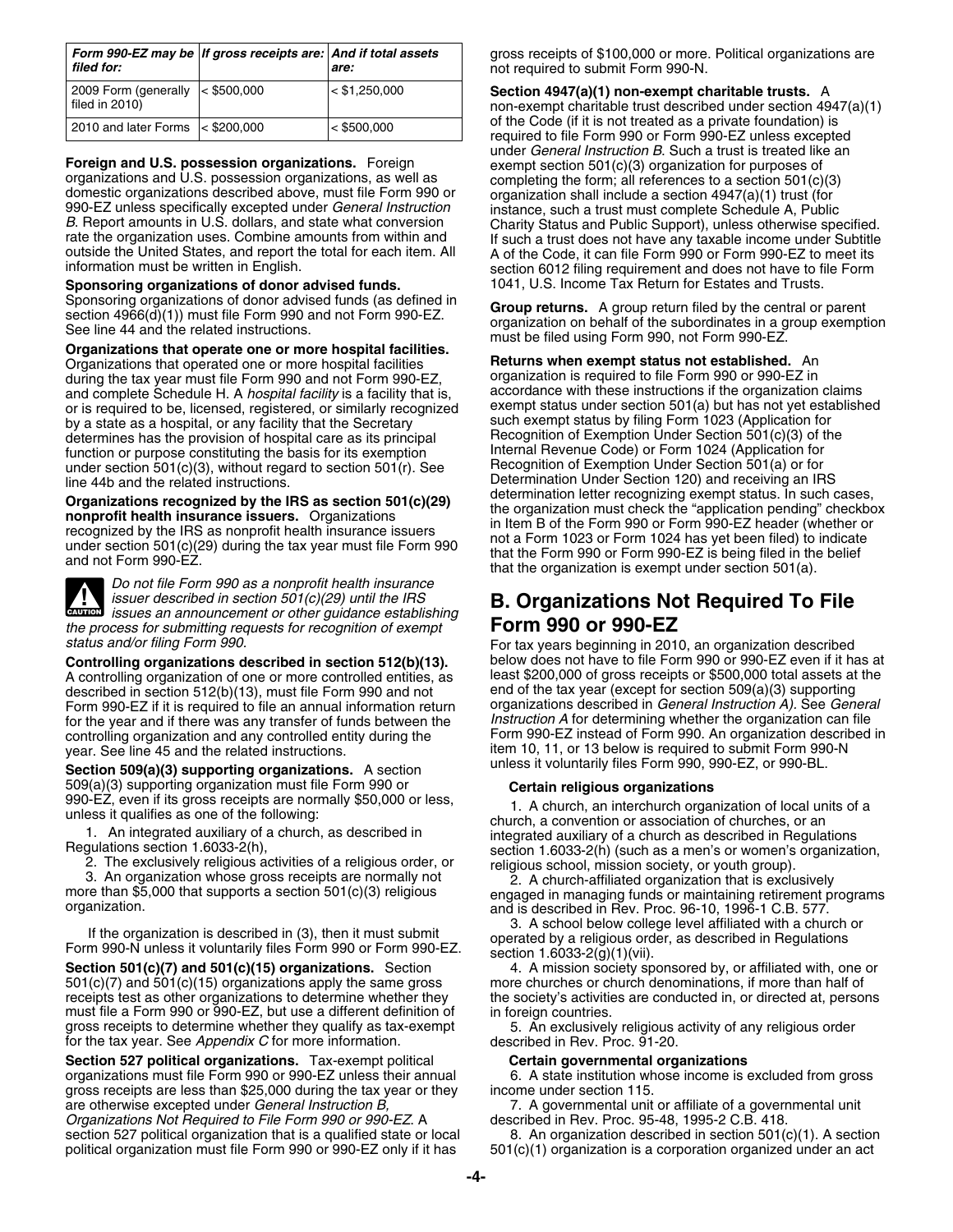of Congress that is an instrumentality of the United States, and **Short period.** A short accounting period is a period of less exempt from federal income taxes. than 12 months, which exists when an organization first

- A state or local committee of a political party
- A political committee of a state or local candidate,
- A caucus or association of state or local officials, or short year.

Act of 1971 as a political committee (as defined in section accounting period, it must file a Form 990-EZ for the short

### **Certain organizations with limited gross receipts**

investment activity). But if a foreign organization or organization located in a U.S. Possession is required to file a Form 990 or **Accounting Methods** assets, are taken into account in determining whether it use the same accounting method on the return (including the qualifies to file Form 990-EZ. To determine what an  $\blacksquare$ 

### **Certain organizations that file different kinds of annual** however, the method of accounting must clearly reflect income. **information returns**

12. A private foundation (including a private operating **Accounting method change.** Generally, the organization foundation) exempt under section  $501(c)(3)$  and described in terminating its status by becoming a public charity under termination period. If the section  $507(b)(1)(B)$  organization

Use Form 990-BL, Information and Initial Excise Tax Return for Black Lung Benefit Trusts and Certain Related Persons. The adjustment must be identified as the effect of changing to

15. A stock bonus, pension, or profit-sharing trust that

**TIP**

**TIP**

A public charity described in section 170(b)(1)(A)(iv) or<br>
(vi) or 509(a)(2) that is not within its initial five years of<br>
(vi) or 509(a)(2) that is not within its initial five years of<br>
eash receipts and disbursements me A (Public Charity Status and Public Support) to ensure that it<br>continues to qualify as a public charity for the tax year. If it fails accrual method. It could use that return for reporting to the IRS.<br>to qualify as a publi

*to qualify as a public charity, then it must file Form 990-PF rather than Form 990-PF* 

Calendar year. Use the 2010 Form 990-EZ to report on the<br>2010 calendar year accounting period. A calendar year differences between its books of account and the Form 990-EZ<br>accounting period begins on January 1 and ends on

**Fiscal year.** If the organization has established a fiscal year. accounting period, use the 2010 Form 990-EZ to report on the organization's fiscal year that began in 2010 and ended 12 organization's liscal year that began in 2010 and ended 12<br>months later. A fiscal year accounting period should normally **D. When, Where, and How to File**<br>coincide with the natural operating cycle of the organization. Be F coincide with the natural operating cycle of the organization. Be<br>
certain to indicate in the heading of Form 990-EZ the date the organization's accounting period ends (May 15 for a certain to indicate in the heading of Form 990-EZ the date the organization's fiscal year began in 2010 and the date the fiscal calendar-year filer). If the regular due date falls on a Saturday,<br>Sunday, or legal holiday, file on the next business day. A

**Certain political organizations** commences operations, changes its accounting period, or 9. A political organization that is: the organization's short year ended prior to December 31, 2010 (not on or after December 31, 2010), it should use the 2009 Form 990-EZ or Form 990 to file for such short year.

• Required to report under the Federal Election Campaign **Accounting period change.** If the organization changes its 301(4) of such Act).<br> **Certain organizations with limited gross receipts** period resulting from the change. Enter "Change of Accounting<br>
Period" at the top of this short-period return.

10. An organization whose gross receipts are normally<br>
\$50,000 or less. To determine what an organization's gross<br>
receipts "normally" are, see *Appendix B*.<br>
11. Foreign organizations and organizations located in U.S.<br>
po

Unless instructed otherwise, the organization should generally Form 990-EZ and all schedules) to report revenue and organization's gross receipts "normally" are, see *Appendix B*. expenses that it regularly uses to keep its books and records.

section 509(a). Use Form 990-PF, Return of Private exception applies where a section 501(c) organization changes<br>Foundation. Use Form 990-PF also for a taxable private excounting method to comply with SFAS 116 (ASC 958), its accounting method to comply with SFAS 116 (ASC 958), foundation, a section 4947(a)(1) nonexempt charitable trust Accounting for Contributions Received and Contributions Made. treated as a private foundation, and a private foundation<br>terminating its status by becoming a public charity under a change in accounting method, regardless of whether it files section 507(b)(1)(B) for tax years within its 60-month Form 3115, Application for Change in Accounting Method, and<br>termination period. If the section 507(b)(1)(B) organization that has audited financial statements, must re successfully terminates, then it files Form 990 or 990-EZ in its adjustment required by section 481(a) on Form 990-EZ, line 20 final year of termination.<br>13. A black lung benefit trust described in section 501(c)(21). adjustment made during the tax year. The organization must 13. A black lung benefit trust described in section 501(c)(21). adjustment made during the tax year. The organization must<br>se Form 990-BL, Information and Initial Excise Tax Return for explain in Schedule O the change and 14. A religious or apostolic organization described in section the method provided in SFAS 116 (ASC 958). The beginning of 501(d). Use Form 1065, U.S. Return of Partnership Income. year statement of financial position (bal year statement of financial position (balance sheet) should not<br>be restated to reflect any prior period adjustments.

qualifies under section 401. Use Form 5500, Annual Return/ **State reporting.** Most states that accept Form 990-EZ in place Report of Employee Benefit Plan. **by a state report of their own forms require that all amounts be** on the accrual method of accounting. If the organization *Subordinate organizations in a group exemption which* prepares Form 990-EZ for state reporting purposes, it can file *are included in a group return filed for the tax year by* an identical return with the IRS even though the return does not *the central organization should not file a separate Form* agree with the books of account, unless the way one or more<br>1990 or Form 990-EZ, or submit Form 990-N for the tax year. items are reported on the state return conf *items are reported on the state return conflicts with the* 

organization to report certain revenue, expense, or balance sheet items differently from the way it normally accounts for **C. Accounting Periods and Methods** them on its books. A Form 990-EZ prepared for that state is acceptable for the IRS reporting purposes if the state reporting

**Accounting Periods**<br>**An organization should keep a reconciliation of any**<br>**An organization should keep a reconciliation of any** 



31.<br>**Fiscal vear** If the organization has established a fiscal vear **TIP** *See Pub. 538, Accounting Periods and Methods, about*<br>**Fiscal vear** If the organization has established a fiscal vear

Sunday, or legal holiday, file on the next business day. A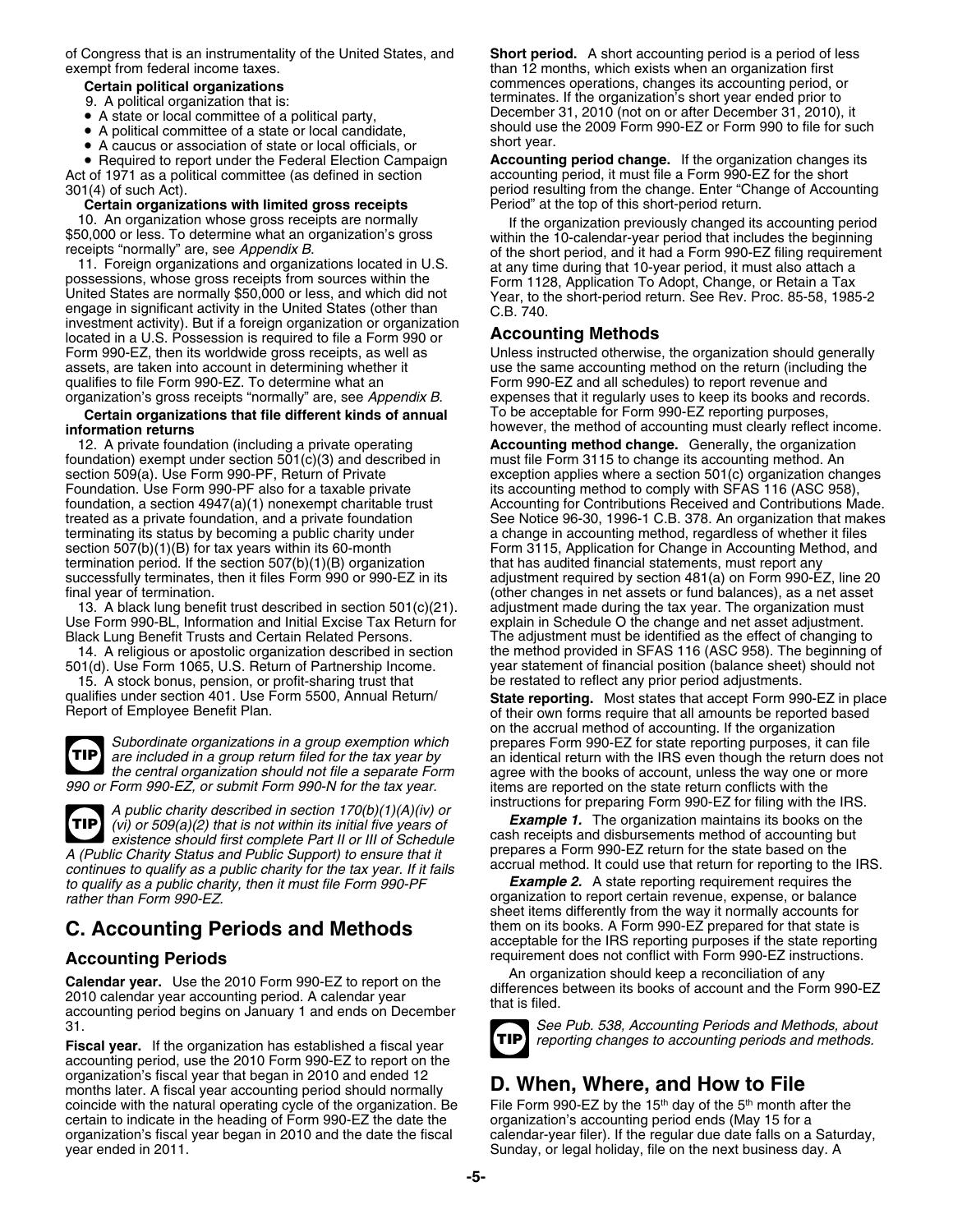business day is any day that is not a Saturday, Sunday, or legal amended return must provide all the information called for by

Internal Revenue Service Center

**Foreign and U.S. possession organizations.** If the organization's principal business, office, or agency is located in *[gov](http://www.irs.gov)* for information on getting blank tax forms.

**Private delivery services.** The organization can use certain **Amended returns and state filling considerations.** State law<br>Drivate delivery services designated by the IRS to meet the scan require that the organization sen private delivery services designated by the IRS to meet the can require that the organization send a copy of an ame<br>Form 990-EZ return (or information provided to the IRS") in the IRS" Form 990-EZ return (or information pr

• DHL Express (DHL): DHL Same Day Service,

• Federal Express (FedEx): FedEx Priority Overnight, FedEx  $\qquad 990$ -EZ to satisfy state reporting requirements, even if the Standard Overnight, FedEx 2Day, FedEx International Priority, original return was accepted by the IRS. FedEx International First, and

• United Parcel Service (UPS): UPS Next Day Air, UPS Next **G. Failure-to-File Penalties**



**Electronic filing.** The organization can file Form 990-EZ or  $\hat{\$}50,000$ . The penalty begins on the due date for filing Form Form 990 and related forms, schedules, and attachments  $990 - EZ$ . electronically. However, if an organization files at least 250<br>
returns of any type during the calendar year ending with or<br>
within the organization's tax year and has total assets of \$10<br>
million or more at the end of the

If an organization is required to file a return electronically but<br>does not, the organization is considered not to have filed its<br>return, even if a paper return is submitted. See Regulations<br>section 301.6033-4 for more inf

The IRS may waive the requirements to file electronically in cases of undue hardship. For information on filing a waiver, see Also, this penalty can be imposed if the organization's return<br>Notice 2010-13, 2010-4 I.R.B. 327, available at *www.irs.gov/irb/* contains incorrect informat Notice 2010-13, 2010-4 I.R.B. 327, available at *[www.irs.gov/irb/](http://www.irs.gov/irb/2010-04_IRB/ar14.html) [2010-04\\_IRB/ar14.html](http://www.irs.gov/irb/2010-04_IRB/ar14.html)*. that reports contributions net of related fundraising expenses

Use Form 8868, Application for an Extension of Time To File an its responsibility for an its return. extension of time to file. Use Form 8868 also to apply for an file a complete return or does not furnish correct information, additional (not automatic) 3-month extension if the original 3 the IRS will send the organizatio additional (not automatic) 3-month extension if the original 3 the IRS will send the organization a letter that includes a fixed months was not enough time. To obtain this additional time to fulfill these requirements. Aft months was not enough time. To obtain this additional time to fulfill these requirements. After that period expires, the extension of time to file, the organization must show reasonable person failing to comply will be cha extension of time to file, the organization must show reasonable person failing to comply will be charged a penalty of \$10 a day.<br>cause for the additional time requested. See the Instructions for The maximum penalty on all cause for the additional time requested. See the Instructions for The maximum penalty on all persons for failures with respect to

To change the organization's return for any year, file a new with the IRS (sections 7203, 7206, and 7207). States can Form 990-EZ applicable to the year being amended. The

holiday.<br>If the organization is liquidated dissolved or terminated file information. Check the "Amended return" box in Item B of the

If the organization is liquidated, dissolved, or terminated, file information. Check the "Amended return" box in Item B of the<br>the return by the 15<sup>th</sup> day of the 5<sup>th</sup> month after liquidation,<br>dissolution, or termination. Department of the Treasury example and the date the original return was due, whichever is<br>Internal Bevenue Service Center and Supplement and later.

Ogden, UT 84201-0027 **If the organization needs a copy of its previously filed return,**<br>J.S. possession organizations. If the **it can file Form 4506, Request for Copy of** Tax Return. See IRS.

a foreign country or U.S. possession, send the return to the: If the return is a final return, see the instructions for line 36 Internal Revenue Service Center **Access 18 Container M** (Form 990 or 990-EZ), Liquidation, P.O. Box 409101 Termination, Dissolution or Significant Disposition of Assets, for<br>Coden UT 84409

Ogden, UT 84409<br>ry services The organization can use certain **Amended returns and state filing considerations.** State law "timely mailing as timely filing/paying" rule for tax returns and Form 990-EZ return (or information provided to the IRS payments. These private delivery services include only the supplementing the return) to the state with which it filed a copy<br>following: of Form 990-EZ originally to meet that state's filing requirement. A state can require an organization to file an amended Form<br>990-EZ to satisfy state reporting requirements, even if the

Day Air Saver, UPS 2<sup>nd</sup> Day Air, UPS 2<sup>nd</sup> Day Air AM, UPS<br>Worldwide Express Plus, and UPS Worldwide Express.<br>The private delivery service can tell you how to get written 5% of the gross receipts of the organization for t 5% of the gross receipts of the organization for the year, can be proof of the mailing date. charged when a return is filed late, unless the organization can Private delivery services cannot deliver items to P.O.<br>boxes. You must use the U.S. Postal Service to mail any<br>item to an IRS P.O. Box.<br>item to an IRS P.O. Box.<br>(with a maximum penalty with respect to any one return of

may be subject to this penalty.

**E. Extension of Time To File** Use of a paid preparer does not relieve the organization of<br>Use Form 8868, Application for an Extension of Time To File an its responsibility to file a complete return.

Against responsible person(s). If the organization does not any one return shall not exceed \$5,000.

There are also penalties (fines and imprisonment) for willfully **F. Amended Return/Final Return**<br>not filing returns and for filing fraudulent returns and statements return including any required schedules. Use the version of impose additional penalties for failure to meet their separate<br>Form 990-EZ applicable to the year being amended. The filing requirements.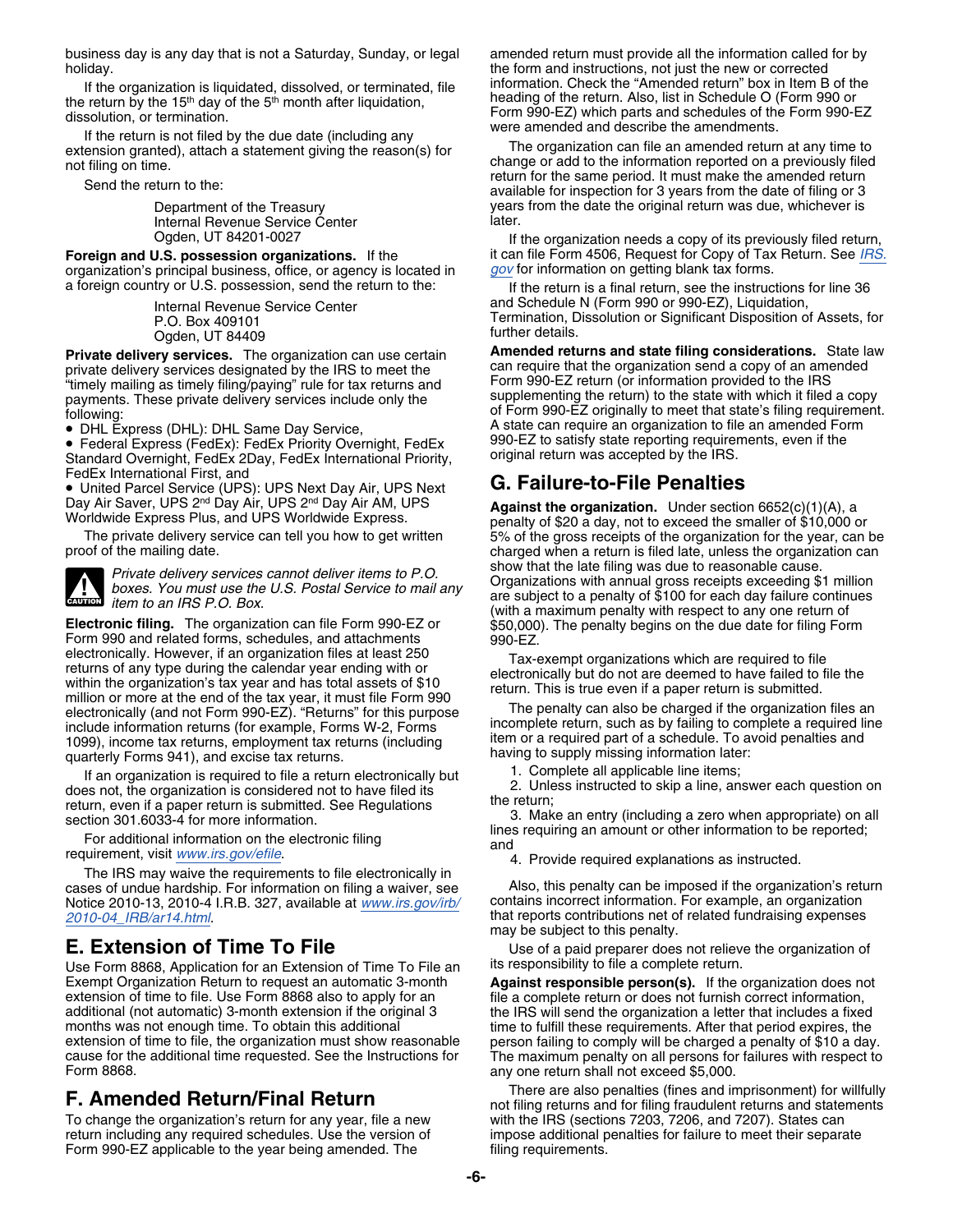**Automatic revocation for nonfiling for three consecutive Reporting proper amounts.** Some lines request information **years.** The law requires most tax-exempt organizations, other reported on other forms filed by the organization. If the than churches, to file an annual Form 990, 990-EZ, or 990-PF organization is aware that the amount ac with the IRS, or to submit a Form 990-N e-Postcard to the IRS. other form is incorrect, it must report on Form 990-EZ the If an organization fails to file an annual return or submit an information that should have been reported on the other form<br>in addition to filing an amended form with the proper amount automatically lose its tax-exempt status. Organizations that lose

All organizations filing Form 990-EZ must complete Parts I arrangement treated as a partnership for federal income tax<br>through VI of the Form 990-EZ, and any required schedules<br>and attachments. If an organization is not re schedules. **List of required schedules and attachments.** An

**Public inspection.** In general, all information the organization organization may be required to file one or more of Schedules reports on or with its Form 990-EZ, including schedules and attachments, will be available for file Form 990-EZ. Make sure the forms and schedules are clear • Schedule A, Public Charity Status and Public Support. See<br>enough to photocopy legibly. For more information on public Part V, Other Information. enough to photocopy legibly. For more information on public inspection requirements, see *Appendix D* and Pub. 557,<br>
Tax-Exempt Status of Your Organization.<br> *Bequirements for a Properly Completed Form 990-E3* 

signature. For details, see the instructions to the Signature Block, later.

**Recordkeeping.** The organization's records should be kept as <br>long as they can be needed for the administration of any **Cambel Constant Campaign** and Lobb provision of the Internal Revenue Code. Usually, records that support an item of income, deduction, or credit must be kept a • Schedule E, Schools. See Line 48, Schools. minimum of 3 years from the date the return is due or filed,<br>whichever is later. Keep records that verify the organization's **Collegeant C**, Supplemental Information Regarding whichever is later. Keep records that verify the organization's basis in property as long as they are needed to figure the basis Fundraising Events or Gaming Activities, Parts II and III. See of the original or replacement property. Applicable law and an Lines 6a through 6d, Gaming and of the original or replacement property. Applicable law and an *Lines 6a through 6d, Gaming and Fundraising Events*. organization's policies can require that the organization retain . Schedule L, Transactions with Interested Persons, Part I.

*Disclosure of Section 4958 Excess Benefit Transactions and* The organization should also keep copies of any returns it *Excise Taxes*. has filed. They help in preparing future returns and making computations when filing an amended return. • Schedule L, Transactions with Interested Persons, Part II.

**Rounding off to whole dollars.** The organization must round *and Key Employees*. off cents to whole dollars on the returns and schedules, unless <br>otherwise noted for particular questions. To round, drop Significant Disposition of Assets Parts I (liquidation on certis to whole dorurals on the returns and scriedules, unless<br>
a Schedule N, Liquidation, Termination, Dissolution or<br>
amounts inder 50 cents and increase amounts from 50 to 99<br>
cents to the next dollar. For example, \$ amounts to figure the amount to enter on a line, include cents<br>when adding the amounts and round off only the total.<br>Schedule O, Supplemental Information to Form 990 or Form

**Completing all lines.** Make an entry (including a zero when appropriate) on all lines requiring an amount or other **Assembling Form 990-EZ, schedules, and attachments.**<br>
information to be reported. Do not leave any applicable lines Before filing the Form 990-EZ, assemble the packag blank, unless expressly instructed to skip that line. If answering a line is predicated on a "Yes" answer to the preceding line, and a line is predicated on a "Yes" answer to the preceding line, and  $\begin{array}{r} 1. \text{ Core form with all parts completed (Parts I–V, Part VI by }\\ \text{if the organization's answer to the preceding line was "No," then }\\ \text{leave the "If Yes" line blank.}\end{array}$ <br>
Leave the "If Yes" line blank.<br>
Leave the "If Yes" line blank.<br>
Leave the "If Yes" l

In general, answers can be explained or supplemented in

Missing or incomplete parts of the form and/or required<br>schedules may result in the IRS contacting you to obtain the<br>missing information. Failure to supply the information may result<br>in a penalty being assessed to your acc

organization is aware that the amount actually reported on the (in addition to filing an amended form with the proper amount).

their exemption must file income tax returns and pay income **Inclusion of activities and items of disregarded entities and**<br> **Inclusion of activities and items of disregarded entities and propertion in the form**<br> **joint ve** joint ventures. An organization must report in its Form 990-EZ all of the revenues, expenses, assets, liabilities, and net assets or funds of a disregarded entity of which it is the sole **H. Requirements for a Properly** member, and must report in its Form 990-EZ its share of all **Completed Form 990-EZ** such items of a joint venture or other investment or<br>All prespirations filing Form 000 EZ must complete Pertal as a parangement treated as a partnership for federal income tax

Schedule B, Schedule of Contributors. See *Item H,* Tax-Exempt Status of Your Organization. *Requirements for a Properly Completed Form 990-EZ.*

**Signature.** A Form 990-EZ is not complete without a proper • Schedule C, Political Campaign and Lobbying Activities, Part signature. For details, see the instructions to the Signature III. See Line 35a, Proxy Tax.

• Schedule C, Political Campaign and Lobbying Activities, Part

**• Schedule C, Political Campaign and Lobbying Activities, Part II. See Line 47, Lobbying Activities.** 

records longer than 3 years. The *Schedule Line 40b, See Line 40b, Section 501(c)(3) and 501(c)(4) Organizations:* 

See *Line 38, Loans To or From Officers, Directors, Trustees,*

990-EZ. See *Lines 8, 10, 16, 20, 24, 26, 31, 33, 34, and 35*.

Before filing the Form 990-EZ, assemble the package of forms, schedules, and attachments in the following order:

Schedule O if the allotted space in the form or other schedule is and the metal of the schedule is insufficient, or if a "Yes" or "No" answer is required but the originization wishes to explain its answer.<br>
These include (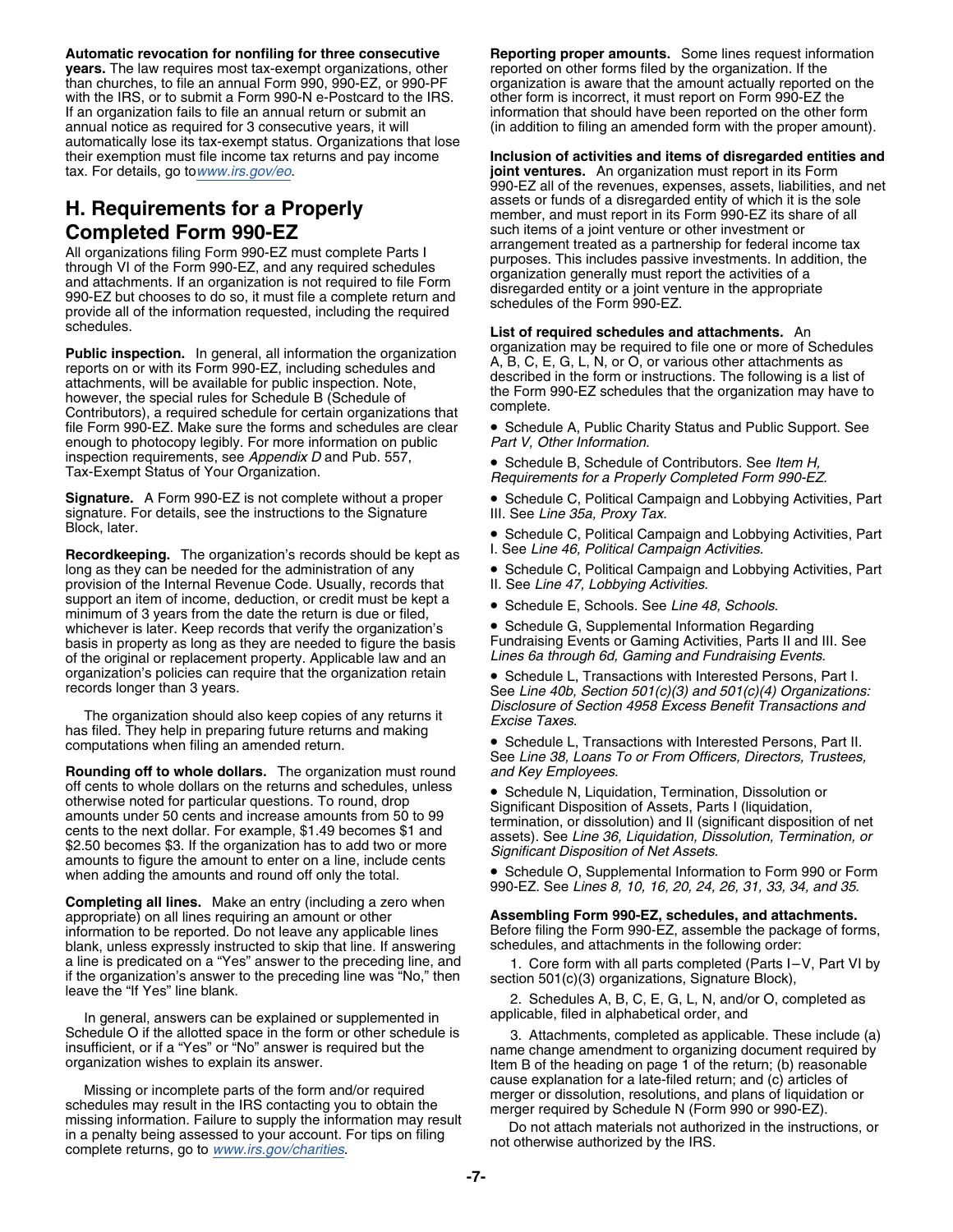The instructions that follow are keyed to items in the heading for<br>Form 990-EZ.

File the 2010 return for calendar year 2010 and fiscal years that Form 88<sup>2</sup><br>began in 2010 and anded in 2011, For a fiscal year return, fill in address, began in 2010 and ended in 2011. For a fiscal year return, fill in the tax year space at the top of page 1. See General Instruction the tax year space at the top of page 1. See *General Instruction* **Item D. Employer Identification Number (EIN)**<br>C for additional information about accounting periods. Use the employer identification number (EIN) provided

**Address change, name change, and initial return.** Check<br>the appropriate box if the organization changed its address or<br>legal name (not its "doing business as" name) if the<br>organization has not reported such change on a pr organization has not reported such change on a prior return, or **Department of the Treasury**<br>
Internal Revenue Service Center<br>
Internal Revenue Service Center if this is the first time the organization is filing either a Form 990 or a Form 990-EZ. **Ogden, UT 84201-0027** 

copies of the following documents (see line 34 instructions):

| IF the organization is:       | <b>THEN attach:</b>                                                                                                                                              |
|-------------------------------|------------------------------------------------------------------------------------------------------------------------------------------------------------------|
| A corporation                 | Amendments to the articles of<br>incorporation with proof of filing<br>with the state of incorporation.                                                          |
| A trust                       | Amendments to the trust<br>agreement signed by the trustee.                                                                                                      |
| An unincorporated association | Amendments to the articles of<br>association, constitution, bylaws,<br>or other organizing document,<br>with the signatures of at least two<br>officers/members. |

**Terminated.** Check this box if the organization has terminated finances and activities. If the organization does not have a its existence or ceased to be a section 501(a) or section 527 telephone number, enter the telepho its existence or ceased to be a section  $501(a)$  or section  $527$  organization and is filing its final return as an exempt organization or 4947(a)(1) trust. See the instructions for line 36 **Item F. Group Exemption Number**<br>that discuss liquidations, dissolutions, terminations, or **Item F. Group Exemption Number**<br>significant disposition of net significant disposition of net assets. An organization that checks this box because it has liquidated, terminated, or dissolved is included in a group exemption. The group exemption number<br>during the tax year must also attach Schedule N (Form 990 or (GEN) is a number assigned by the IRS t during the tax year must also attach Schedule N (Form 990 or 990-EZ).

**Amended return.** Check this box if the organization previously **Contact the GEN COLL**<br>filed a return with the IRS for the same tax year and is now filing assigned. another return for the same tax year to amend the previously<br>filed return. Explain in Schedule O (Form 990 or 990-EZ) which<br>parts, schedules, or attachments of the Form 990-EZ were<br>should file Form 990-EZ only if the organ parts, schedules, or attachments of the Form 990-EZ were **should file Form 990-EZ** only if the organization is not<br>amended and describe the amendments. See *General* and *included in a group return filed by the central/par Instruction F* for more information. *organization.*

Application pending. Check this box if the organization has<br>not yet filed either a Form 1023 or Form 1024 with the IRS, or<br>has filed one and is awaiting a response. If this box is checked,<br>the organization must complete al

Enter the organization's legal name in the "Name of Charity Status and Public Support. organization" box. If the organization operates under a name<br>
different from its legal name, identify its alternate name, after<br>
the legal name, by writing "a.k.a." (also known as) and the<br>
alternate name of the organizati not fit in the box, list them in Schedule O. However, if the **Item H. Schedule B**

address. If the Post Office does not deliver mail to the street Failure to either check the box in Item H or file Schedule B will address and the organization has a P.O. box, enter the box result in a determination that the return is incomplete. See the number instead of the street address.

If the organization receives its mail in care of a third party **Specific Instructions for Form** (such as an accountant or an attorney), enter on the street address line C/O followed by the third party's name and street address or P.O. box. address line C/O followed by the third party's name and street address or P.O. box.

**Completing the Heading of Form 990-EZ** .<br>The instructions that follow are keyed to items in the heading for order: city, province or state, and the name of the country. Follow the foreign country's practice in placing the postal code in the address. Please do not abbreviate the country name.

**Item A. Accounting Period**<br>File the 2010 return for calendar year 2010 and fiscal years that Form 8822, Change of Address, to notify the IRS of the new

**Item B. Checkboxes**<br>**Item B. Checkboxes** organization for filing its Form 990-EZ and federal tax returns.<br>Address change approximately returns. Check The organization must have only one EIN. If the organization

If the organization has changed its name, attach conformed State what EINs the organization has, the name and address<br>ies of the following documents (see line 34 instructions): to which each number was assigned, and the ad organization's principal office. The IRS will advise the **IF the organization which number to use.** 



A subordinate organization in a group exemption that is filing an individual Form 990-EZ return must use its own EIN, not that of the central organization or of the group



A section 501(c)(9) voluntary employees' beneficiary *association must use its own EIN and not the EIN of its sponsor.* 

**Item E. Telephone Number**<br>Enter a telephone number of the organization that members of<br>the public and government personnel can use during normal business hours to obtain information about the organization's organization official who can provide such information.

organization of a group that has a group exemption letter.<br>Contact the central/parent organization to ascertain the GEN



included in a group return filed by the central/parent



the organization must complete all parts of the Form 990-EZ **Section 501(c)(3) organizations and section 4947(a)(1)**<br>**nonexempt charitable trusts.** Such organizations must<br>**nonexempt charitable trusts.** Such organizations complete and attach Schedule A (Form 990 or 990-EZ), Public

organization has changed its legal name, follow the instructions<br>in *Item B. Checkboxes* for reporting the name change.<br>Include the suite, room, or other unit number after the street<br>Include the suite, room, or other unit Item H or attach Schedule B (Form 990, 990-EZ, or 990-PF). Instructions for Schedule B for more information.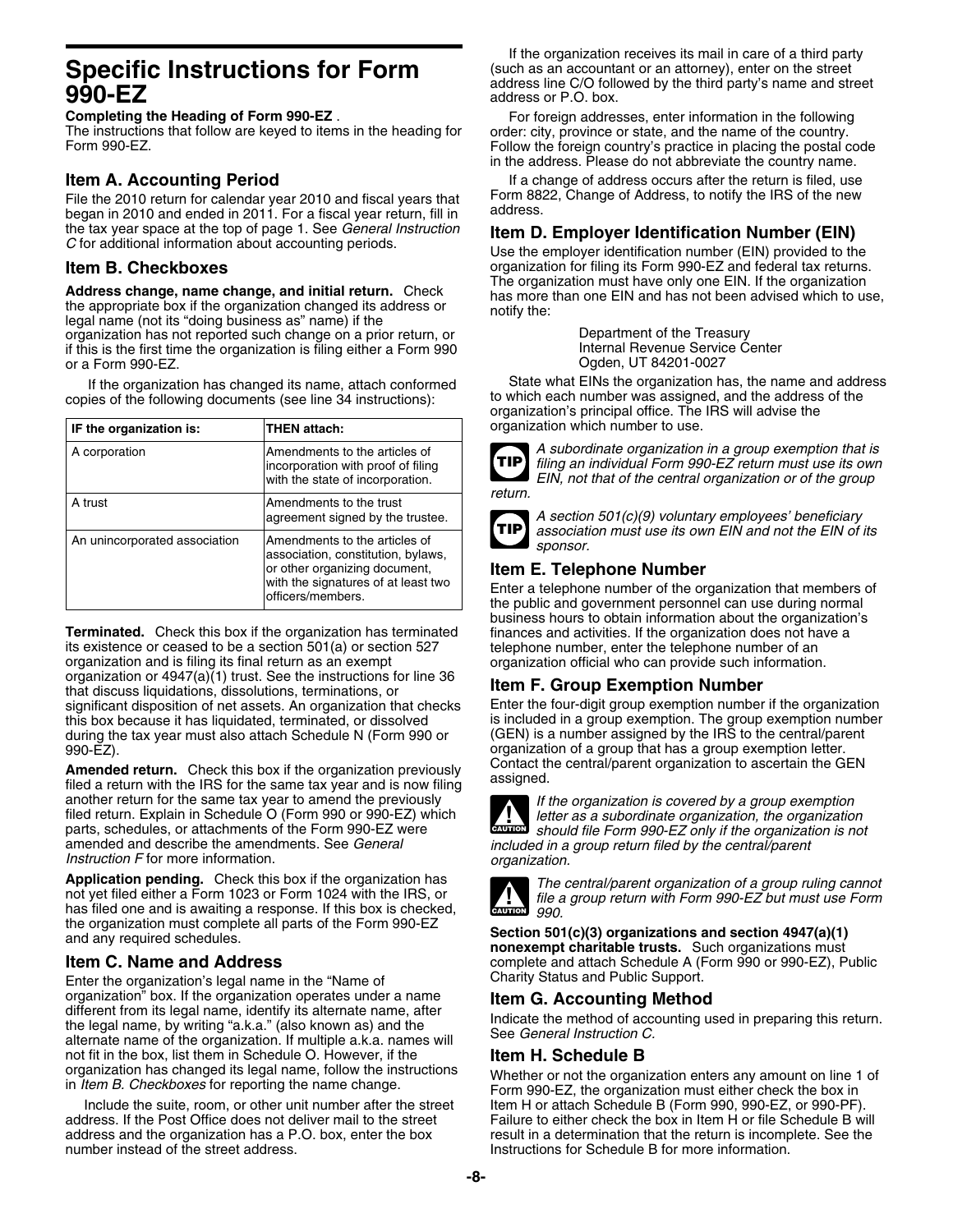

# of Schedule B

**Section 501(c)(3) Organization Meeting the <sup>1</sup>**

| lf               | A section 501(c)(3) organization that met the $33-1/3\%$<br>support test of the regulations under section<br>$509(a)(1)$ and section $170(b)(1)(A)(vi)$ did not receive<br>a contribution of the greater of \$5,000 or 2% of the<br>amount on line 1 of Form 990-EZ from any one<br>contributor,* |
|------------------|---------------------------------------------------------------------------------------------------------------------------------------------------------------------------------------------------------------------------------------------------------------------------------------------------|
| Then             | The organization should check the box in Item H to<br>certify that it is not required to attach Schedule B.                                                                                                                                                                                       |
| <b>Otherwise</b> | Complete and attach Schedule B.                                                                                                                                                                                                                                                                   |

## Section 501(c)(7), (8), or (10) Organizations **Section 501(c)**(7), (8), or (10) Organizations

| lf               | A section $501(c)(7)$ , (8), or (10) organization<br>received neither (1) any contribution or bequest for<br>use exclusively for religious, charitable, scientific,<br>literary, or educational purposes, or the prevention of<br>cruelty to children or animals, nor (2) any<br>contribution of \$5,000 or more not exclusively for<br>such purposes from any one contributor. |
|------------------|---------------------------------------------------------------------------------------------------------------------------------------------------------------------------------------------------------------------------------------------------------------------------------------------------------------------------------------------------------------------------------|
| Then             | The organization should check the box in Item H to<br>certify that it is not required to attach Schedule B.                                                                                                                                                                                                                                                                     |
| <b>Otherwise</b> | Complete and attach Schedule B.                                                                                                                                                                                                                                                                                                                                                 |

| lf               | The organization did not receive a contribution of<br>\$5,000 or more from any one contributor* (reportable<br>on line 1 of the Form 990-EZ), |
|------------------|-----------------------------------------------------------------------------------------------------------------------------------------------|
| Then             | The organization should check the box in Item H to<br>certify that it is not required to attach Schedule B.                                   |
| <b>Otherwise</b> | Complete and attach Schedule B.                                                                                                               |

\* To determine if the organization received a contribution of<br>
\$5,000 or more from a contributor during the year, add all direct<br>
and indirect gifts, grants, or contributions of \$1,000 or more in<br>
cash or property that a during the year. Do not include smaller gifts, grants, or<br>contributions. See Instructions for Schedule B for more<br>information.<br>information.<br>corporations, estates, affiliates, foundations, public charities,

Enter the organization's website address. If the organization<br>does not maintain a website, enter "N/A" (not applicable).<br>• Report the value of noncash contributions at the time of the

Check the applicable box to show the organization's tax-exempt  $\bullet$  Report all related expenses on lines 12 through 16. Enter on status. If the organization is exempt under section 501(c), check line 13 professional fundr status. If the organization is exempt under section 501(c), check line 13 professional fundraising fees relating to the gross<br>the 501(c) box and insert the appropriate subsection number amounts of contributions collected i the 501(c) box and insert the appropriate subsection number amounts of within the parentheses (for example "4" for a 501(c)(4) fundraisers. within the parentheses (for example, "4" for a  $501(c)(4)$ organization). See the chart in *Appendix A, Exempt* (Stephan Reporting line 1 amounts in accordance with SFAS 116 (ASC<br>Craanization Reference Chart. The term section 501(c)(3) 958), Accounting for Contributions Received a includes organizations exempt under sections 501(e), (f), (k), and (n).

supporting organization and its gross receipts are normally

*For purposes of Schedule B, contributors include* \$50,000 or less but the organization chooses to file Form *individuals, fiduciaries, partnerships, corporations,* 990-EZ. If the organization's annual gross receipts are normally not greater than \$50,000, it may be required to submit the Form *organizations described in section 170(b)(1)(A)(iv) or (vi) or* 990-N (e-Postcard) if it does not file the Form 990 or Form *section 509(a)(2), contributors also include governmental units.* 990-EZ. If the organization chooses to file Form 990-EZ, be sure to file a complete return. See *Appendix B* for a discussion **Guidelines for Meeting the Requirements** of gross receipts and *General Instruction H* for a discussion of a complete return.



*Section 527 political organizations have different gross* **/<sup>3</sup>** *receipts thresholds for Form 990-EZ filing, and are not required to submit Form 990-N. See* Section 527 **CAUTION** political organizations *instructions, earlier, for more information*.



Section 501(c)(7) and 501(c)(15) organizations use<br>different definitions of gross receipts to determine<br>whether they qualify for tax exemption for the year. Appendix C defines gross receipts for the purpose of determining the exempt status of organizations described in *sections 501(c)(7) and 501(c)(15). Do not use the definition of gross receipts in Appendix C to determine whether the* crganization's gross receipts are normally \$50,000 or less.

## **Item L. Determining Gross Receipts**

Add lines 5b, 6b, and 7b to line 9 to determine gross receipts.<br>See Appendix B and Appendix C for discussion of gross

For 2010 tax years, only those organizations with gross receipts of less than \$200,000 and total assets of less than \$500,000 at the end of the tax year can use the Form 990-EZ. If the organization does not meet these requirements, it must file<br>Form 990, unless excepted under General Instruction B.



Do not use the definition of gross receipts for section<br>501(c)(7) or 501(c)(15) exemption purposes (discussed *in Appendix C) to determine the amount to enter here.* 

## **Part I. Revenue, Expenses, and Changes in Net Assets or Fund Balances**

**All Other Form 990-EZ Organizations (General** All organizations filing Form 990-EZ with the IRS or any state<br>must complete Part I. Some states that accept Form 990-EZ in<br>Mule) must complete Part I. Some states that accept Form 990-EZ in place of their own forms may require additional information. See *Appendix G.* 

## **fievenue:<br>Line 1. Contributions, Gifts, Grants, and Similar Amounts Received**

## **A. What is included on line 1**

• Report amounts received as voluntary contributions; for

**Item I. Website**<br> **Item I. Website** and **representation** and other exempt organizations, or raised by an outside<br> **Enter the organization's website address** If the organization professional fundraiser.

donation. For example, report the gross value of a donated car<br>**Item J. Tax-Exempt Status** as of the time the car was received as a donation.

958), Accounting for Contributions Received and Contributions<br>Made, is acceptable but not required by the IRS. However, state law may require it. An organization that receives a grant to be paid in future years should, according to SFAS 116 (ASC **be paid in K. Gross Receipts of \$50,000 or Less** 858), report the grant's present value on line 1. Accruals of Check this box if the organization is not a section 509(a)(3) present value increments to the unpaid grant sho present value increments to the unpaid grant should also be reported on line 1 in future vears.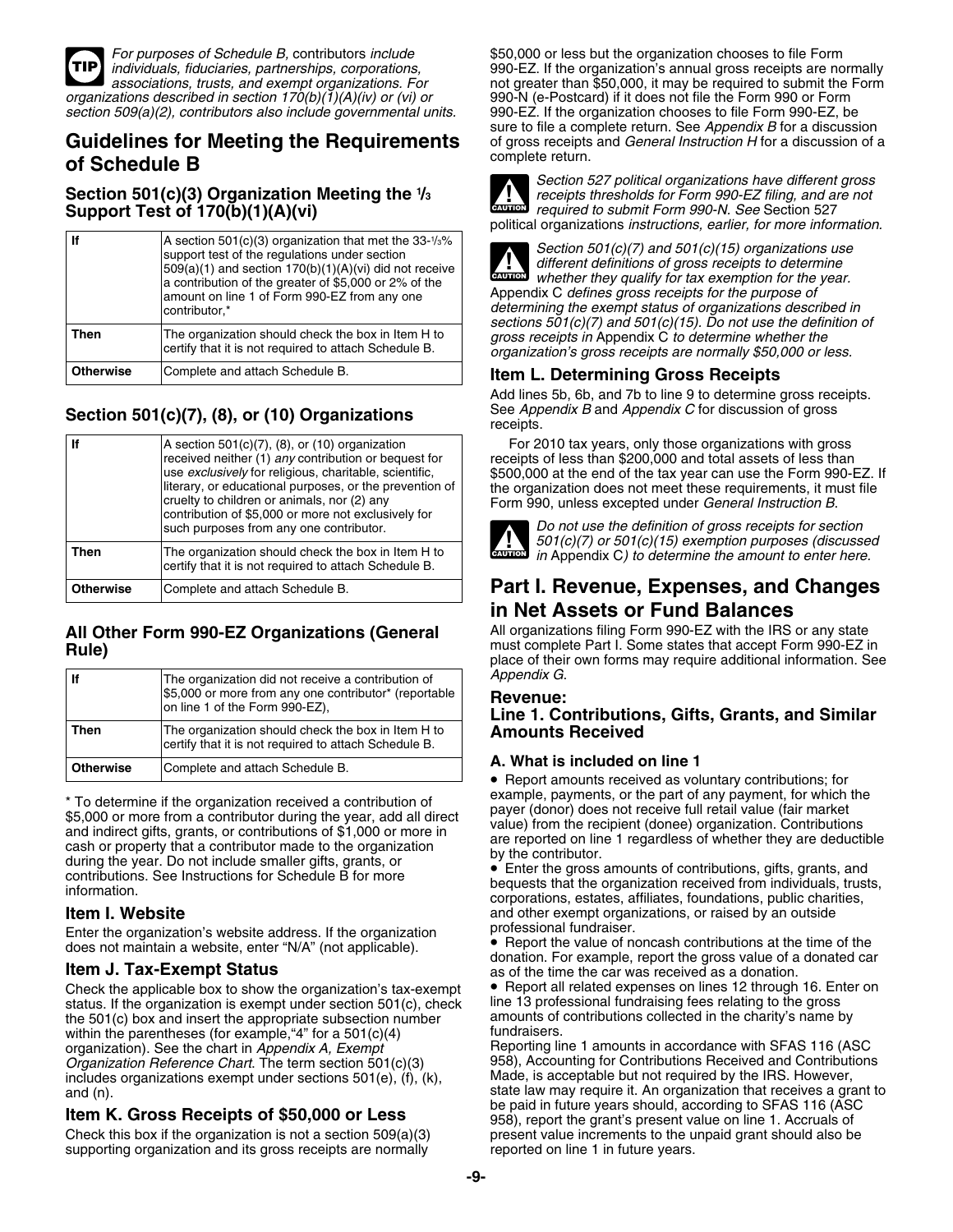**A1. Contributions can arise from fundraising events** A grant is still equivalent to a contribution if the grant when an excess payment is received for items offered. When an excess payment is received for items offered. W when an excess payment is received for items offered. The explorent performs a service, or produces a work product, that<br>Fundraising activities relate to soliciting and receiving **the explorent of the anactival and the exp** contributions. However, fundraising activities such as dinners, *1, B1* below).<br>door-to-door sales of merchandise, carnivals, and bingo games

This situation usually occurs when organizations seek<br>support from the public through solicitation programs that are in<br>part fundraising events or activities and are in part solicitations<br>for contributions. The primary pur receive contributions and not to sell the merchandise at its retail maintenance of library or museum facilities open to the public,<br>value, even though this might produce a profit.<br>• Payments by a governmental unit to pursi

**Example.** An organization holds a dinner, charging \$400 provide health care to their residents (but see treatment of per person for the meal. The dinner has a retail value of \$160. Nedicare, Medicaid, and other third-part for \$160 and making a contribution of \$240. The contribution of  $\bullet$  Payments by a governmental unit to child placement or child<br>\$240, which is the difference between the buyer's payment and guidance organizations under go line 6a (within the parentheses). The revenue received (\$160<br>
retail value of the dinner) is reported on line 6a. Expenses<br>
directly related to the dinner are reported on line 6b.<br>
Fundraising expenses relating to the cont

At the time of any solicitation or payment, organizations<br>
that are eligible to receive tax-deductible contributions<br>
should advise patrons of the amount deductible for<br> **A6. Contributions received through other fundraisin CAUTION**<br> *should advise patrons of the amount deductible for*<br> **A6. Contributions received through other fundraising**<br> **A6. Contributions received through other fundraising** *federal tax purposes. See* Pub. 1771, Charitable Contributions - **organizations.** Contributions received indirectly from the

A2. Contributions can arise from fundraising events<br>when items of only nominal or insubstantial value are<br>given or offered. If an organization offers goods or services of **A7. Contributions received from associated given or offered.** If an organization offers goods or services of **A7. Contributions received from associated** only nominal or insubstantial value through a fundraising event, **organizations.** Include on line 1 amounts contributed by other or distributed by other distributed by other distributed by other distributed by other distri or distributes free, unordered, low-cost items to patrons, report organizations closely associated with the filing organization.<br>the entire amount received for such benefits as a contribution This includes contributions re the entire amount received for such benefits as a contribution on line 1. See also the instruction for *line 6, B1* regarding subordinate, or another organization having the same parent. nominal or insubstantial value. Report all related expenses on **A8. Contributions from a commercial co-venture.** 

organization informs patrons how much of their payment is a organization for allowing an outside organization (donor) or

2. The payment is \$48 or more and the only benefits **B. What is not included on line 1?**

**A3. Contributions in the form of membership dues.** by the grant recipient. The recipient organization would report<br>Include on line 1 membership dues and assessments to the such a grant as income on line 2 (program service extent they are contributions and not payments for benefits received. (See the instruction for *line 3, C1*.)

A4. Grants equivalent to contributions. Grants made to and as the value of donated advertising space or broadcast air<br>courage an organization receiving the grant to carry on time), or of the free use of property (such as e encourage an organization receiving the grant to carry on<br>programs or activities that further the grant recipient's exempt<br>purposes are grants that are equivalent to contributions. Report<br>them on line 1. The grantor can sp activities the grant may be used for, such as an adoption **Any unreimbursed expenses of officers**, employees, or<br>
program or a disaster relief project.<br> **Any unreimbursed expenses of officers**, employees, or

benefits the grantor incidentally (but see the instruction for *line* 

door-to-door sales of merchandise, carnivals, and bingo games<br>can produce both contributions and revenue. Report as a<br>contribution, obth on line on line of lowithin the<br>contribution, of the payment from a governmental uni

• Payments by a governmental unit to nursing homes to

Europe tractions of the contribution of \$240 are<br>
Fundraising expenses relating to the contribution of \$240 are<br>
reported on lines 12 through 16.<br>
If a contribution reported on lines 12 through 16.<br>
If a contribution repor

public through solicitation campaigns conducted by federated<br>fundraising agencies (such as United Way) are included on line

lines 12 through 16. Include amounts contributed by a commercial co-venture on Benefits have a nominal or insubstantial value if the line 1. These contributions are amounts received by the deductible contribution, and either: individual to use the recipient organization's name in a sales 1. The fair market value of all of the benefits received in promotion campaign, such as where the outside organization connection with the payment is not more than 2% of the payment or \$96, whichever is less, or organizati

received in connection with the payment are token items<br>(bookmarks, calendars, key chains, mugs, posters, T-shirts,<br>etc.) bearing the organization's name or logo. The cost to the<br>organization (as opposed to fair market val

include the value of services donated to the organization (such as the value of donated advertising space or broadcast air

volunteers do not belong on the Form 990-EZ. See the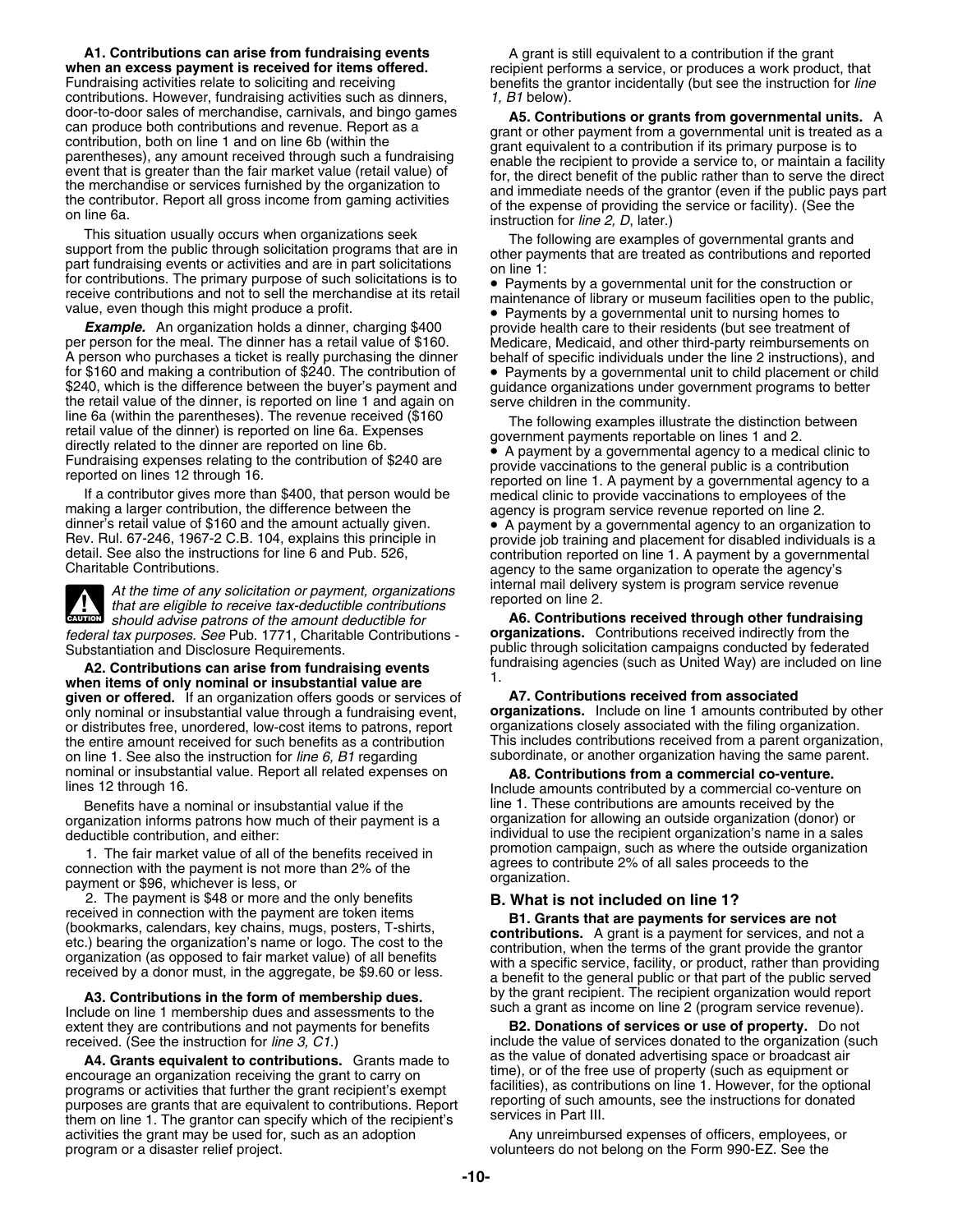explanations of charitable contributions and employee business government agency for providing a service, facility, or product expenses in Pub. 526, Charitable Contributions, and Pub. 463, for the primary benefit of the general public.<br>Travel, Entertainment, Gift, and Car Expenses, respectively.<br>Line 2, Mamberabin Duse and Ac

B3. Section 501(c)(9), (17), and (18) organizations.<br>
Section 501(c)(9), (17), and (18) organizations.<br>
Section 501(c)(9) organizations provide participants with life,<br>
sick, accident, or other similar benefits. Section 50 organizations provide participants with supplemental **A. What is included on line 3?** unemployment benefits, and sixtens and accident benefits and assessments received that compare<br>subordinate to supplemental unemployment benefits. Section<br>501(c)(18) organizations provide participants with pension(s)<br>anyian

**TIP**

*or III of* Schedule A (Form 990 or 990-EZ), Public Charity Status the organization.<br>and Public Support on the distinction. and Public Support.

## **Line 2. Program Service Revenue Including C. What is not included on line 3?**

Enter the total program service revenue (exempt function of available membership benefits. Dues received by an basis of an organization's exemption from tax.<br> **A. Examples.** A clinic would include on line 2 all of its char

revenue also includes income from program-related **Line 4. Investment Income** investments. These investments are made primarily to accomplish an exempt purpose of the investing organization **A. What is included on line 4?** rather than to produce income. Examples of program-related **A1. Interest on savings and temporary cash**<br>investments are scholarship loans and low-interest loans to **A1. Investments.** Include the amount of interest rece charitable organizations, indigents, or victims of a disaster. See interest-bearing checking accounts, savings, and temporary

example of program-related investment income, such as<br>below-market rents from housing leased to low-income<br>persons. For purposes of this return, report all rental income<br>from an affiliated organization on line 2.<br>Consider

**C. Unrelated trade or business activities.** Unrelated trade or **A2. Dividends and interest from securities.** Include business activities (other than fundraising activities that are not<br>regularly carried on) that generate fees for services can also be<br>program-related investments. Include amounts receivable, other than<br>program-related inve program service activities. A social club, for example, should program-related investments. Include amounts received from<br>report as program service revenue the fees it charges both payments on securities loans, as defined payments on securities loans, as defined in section 512(a)(3). report as program service revenue the fees it charges both<br>members and nonmembers for the use of its tennis courts and **A3. Gross rents.** Include gross rental members and nonmembers for the use of its tennis courts and

**D. Government fees and contracts.** Program service revenue includes income earned by the organization for **A4. Other investment income.** Include, for example, providing a government agency with a service, facility, or **A4. Other investment income.** Include, for example, providing a government agency with a service, facility, or product that benefited that government agency directly rather ongoing use of its property to others (other than royalties than benefiting the public as a whole. See line 1, instruction A5, generated in the conduct of the organization's exempt function,  $\frac{1}{100}$  for reporting quidelines when payments are received from a such as royalties re

*Section 501(c)(3) organizations must compute the* that both members and nonmembers can buy. In figuring the amount of contributions according to the above value of membership benefits, disregard such intangible value of membership benefits, disregard such intangible<br>benefits as the right to attend meetings, vote, or hold office in *instructions in preparing the support schedule in Part II* benefits as the right to attend meetings, vote, or hold office in<br>of Schedule A (Form 990 or 990-EZ), Public Charity Status the organization, and the distinction

**C1. Dues or assessments received that exceed the value of available membership benefits.** Dues received by an

**investments.** Include the amount of interest received from cash investments, such as money market funds, commercial paper, certificates of deposit, and U.S. Treasury bills or other Rental income received from an exempt function is another paper, certificates of deposit, and U.S. Treasury bills or other<br>Imple of program-related investment income, such as governmental obligations that mature in less th

golf course.<br> **D. Government fees and contracts** Program service **by program-related investments reported on line 2**).

such as royalties received from a publisher for an educational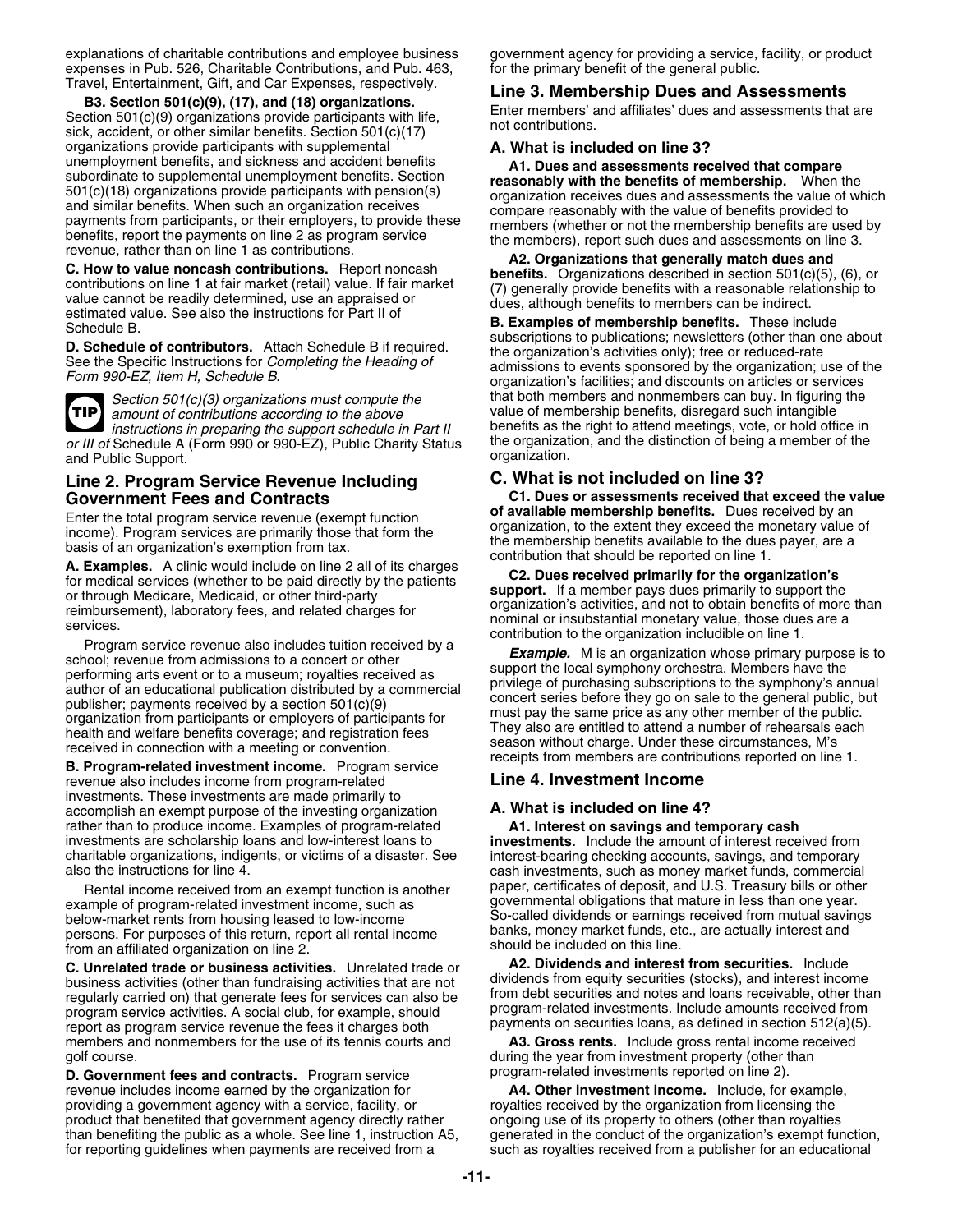work authored by the organization). Typically, royalties are • Expense of sale and cost of improvements made after received for the use of intellectual property, such as copyrights, acquisition, and<br>
patents, and trademarks. Royalties also include payments to **•** Depreciation since acquisition, if depreciable property. patents, and trademarks. Royalties also include payments to

**losses.** Do not include on this line any capital gains dividends. gaming activities (other than gaming that is incidental to a They are reported on line 5. Also do not include unrealized fundraising event such as a dinner They are reported on line 5. Also do not include unrealized gains and losses on investments carried at market value. See regularly carried on, in line 6a.<br>the instructions for line 20.

line 2 as program service revenue. Report expenses related to tickets, jar tickets, pickle cards, Lucky Seven cards, Nevada<br>Club tickets, casino nights/Las Vegas nights (other than eve

**Exempt function rental income.** An organization whose not regularly carried on in which participants can play<br>exempt purpose is to provide low-rental housing to persons with casino-style games but the only prizes or aucti exempt purpose is to provide low-rental housing to persons with casino-style games but the only prizes or auction items<br>low income receives exempt function income from such rentals. Provided to participants are noncash ite low income receives exempt function income from such rentals. provided to participants are noncash items that were donate<br>An organization receives exempt function income if it rents or be provided to provided to which even An organization receives exempt function income if it rents or the organization, which events are fundraising events), and sublets rental space to a tenant whose activities are related to the coin-operated gambling devices sublets rental space to a tenant whose activities are related to coin-operated gambling devices. Coin-operated gambling<br>the filing organization's exempt purpose. Beport rental income devices include slot machines, electron the filing organization's exempt purpose. Report rental income devices include slot machines, electronic video slot or line<br>received in these instances on line 2 and not on line 4. Only for games, video poker, video blackj received in these instances on line 2 and not on line 4. Only for games, video poker, video pull tab games, etc. purposes of completing this return, treat income from renting property to affiliated exempt organizations as exempt function<br>income and include such income on line 2 as program service<br>revenue.<br>income if the games meet the legal definition of hingo. For a

**Other program-related investments.** Investment income game to meet the legal definition of bingo, wagers must i<br>from program-related investments should be reported on line 2. Placed, winners must be determined, and prizes from program-related investments should be reported on line 2. [blaced, winners must be determined, and prizes or other<br>See the line 2 instructions for a discussion of program-related property must be distributed in the pr See the line 2 instructions for a discussion of program-related property must be distributed is<br>investments, Gains or losses from the sale of program-related placing wagers in that game. investments. Gains or losses from the sale of program-related investment assets are reported on line 5.

**A. What is included on line 5?**<br>
Report on line 5a all sales of securities and sales of all other<br>
types of investments (such as real estate, royalty interests, or<br>
partnership interests) as well as sales of all other non capital gains and losses from a partnership, and capital gains Fundraising events and activities only incidentally

Total the cost or other basis (less depreciation) and selling<br>expenses and enter the result on line 5b. On line 5c, enter the<br>met gain or loss.<br>They do not include events or activities that substantially further<br>the organi

Do not include on line 5 any unrealized gains or losses on Fundraising events and activities raise funds by offering securities that are carried in the books of account at market goods or services that have more than a nom securities that are carried in the books of account at market goods or services that have more than a nominal or value. See the instructions for line 20.

The organization should maintain books and records to<br>substantiate information regarding any securities or other line 6b.<br>assets sold for which market quotations were not published or about on the main main of quotation when we have published on<br>were not otherwise readily available. The recorded information<br>should include:<br>should include:

- A description of the asset,
- Date acquired, the asses, the case of the control of the control of the control of the control of the control of the control of the control of the control of the control of the control of the control of the control of t
- Whether acquired by donation or purchase,
- Date sold and to whom sold,
- **•** Gross sales price,
- Cost, other basis, or if donated, value at time acquired, other expenses.

the owner of property for the right to exploit natural resources<br>
on the property, such as oil, natural gas, or minerals.<br> **E. What is not included on line 4?**<br> **E. What is not included on line 4?**<br> **E. What is not include** gaming during the year. Report the gross income from all gaming activities (other than gaming that is incidental to a

The instructions for line 20.<br> **B2. Exempt function revenue (program service).** Do not<br> **B2. Exempt function revenue (program service).** Do not<br>
include on line 4 amounts that represent income from an<br>
exempt function (pro Club tickets, casino nights/Las Vegas nights (other than events not regularly carried on in which participants can play

income if the games meet the legal definition of bingo. For a game to meet the legal definition of bingo, wagers must be

A wagering game that does not meet the legal definition of Lines 5a through 5c. Gains (or Losses) From bingo does not qualify for the exclusion, regardless of its name.<br>Sale of Assets Other Than Inventory errors on the pre-packaged bingo card with pull-tabs that the player removes

distributions from trusts.<br>Total the cost or other basis (less depreciation) and selling is to raise funds to finance the organization's exempt activities.

**B. What is not included on line 5?** be reported on line 2 as program service revenue.

**C. Books and records**<br> **C. Books and records**<br>
The organization should maintain books and records to<br>
contributions reportable on line 1 and revenue reportable on

not control how these payments should be reported on Form<br>990-EZ.

The gross income from fundraising events must be reported in the right-hand column on line 6b without reduction for cash or noncash prizes, cost of goods sold, compensation, fees, or other expenses.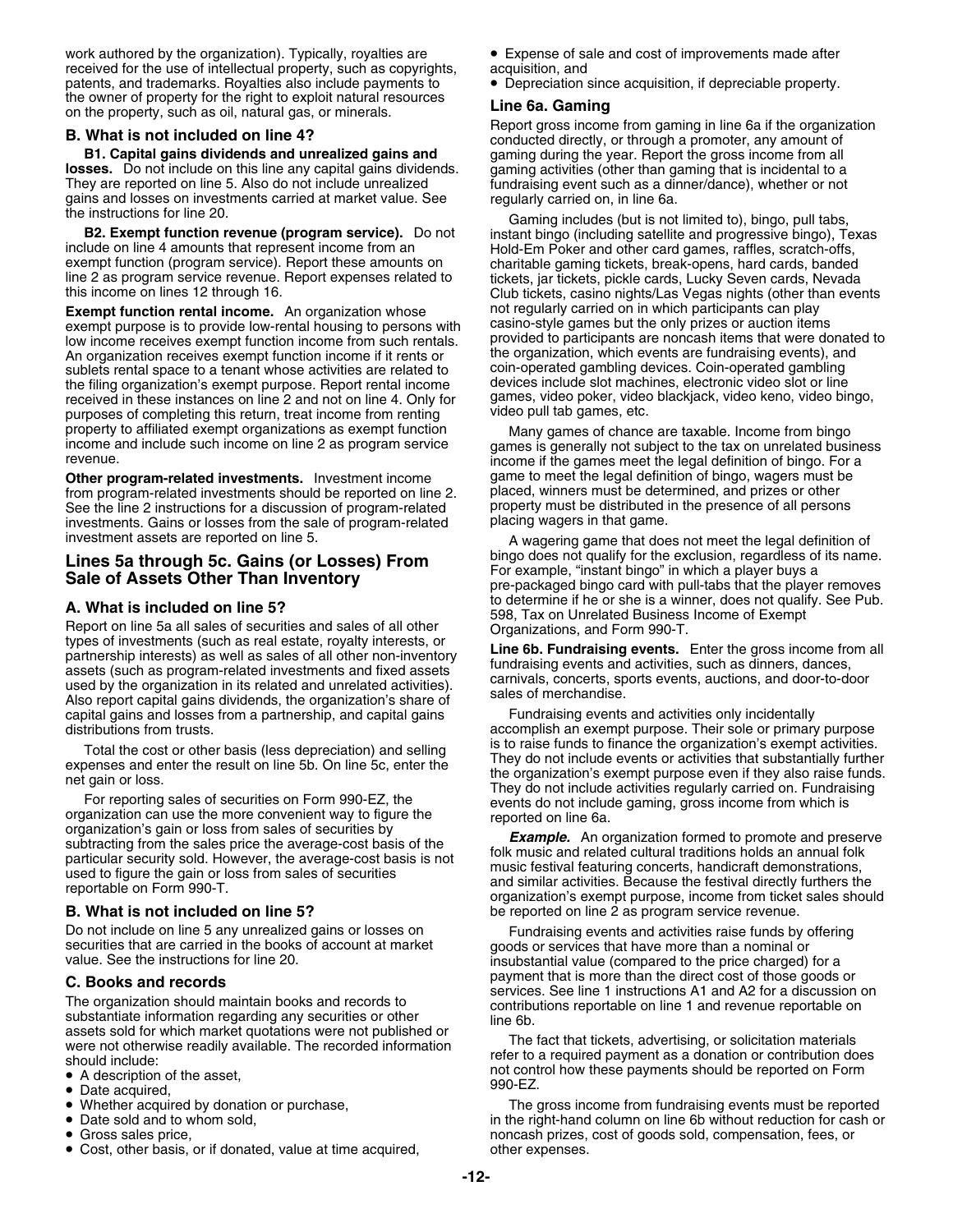**Gross revenue/contributions.** When an organization  $\frac{5}{1}$ <br>receives payments for goods or services offered through a

1. As gross revenue, on line 6b (in the right-hand column), the retail value of the goods or services,

2. As a contribution, on both line 1 and line 6b (within the value of the goods or services given.

**Example.** At a fundraising event, an organization received **Line 8. Other Revenue**<br>\$100 in gross receipts for goods valued at \$40. The **Enter the total income from** 

## income or program service revenue. **B. What is not included on line 6b?**

**B1. Sales or gifts of goods or services of only nominal Expenses: or insubstantial value.** If the goods or services offered at the fundraising event have only nominal or insubstantial value, include all of the receipts as contributions on line 1 and all of **A. What is included on line 10?**

income from gaming on line 6a. Report as a contribution, on line 1, the proceeds of solicitation campaigns in which the individuals.<br>names of contributors and other respondents (who were not  $A1$  Sne

Where a minimum payment is required for each raffle or lottery entry and prizes of only nominal or insubstantial value.

line 1 as a contribution. Related expenses are reportable on lines 12 through 16. *purposes, be sure to distinguish between payments to*

## **C. Attach Schedule G, Parts II and III**

If the organization reports more than \$15,000 on line 6a, then it **B. What is not included on line 10?** must complete Part III (Gaming) of Schedule G (Form 990 or **B1. Administrative expenses.** Do not include composition Regarding Fundraising or **B1. Administrative expenses.** Do not include composition Regarding Fundraising 990-EZ), Supplemental Information Regarding Fundraising or Gaming Activities. If the sum of the organization's gross income compliance with the terms of a grant or award. Enter those and contributions from fundraising events (including the expenses on lines 12 through 16. and contributions from fundraising events (including the amounts reported on line 6b and in the parentheses for line 6b), amounts reported on the objection of the parentheses for the obj.<br>
Is greater than \$15,000, then it must complete Schedule G, Part<br>
II (Fundraising Events). Organizations filing Form 990-EZ are<br>
not required to complete Sc

Lines 6c-d. Direct expenses and net income or (loss) from<br>
gaming and fundraising events. Report on line 6c direct<br>
expenses related to gaming activities and direct expenses<br>
attributable to the organization's provision of

## **The grantee's name and address (For Gross Sales of Inventory Constant and address individuals)**, **Lines 7a through 7c. Gross Sales of Inventory**

Line 7a. Sales of inventory. Include on line 7a the gross **•** The amount given (aggregate amount of grants and sales (less returns and allowances) of inventory items, whether payments to or for the benefit of the grantee d sales (less returns and allowances) of inventory items, whether the sales activity is an exempt function or an unrelated trade or organization's tax year), and business. Inventory items are goods the organization makes to • The relationship of the grantee (in the case of grants to sell to others, or that it buys for resale. Include all inventory individuals) if the relationship i sales except sales of goods at fundraising events, which are employment (including employees' children) to any person or reportable on line 6. Do not include on line 7 sales of corporation with an interest in the organization, such as a<br>
investments on which the organization expected to profit by creator, donor, director, trustee, officer, k investments on which the organization expected to profit by

**A. What is included on line 6b?** and the summan appreciation and sale; report sales of these investments on line

receives payments for goods or services offered through a<br> **Line 7b. Cost of goods sold.** On line 7b, report the cost of<br>
goods sold related to sales of such inventory. The usual items<br>
1. As gross revenue, on line 6b (in materials and supplies consumed, freight-in, and a proportion of overhead expenses. Marketing and distribution expenses are parentheses), any amount received that exceeds the retail not includible in cost of goods sold but are reported on lines 12<br>value of the goods or services given.

\$100 in gross receipts for goods valued at \$40. The Enter the total income from all sources not covered by lines 1<br>organization entered gross revenue of \$40 on line 6b and through 7. Examples of types of income includible parentheses on line 6b. The contribution was the difference program-related investments (defined in the line 2 instructions);<br>between the gross revenue of \$40 and the gross receipts of interest on loans to officers, direct

the related expenses on lines 12 through 16. Enter the amount of actual grants and similar amounts paid to<br>B2. Sweepstakes, raffles, and lotteries. Report gross individuals and organizations selected by the filing organiza individuals and organizations selected by the filing organization.<br>Include scholarship, fellowship, and research grants to

Trainies of contributions and other respondents (who were not<br>required to make a minimum payment) are entered in a drawing<br>for prizes.<br>Where a minimum payment is required for each raffle or<br>Where a minimum payment is requi

From a principle on the related expenses on lines 12 through 16.<br> **Example 18 and 2 A2. Payments, voluntary awards, or grants to affiliates.**<br> **Example 18 and 18 and 18 and 18 and 18 and 18 and 18 and 18 and 18 and 18 an** 



*affiliates and awards and grants. See Appendix G.* 

not report fundraising expenses attributable to contributions<br>
reported on line 1. These expenses are reportable on lines 12<br>
through 16. If an expense is included on line 6c, do not report it<br>
again on line 7b.<br>
To calcul

• The grantee's name and address (for grantee organizations,

individuals) if the relationship is by blood, marriage, adoption, or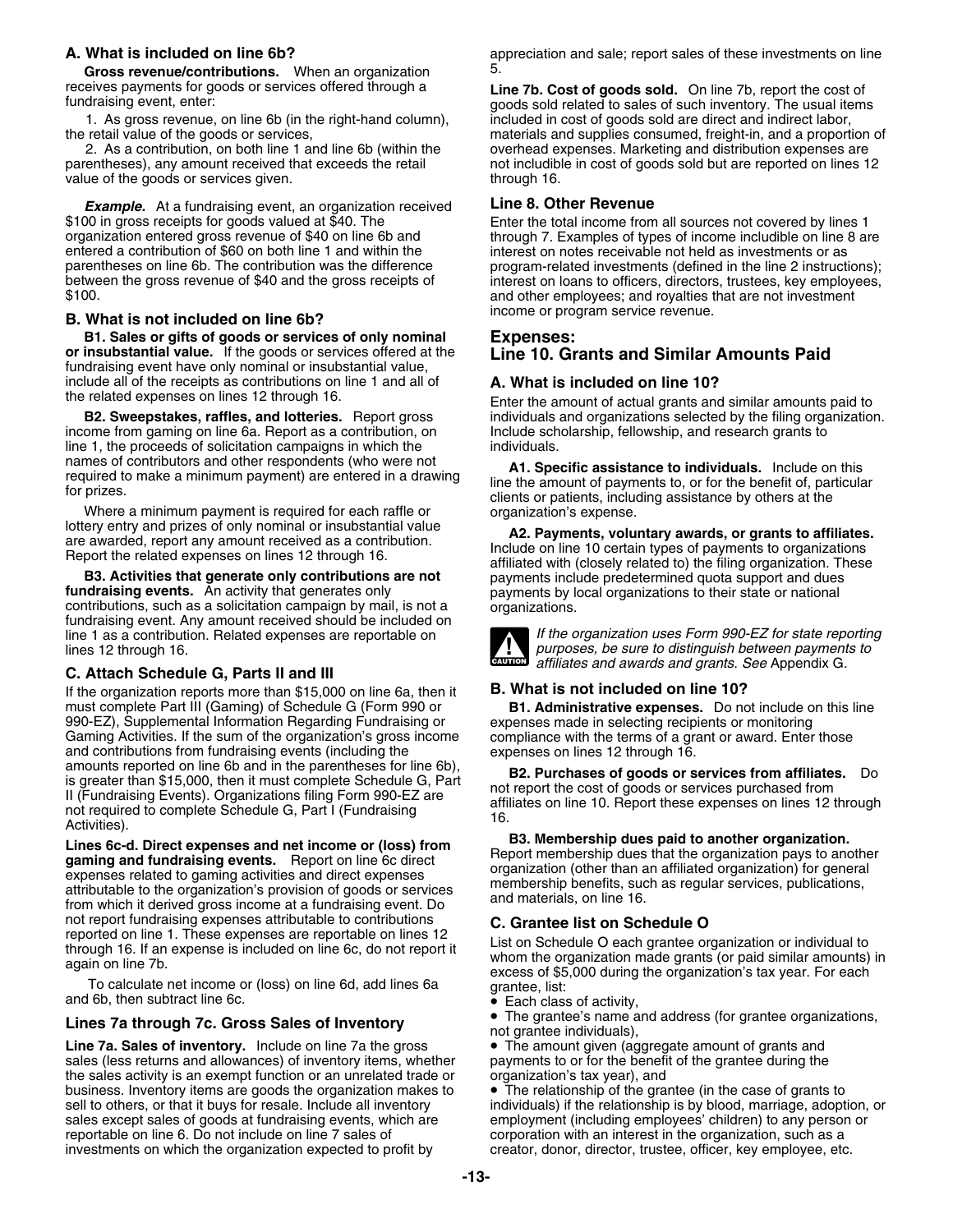

**CAUTION** *persons generically as "grantee" and as "grantor" or* paid to directors and trustees. Also report on line 12

using such broad terms as charitable, educational, religious, or<br>scientific. For example, identify payments to affiliates; payments **TIP** report payments to an independent contractor on Form for nursing services; fellowships; and payments for food,

Colleges, universities, and primary and secondary schools Enter the total amount paid or incurred for the use of office reporting scholarships or other financial assistance can instead space or other facilities, including rent or mortgage interest;<br>include in Schedule O a statement that (a) groups each type of heat, light, power, and other financial aid provided; (b) indicates the number of individuals real estate taxes and property insurance attributable to rental who received the aid; and (c) specifies the aggregate dollar property; and similar expenses. amount. These expenses relate to real property actually occupied by

measures an award or grant by the property's fair market value, also show on this schedule:

- A description of the property,
- The book value of the property,
- How the organization determined the book value,
- The date of the gift.  $\blacksquare$

book value should be recorded in the organization's books of bocupies, enter the total for the year. For an explanation or<br>acceptable methods for computing depreciation, see Pub. 946.

dependents (such as organizations exempt under section whether such income is reportable as exempt function income<br>501(c)(8), (9), or (17)), enter the amounts paid for: (a) death, or investment income. However, report on l sickness, hospitalization, or disability benefits; (b) rental expenses for rental income reported on lines 2 and 4. unemployment compensation benefits; and (c) other benefits.<br>
Report on line 12, rather than line 11, the cost of **Example 2 Line 15. Printing, Publications, Postage, and**<br>
employment-related benefits (such as health insu

Enter the total salaries and wages paid to all officers and purchased publications as well as postage and shipping<br>employees and payments made to directors and trustees. The one treportable on line 5b, 6b, or 7b. Do not in employees and payments made to directors and trustees. The not reportable on line 5b, 6b, or 7b. Do not include any<br>Include the total of the employer's share of deferrals (for expenses, such as salaries, for which a separa Include the total of the employer's share of deferrals (for expenses<br>unfunded plans) and contributions the organization paid to provided. unfunded plans) and contributions the organization paid to qualified and nonqualified pension plans and the employer's<br>
share of contributions to employee benefit programs (such as<br>
insurance, health, and welfare programs) that are not an<br>
incidental part of a pension plan.<br>
incid



*Employee Benefit Plan, if the organization is required to*<br>file it.

Also include in the total the amount of federal, state, and<br>local payroll taxes for the year that are imposed on the<br>organization as an employer. This includes the employer's miscellaneous expenses be itemized. See Appendi share of social security and Medicare taxes, Federal **Net Assets:** unemployment tax (FUTA), state unemployment compensation tax, and other state and local payroll taxes. Taxes withheld from tax, and other state and local payroll taxes. Taxes withheld from<br>
employees' salaries and paid over to the various governmental<br>
units (such as Federal and state income taxes and the<br>
employees' share of social security a part of the employees' salaries included on line 12. Report **LINE**<br> **Expenses paid or incurred for employee events such as a picnic** expenses paid or incurred for employee events such as a picnic

# prior year's return. **Line 13. Professional Fees and Other Payments to**

Enter the total amount of legal, accounting, auditing, other professional fees (such as fees for fundraising or investment Explain in Schedule O any changes in net assets or fund

*If the individual grantee is related to a grantor or* Do not include any penalties, fines, or judgments imposed *contributor to the organization, then do not provide the* against the organization as a result of legal proceedings; report *name of the grantor or contributor. Instead, identify such* and identify those expenses on line 16. Report on line 12 fees *"contributor."* compensation to employees that provide fundraising, legal, If any affiliate received any payment reported on line 10,<br>then so indicate, and also specify the purpose of the payment.<br>Classify activities on this schedule in more detail than by<br>using such broad terms as charitable, e



*1099-MISC, Miscellaneous Income.*

## shelter, or medical services for indigents or disaster victims. **Line 14. Occupancy, Rent, Utilities, and Maintenance**

heat, light, power, and other utilities; outside janitorial services;

If an organization gives property other than cash and the organization, whether as tenant or owner, or used in the<br>asures an award or grant by the property's fair market value. Conduct of exempt functions (such as low-inco housing). Report on line 16 expenses relating to real property used for investment purposes. If the organization occupies part of the property and leases a part to others, then expenses must be reasonably allocated between occupancy-related and<br>investment-related expenses, and reported accordingly on lines • How the organization determined the fair market value, and investment-related expenses, and reported accordingly on lines

Any difference between a property's fair market value and If the organization records depreciation on property it<br>Occupies, enter the total for the year. For an explanation of the organization's hooks of the cocupies, ente

Do not subtract from rental expenses reported on line 14 or<br>16 any rental income received from renting or subletting rented<br>For an organization that gives benefits to members or<br>16 any rental income received from renting o space. See the instructions for lines 2 and 4 to determine or investment income. However, report on line 14 or 16 any

organization gives its officers and employees.<br>
Final external printing and related costs of producing the filing<br>
organization's own newsletters, leaflets, films, and other Line 12. Salaries, Other Compensation, and **other compensation**, and informational materials on this line. Include the costs of outside **Employee Benefits**<br> **Enter the total salaries and wages paid to all officers and the purchased publications as well as postage and shipping costs** 

*Complete Form 5500, Annual Return/Report of* interest, depreciation, and real estate taxes not reported as *file it.* expenses for conferences, conventions, and meetings.

or holiday party on this line. Enter the end-of-year amount from the balance sheet on the

## **Independent Contractors Line 20. Other Changes in Net Assets or Fund**

services) and related expenses charged by outside firms and balances between the beginning and end of the organization's individuals who are not employees of the organization. tax year that are not accounted for by the amount on line 18.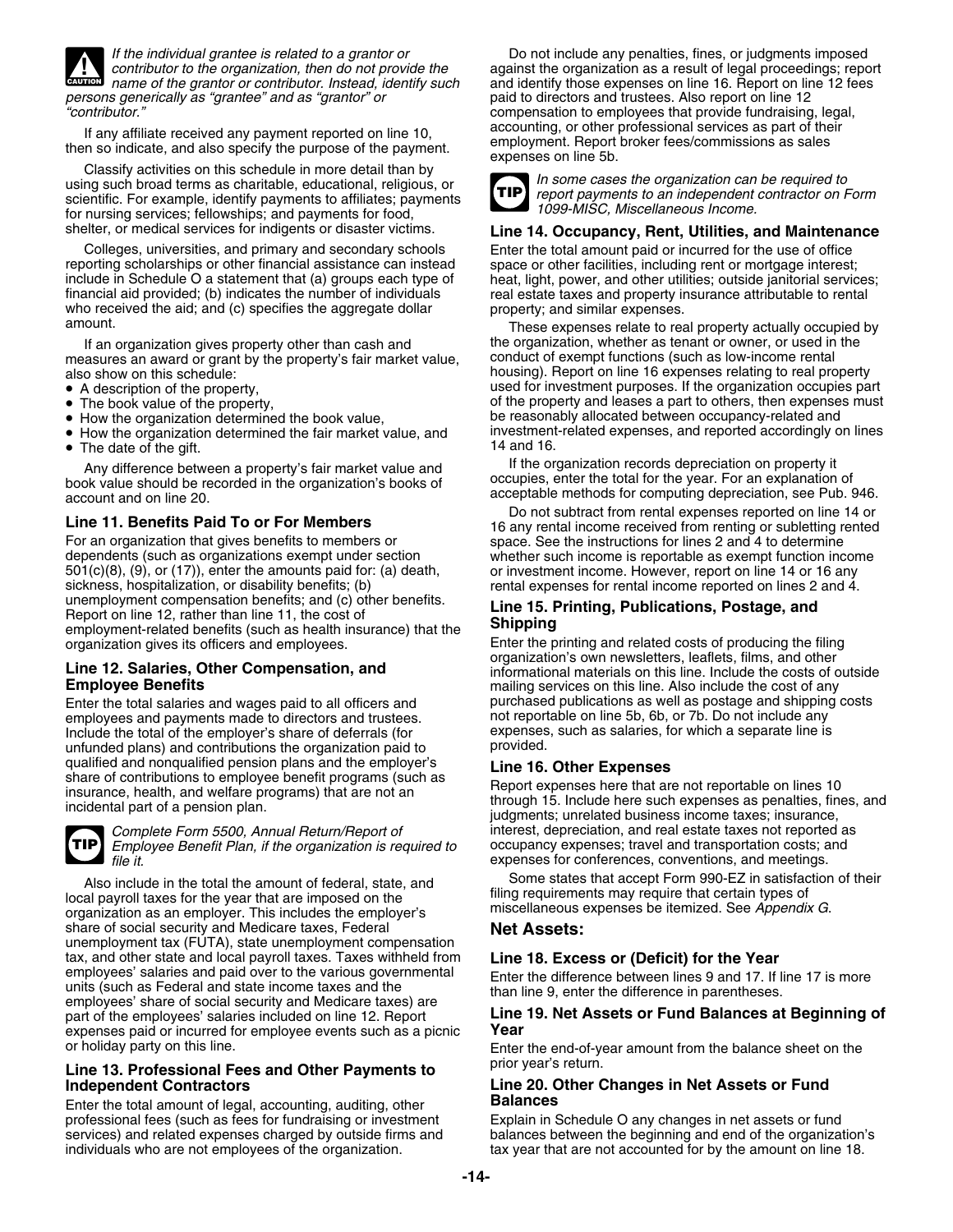Amounts to report here include adjustments of earlier years' **Step <b>Step Action**<br>Activity; unrealized gains and losses on investments carried at **Action Buller Properties** the activity's objective, for both this time market value; and any difference between fair market value and<br>book value of property given as an award or grant. See *General* intangible, such as in a research activity.<br>Instructions C, Accounting Periods and Methods, re reporting of a section 481(a) adjustment to conform to SFAS information if exact figures are not readily available.<br>116 (ASC 958).<br>Indicate that this information is estimated.

Every organization must complete columns (A) and (B) of Part II of the return and cannot submit a substitute balance sheet.

Some states require more information. See *Appendix G* for dispute and explain how the litigation will benefit the pu<br>re information about completing a Form 990-EZ to be filed generally. Also enter the fees sought and reco more information about completing a Form 990-EZ to be filed with any state or local government agency. each case. See Rev. Proc. 92-59, 1992-2 C.B. 411.

Include all interest and non-interest bearing accounts such as<br>petty cash funds, checking accounts, savings accounts, money<br>market funds, commercial paper, certificates of deposit U.S.<br>market funds, commercial paper, certi market funds, commercial paper, certificates of deposit, U.S. line 17 for that program service. These organization<br>Treasury bills, and other government obligations. Also include must enter, in the "Grants" space for each p Treasury bills, and other government obligations. Also include must enter, in the "Grants" space for each program<br>the book value of securities held as investments, and all other service, the total grants and similar amount the book value of securities held as investments, and all other service, the total grants and similar amounts reported on<br>investment holdings including land and buildings held for some state on the 10 for that program serv investment. Report the income from these investments on line entered includes foreign grants, check the box to the left of the left of the left of the left of all other organizations, 4; report income from program-related investments on line 2.

**Line 23. Land and Buildings**<br>
Enter the book value (cost or other basis less accumulated<br>
depreciation) of all land and buildings owned by the<br>
depreciation) of all land and buildings owned by the<br>
depreciation) of all la organization and not held for investment. •

Enter amount of total assets. If the end-of-year total assets services, or use of materials, equipment, or facilities it<br>
entered in column (B) are \$500,000 or more, Form 990 must be received or utilized in connection with entered in column (B) are \$500,000 or more, Form 990 must be receive<br>filed instead of Form 990-FZ filed instead of Form  $990$ -EZ.

revenue (revenue received but not yet earned). in Part III.

## **Line 27. Net Assets or Fund Balances** • See the instructions for line 1, B2.

Subtract line 26 (total liabilities) from line 25 (total assets) to determine net assets. Enter this net asset amount on line 27. **Part IV. List of Officers, Directors,** The amount entered in column (B) must agree with the net

# **Part III. Statement of Program Service** *Form 990-EZ filers have two options for reporting*

- 
- - •

- 
- 
- •**Part II. Balance Sheet**<br>Every organization must complete columns (A) and (B) of Part II and a Avoid attaching brochures, newsletters, newspaper<br>articles about the organization, etc.
- of the return and cannot submit a substitute balance sheet.<br>
Failure to complete Part II can result in penalties for filing an<br>
incomplete return. If there is no amount to report in column (A),<br>
Beginning of year, enter a
- **4 Expenses and Grants.** For each program service **Line 22. Cash, Savings, and Investments** reported on lines 28–31, section 501(c)(3) and 501(c)(4)<br>Include all interest and pon-interest bearing accounts such as organizations and section 4749(a)(1) trusts must enter, in investment holdings including land and buildings held for **inclumity held for line 10** for that program service. If the amount of grants<br>investment. Report the income from these investments on line **the entered includes fo** 
	- - The detailed information required for the three largest
- **Line 24. Other Assets**<br> **Enter total of other assets along with a description of those**<br> **Line 24. Other assets along with a description of those**<br> **Constant Actual Strute** Solution 501(c)(3) and (4) organizations, •Enter total of other assets along with a description of those<br>assets. Amounts to include here are (among others) accounts<br>receivable, inventories, and prepaid expenses.<br>Line 25. Total Assets<br>Line 25. Total Assets<br>and secti
	- **6** The organization can report the amount of any donated
- •**Line 26. Total Liabilities**<br>
Liabilities include such items as accounts payable, grants<br>
payable, mortgages or other loans payable, and deferred<br>
payable, mortgages or other loans payable, and deferred<br> **and the section o** 
	-
	-

# **Trustees, and Key Employees**

States that accept Form 990-EZ as their basic report form<br>may require a separate statement of changes in net assets.<br>See Appendix G.<br>See Appendix G.<br>See Appendix G.



**Accomplishments** *compensation (see instructions for Part IV, columns**(c)–(e)).* 

A program service is a major (usually ongoing) objective of an **Officer.** An officer is a person elected or appointed to organization, such as adoptions, recreation for the elderly, rehabilitation, or publication of journa an organization are determined by reference to its organizing **Step Action** document, bylaws, or resolutions of its governing body, but at a **<sup>1</sup>** Enter the organization's primary exempt purpose. minimum include those officers required by applicable state law.

**<sup>2</sup>** All organizations must describe their exempt purpose *Director or Trustee.* A director or trustee is a member of achievements for each of their three largest program the organization's governing body, but only if the member has services (as measured by total expenses incurred).<br>
• Describe program service accomplishments through auth measurements such as clients served, days of care, behalf of the organization and its shareholders or members, if<br>number of sessions or events held, or publications applicable. The governing body is, generally speaking, th number of sessions or events held, or publications applicable. The governing body is, generally speaking, the<br>board of directors (sometimes referred to as board of truste board of directors (sometimes referred to as board of trustees)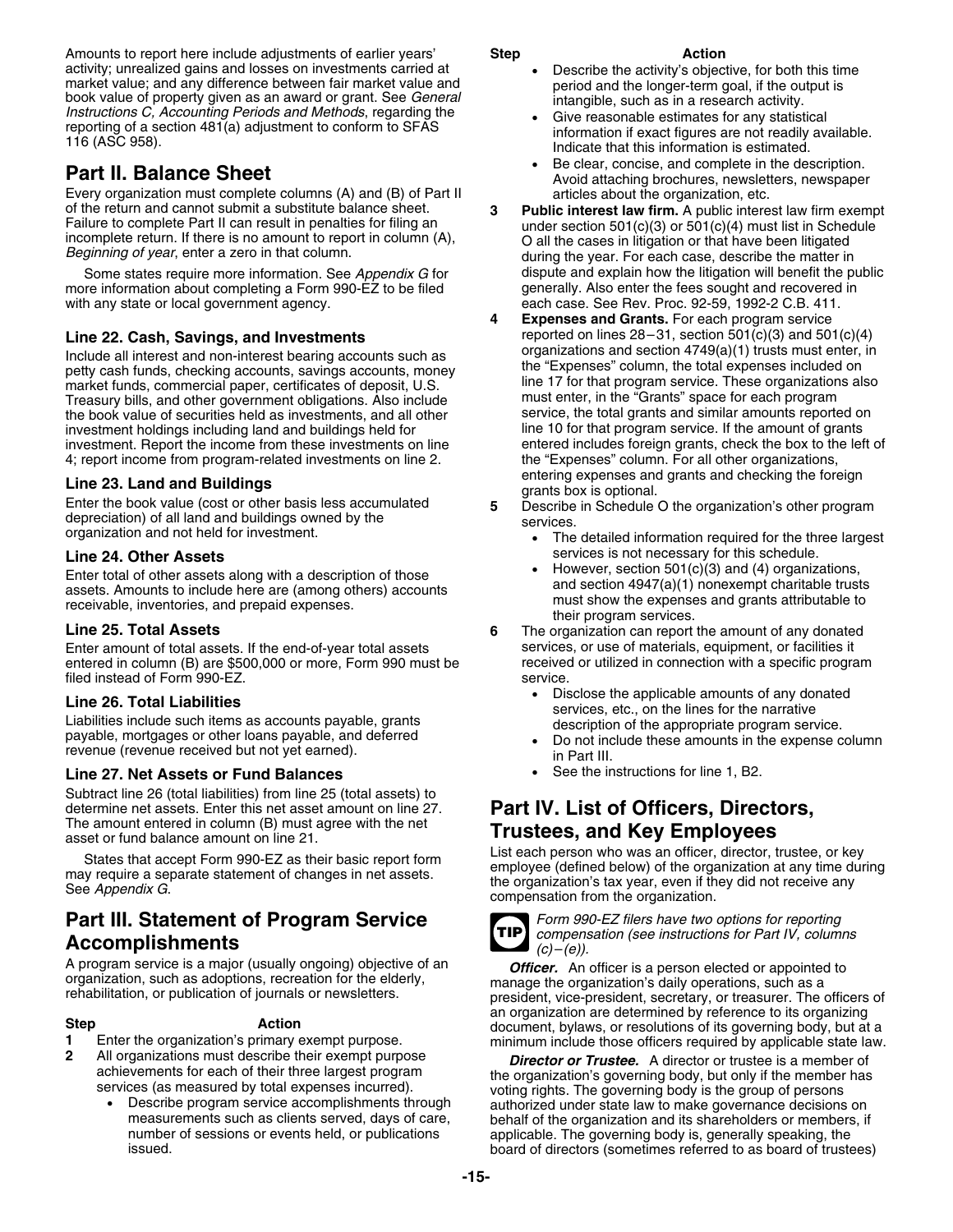trust (sometimes referred to simply as the trustees, or trustee, if week devoted to the position is required for a complete answer.<br>Statements such as "as needed" or "as required" or "40+" are

**Key employee.** A key employee is any person having unacceptable. responsibilities or powers similar to those of officers, directors,<br>or trustees. The term includes the chief management and<br>administrative officials of an organization (such as an executive **Two methods to report compensat** administrative officials of an organization (such as an executive **Two methods to report compensation in columns (c)**<br>director or chancellor). A chief financial officer and the officer in The organization can report the co director or chancellor). A chief financial officer and the officer in The organization can report the compensation of officers, charge of the administration or program operations are both key directors, trustees, and key e charge of the administration or program operations are both key employees if they have the authority to control the

blank if Option 1 compensation reporting, described below, is reporting. The option selected must be used consistently used) if no hours were entered in column (b) and no year to year, and must be used for all officers, di scompensation, contributions, expenses, and other allowances<br>were paid during the year or deferred for payment to a future<br>year.<br>Finder all forms of cash and noncash compensation received<br>Part VI).<br>Finder all forms of cash

by each listed officer, director, trustee, and key employee, whether paid currently or deferred, as described more fully within the organization's tax year. For example, if a fiscal-year<br>under the Option 1 and Option 2 instructions below. organization's tax year is the 12-month peri

under the Option 1 and Option 2 instructions below.<br>
If the organization pays any other person, such as a<br>
management services company, for the services provided by<br>
any of the organization's officers, directors, trustees, any of the organization's officers, directors, trustees, or key **Option 1 — column (c).** Enter the person's repo<br>
employees, report the compensation and other items in Part IV compensation. Reportable compensation consists employees, report the compensation and other items in Part IV and key employees, directly. be reported in box 5 of Form W-2;

A failure to fully complete Part IV can subject both the<br>organization and the individuals responsible for such failure to<br>penalties for filing an incomplete return. See *General Instruction*<br>G. In particular, entering the

social security and Medicare taxes. The organization must also<br>file Form 940 to report Federal unemployment tax, unless the<br>**TIP** purposes of Form W-2 reporting, unless they per organization is not subject to these taxes. See Pub. 15 (Circular *E*) for more information.

**Amounts paid or accrued by certain other organizations** *any compensation. Corporate directors are considered independent contractors, not employees, and director* **treated as paid or accrued by the filing organization.** Treat as paid, accrued, or held directly by the organization any *compensation, if any, generally is required to be reported on* amounts paid or accrued under a deferred compensation plan,

amounts paid or accrued by a common paymaster as defined in can be zero or blank. In such case, the amount required to be<br>Regulations section 31.3121(s)-1(b) for services performed for eported in box 1 of Form W-2 must be Regulations section 31.3121(s)-1(b) for services performed for the organization. The organization in column (c).

trustees, and key employees want the Internal Revenue Service by an employer's self-insured or self-funded arrangement.<br>to contact them, whether home address, business address, or Flealth benefits include medical, dental, to contact them, whether home address, business address, or health benefits include medical, dental, optical, drug, and<br>the organization's address listed on page 1 of Form 990-EZ. The medical equipment benefits. They do no the organization's address listed on page 1 of Form 990-EZ.<br>This information, like the other information in the Form 990-EZ. will be available to the public.

all titles or positions if more than one (for instance, President plan whether or not vested or subject to a substantial risk of and Director). **For an and Director**  $\sim$  6. The set of the set of the set of the set of the set of the set of the set of the set of the set of the set of the set of the set of the set of the set of the set of the set of t

of a corporation or association, or the board of trustees of a In column (b), a numerical estimate of the average hours per Statements such as "as needed" or "as required" or "40+" are

either Option 1 or Option 2. Option 1 is similar to the Form 990 organization's activities, its finances, or both. method of compensation reporting but simplified. Option 2 is<br>Enter a zero in columns (c) (d) and (e) (leave column (e) essentially the 2007 Form 990-EZ method of compensati Enter a zero in columns (c), (d), and (e) (leave column (e)<br>Enter a zero in compensation reporting described below is experiment of the option selected must be used consistently from

Enter all forms of cash and noncash compensation received **Option 1 (Form W-2 method).** All compensation reporting

as if the organization had paid the officers, directors, trustees, • For officers and other key employees – amounts required to

• For directors and individual trustees – amounts required to

G. In particular, entering the phrase on Part IV, "Information"<br>
available upon request," or a similar phrase, is not acceptable.<br>
In addition to the information required in Part IV, the<br>
organization can explain in Schedu

purposes of Form W-2 reporting, unless they perform no<br>services as officers, or perform only minor services and **TIP** neither receive nor are entitled to receive, directly or indirectly,

or held by a deferred compensation trust, that is established,<br>sponsored, or maintained by the organization.<br>the clergy and religious workers who are not subject to social Treat as paid or accrued directly by the organization any security and Medicare taxes as employees, box 5 of Form W-2<br>ounts paid or accrued by a common paymaster as defined in can be zero or blank. In such case, the amount

**Column (a)** *Option 1 — column (d).* Report the following items of *Option 1 — column (d).* Report the following items of

Enter the name and address of each person who was an<br>
officer, director, trustee, or key employee (defined above) at<br>
any time during the organization's tax year.<br>
Aid in the processing of the organization's return by grou Give the preferred address at which officers, directors, on thealth coverage (rather than actual benefits paid) provided<br>stees, and key employees want the Internal Revenue Service by an employer's self-insured or self-fund Iong-term care insurance premiums or allocated benefits for this purpose;

4. The employer and employee shares of deferral under an **Column (b)** unfunded non-qualified defined contribution plan and Enter each person's title or position with the organization. Enter contributions paid to a funded non-qualified defined contribution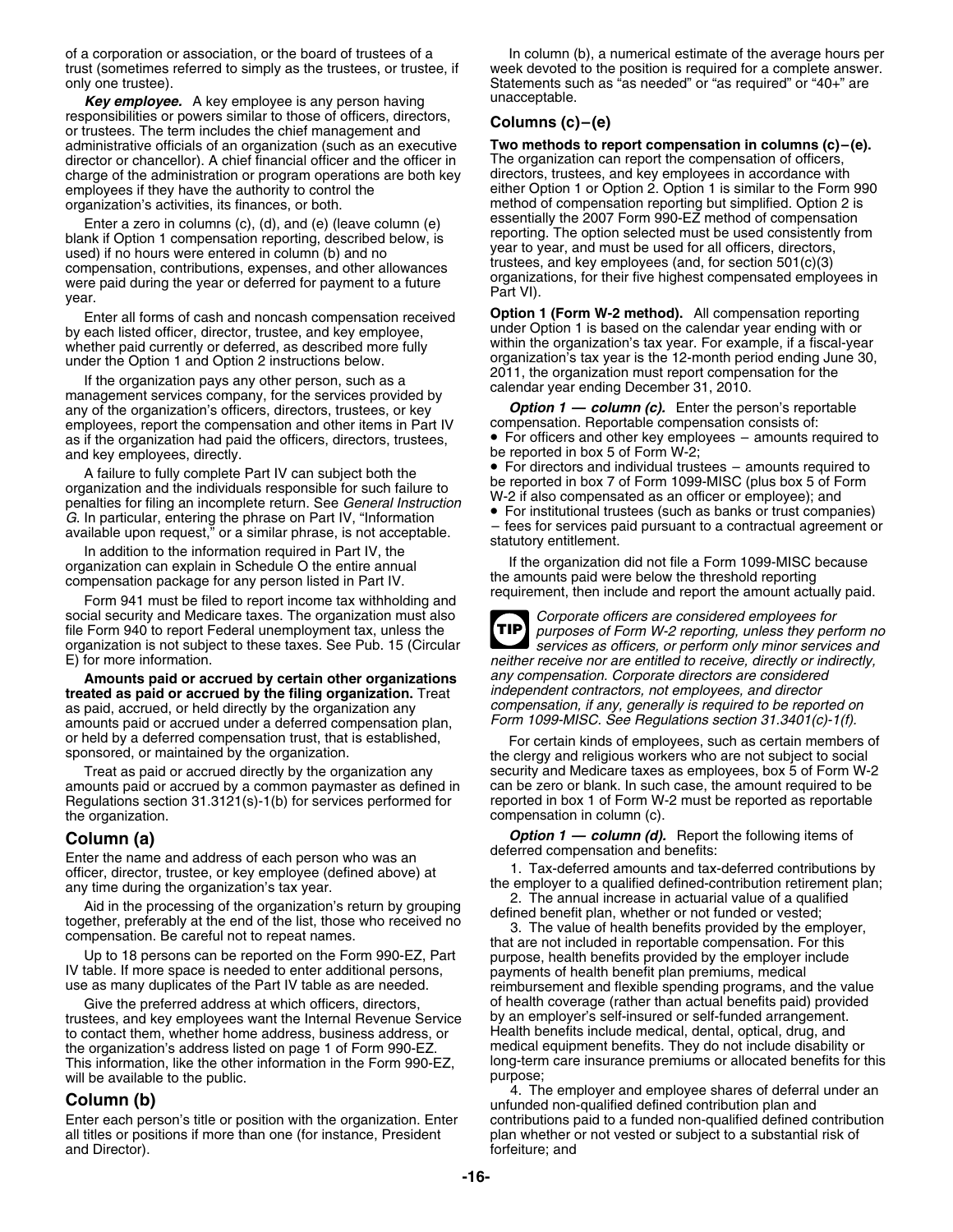5. The annual increase in actuarial value of a non-qualified • Report and pay an excise tax, equal to premiums paid, on defined benefit plan, whether or not funded, vested, or subject Form 4720. to a substantial risk of forfeiture.

**Option 2 (pre-2008 method).** For purposes of reporting all<br>amounts in columns (b) through (e) in Part IV, fiscal-year<br>organization described in section 170(c)). See set<br>organizations either can use their tax year, or the ending within such tax year. Whichever year is selected (tax year or calendar year) must be used consistently from year to

**Option 2 — column (c).** For each person listed, enter<br>salary, fees, bonuses, and severance payments paid. Include<br>current-year payments of amounts reported or reportable as<br>deferred compensation in any prior year.<br>in a le

deferred compensation and future severance payments *letters confirming the tax-exempt status of organ*<br>(whether or not funded: whether or not vested or subject to a *report such new services or significant changes. (whether or not funded; whether or not vested or subject to a* substantial risk of forfeiture; and whether or not the deferred<br>
compensation plan is a qualified plan under section 401(a)).<br>
Include also payments to welfare benefit plans on behalf of the<br>
officers directors trustees an officers, directors, trustees, and key employees. Such plans provide benefits such as medical, dental, life insurance, severance pay, disability, directors, trustees, and key (articles of incorporation, association, or organization; trust<br>employees. Reasonable estimates can be used if precise cost instrument; constitution; or similar docum employees. Reasonable estimates can be used if precise cost instrument; constitution; or similar document), and to<br>figures are not readily available.

1. Working condition fringe benefits described in section • The organization's exempt purposes or mission;<br>The number, composition, qualifications, authorit • The number, composition, qualifications, authorit

2. Expense reimbursements and allowances under an of the governing body's voting members;<br>countable plan described in Regulations section 1.62-2(c)(2). • The number, composition, qualifications, authority, or dutie accountable plan described in Regulations section 1.62-2(c)(2), and **of the organization's officers or key employees;** 

3. *De minimis* fringe benefits described in section 132(e). • The role of the organization's members in governance;<br>Independent that the registents must report as income an **•** The distribution of assets upon dissolution;

Include amounts that the recipients must report as income on • The provisions to amend the organizing or enabling The provisions to all their separate income tax returns. Examples include amounts<br>for which the recipient did not account to the organization or<br>allowances that were more than the payee spent on serving the<br>the organizatio allowances that were more than the payee spent on serving the<br>organization. Include payments made under indemnification<br>arrangements, the value of the personal use of housing,<br>automobiles, or other assets owned or leased b automobiles, or other assets owned or leased by the<br>organization (or provided for the organization's use without<br>charge), as well as any other taxable and nontaxable fringe<br>benefits. See Pub. 525, Taxable and Nontaxable In Denefits. See Pub. 525, Taxable and Nontaxable Income, for<br>more information.<br>contained within the organizing document or bylaws.

1. **Schedule A attachment.** Section 501(c)(3) organizations<br>and section 4947(a)(1) nonexempt charitable trusts must<br>complete and attach Schedule A (Form 990 or Form 990-EZ), Dut do not attach a copy of the amendments or<br>Pu

2. **Statement regarding personal benefit contract.** If, in a mended document to Form 990-EZ (or recite the enti<br>Inection with a transfer to or for the use of the organization amended document verbatim), unless such amended connection with a transfer to or for the use of the organization, *personal benefit contract*, or there is an understanding or instructions for *Item B. Checkboxes*, earlier, regarding expectation that any person will directly or indirectly pay such

• Attach a statement describing the organization's copies of the original documents.

• Report on Form 8870 the premiums that the organization document and all amendments to it. If the copies are not paid, and the premiums paid by others but treated as paid by signed, they must be accompanied by a written declaration<br>signed by an officer authorized to sign for the organization,

A personal benefit contract is generally any life insurance,<br>Reasonable estimates can be used if precise cost figures are<br>not readily available to determine column (d) amounts.<br>indirectly, the transferor, a member of the t **Option 1 — column (e).** Leave column (e) blank. any other person designated by the transferor (other than an<br>star 0.4 m organization described in section 170(c)). See section

year or calendar year) must be used consistently from year to<br>year, and must be used for all officers, directors, trustees, and<br>key employees (and, for 501(c)(3) organizations, for their five<br>highest compensated employees

**TIP**

in a letter to the IRS Exempt Organization Determination Office *Option 2 — column (d).* Include in this column all forms of *("EO Determination"). EO Determination no longer issues*

provide benefits or enabling document by which it was created (articles of incorporation, association, or organization; trust Figures are not readily available.<br>
Unless the amounts were reported in column (c), report, as<br>
deferred compensation in column (d), salaries and other<br>
but not yet paid by the date the organization files its return.<br> **Op** 

- 
- 
- The number, composition, qualifications, authority, or duties of the governing body's voting members;
- 
- 
- 
- •
- 

**Part V. Other Information**<br>**Part V. Other Information**<br>**Required Statements**<br>**Required Statements**<br>**Required Statements**<br>**Required Statements**<br>**Required Statements**<br>**Required Statements**<br>**Required Statements** 

990-EZ), but do not attach a copy of the amendments or amended document to Form 990-EZ (or recite the entire the organization directly or indirectly pays premiums on any documents reflect a change in the organization's name. See the *nersonal benefit contract* or there is an understanding or instructions for *Item B. Checkboxes*, premiums, the organization must do the following:<br>
• Attach a statement describing the organization's copies of the original documents.

involvement with the *personal benefit contract(s)*; A conformed copy is one that agrees with the original signed by an officer authorized to sign for the organization,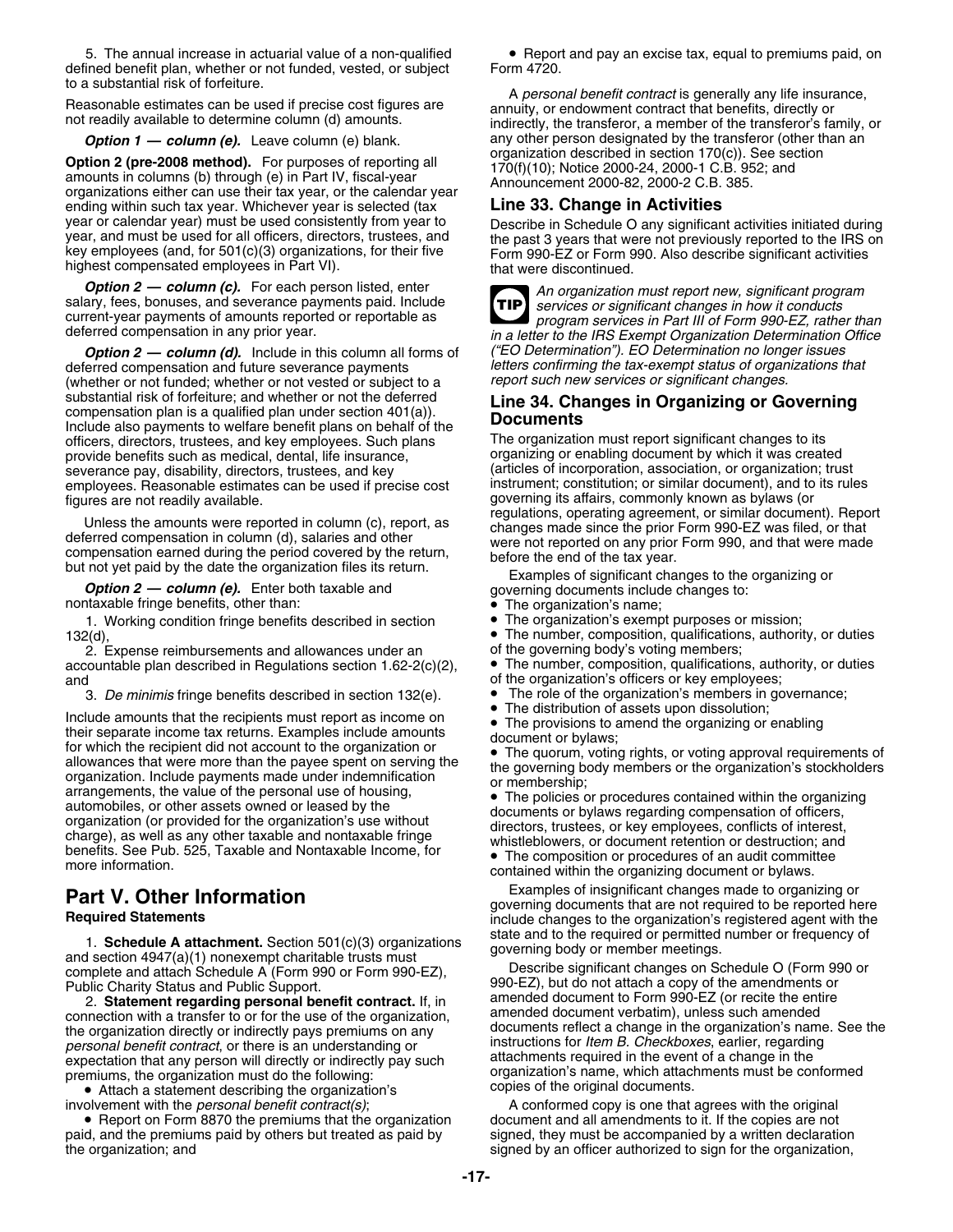certifying that they are complete and accurate copies of the the organization had \$1,000 or more of unrelated business original documents. Photocopies of articles of incorporation income. See also Rev. Proc. 98-19, 1998-1 C.B. 547.<br>Showing the certification of an appropriate state official need not **Exception 1 Section 6033(e)(3) exception** showing the certification of an appropriate state official need not<br>be accompanied by such a declaration. See Rev. Proc. 68-14,<br>1968-1 C.B. 768, for details. When a number of changes are<br>made attack a copy of the entire re made, attach a copy of the entire revised organizing instrument 1. All organizations exempt from tax under section or noverning document<br>or noverning document

or governing document.<br>
However, if the exempt organization changes its legal<br>
structure, such as from a trust to a corporation, the new legal<br>
entity must file a new exemption application to establish that it<br>
qualifies f

# **Lobbying Proxy Tax 10th and 100 mondumular organizations**; **Lobbying Proxy Tax** 4. Sections 501(c)(4), 501(c)(5), and 501(c)(6)

Political organizations described in section 527 are not required<br>to answer this question.<br>c. Entities whose income is exempt from tax under section

Check "Yes" on line 35a if the organization's total gross 115, or<br>ome from all of its unrelated trades and businesses is \$1,000 d. Organizations described in 1 through 3, above; income from all of its unrelated trades and businesses is \$1,000 or more for the tax year. Gross income is gross receipts less 5. Section 501(c)(4) and (5) organizations that receive more the cost of goods sold. See Pub. 598 for a description of than 90% of their annual dues from: unrelated business income, and see Instructions for the Form a. Persons, 990-T for the filing requirements of Form 990-T.

If the organization had income from business activities, such c. Entities as those reported on lines 2, 6, and 7 (among others), but not that each paid annual dues of \$101 or less in 2010 (adjusted reported on Form 990-T, explain in Schedule O the reasons for annually for inflation). See Rev. Pr not reporting the income on Form 990-T.

other. Items of income and expense reported on Form 990-T the IRS stating that the must also be reported on Form 990-FZ (and vice versa) when  $6033(e)(3)$  exception; must also be reported on Form 990-EZ (and vice versa) when 6033(e)(3) exception;<br>the organization is required to file both forms, 6033(e) 7. Any organization that keeps records to substantiate that



*expect their tax liability to be \$500 or more. Use Form*

If the organization checks "No" to line 35a, it is certifying that the organization checks the organization checks the notice and reporting the agues as parts of a single organization for purposes of meeting the nondeducti requirements of section 6033(e) and that the organization had<br>no lobbying and political expenditures potentially subject to the<br> $98-19$ , 1998-1 C.B. 547.

**exception.** An organization satisfies the \$2,000 in-house<br> **proxy tax.** Section 6033(e) requires certain sections 501(c)(4), lobbying exception if it:<br>
501(c)(5), and 501(c)(6) organizations to tell their members the lega  $501(c)(5)$ , and  $501(c)(6)$  organizations to tell their members the  $1$ .<br>
portion of their membership dues that were allocable to the year; portion of their membership dues that were allocable to the year;<br>political or lobbying activities of the organization. If an y 2. Did not make any political expenditures or foreign political or lobbying activities of the organization. If an 2. Did not make any political expenditures or foreig<br>1. Did not make any political expenditures or foreign or foreign organization descriptions of the current tax organization does not give its members this information, then lobbying expenditures during the current tax year; and<br>the organization is subject to a proxy tax. The tax is reported on 3. Incurred lobbying expenses during t the organization is subject to a proxy tax. The tax is reported on Form 990-T. consisting only of in-house direct lobbying expenses totaling

If the organization checks "Yes" on line 35a to declare that it<br>
had reportable section 6033(e) lobbying and political expenses<br>
in the tax year (and potential liability for the proxy tax):<br>
1. Complete Part III of Schedul

and **Definitions** 2. Attach this schedule to Form 990-EZ.

Only the following tax-exempt organizations are subject to segment of the general public regarding legislative<br>Section 6033(e) potice and reporting requirements and a the section 6033(e) notice and reporting requirements, and a

Section 501(c)(4) social welfare organizations,

 $\bullet$  Section 501(c)(5) agricultural and horticultural organizations, and

# If the organization is not tax-exempt under sections<br>501(c)(4), 501(c)(5), or 501(c)(6), check "No" on line 35a,<br>unless it had \$1,000 or more of unrelated business income.<br> $\bullet$  Any local council on logiclation of direct i

If the organization meets *Exception 1* or *2* below, it is organization or its members, and excluded from the notice, reporting, and proxy tax requirements  $\bullet$  The general public regarding legislative matters (grassroots of section 6033(e), and it should check "No" to line 35a, unless bobbying). of section 6033(e), and it should check "No" to line 35a, unless

**Line 35. Unrelated Business Income and** section 501(c)(5), but not section 501(c)(5) agricultural and **leads** horticultural organizations;

**Organizations that receive more than 90% of their dues from:**<br>**a.** Section 501(c)(3) organizations,

- 
- 
- 

Neither Form 990-T nor Form 990-EZ is a substitute for the  $\begin{array}{c} 6. \text{ Any organization that receives a private letter ruling from} \\ \text{for items of income and expense reported on Form 990-T} \end{array}$ 

the organization is required to file both forms.<br>All tax-exempt organizations must pay estimated taxes<br>All tax-exempt organizations must pay estimated taxes<br>with respect to their unrelated business income if they<br>of their

8. Any organization that is not a membership organization.



**Section 6033(e) Tax for Lobbying Expenditures** *Special rules treat affiliated social welfare organizations,*<br>If the expenization chocks "No" to line 350, it is cortifying that

proxy tax. **Exception 2. Section 6033(e)(1) \$2,000 in-house lobbying**

Grassroots *lobbying.* Refers to attempts to influence any segment of the general public regarding legislative matters or

## potential proxy tax: *Direct lobbying includes attempting to influence:* •

Legislation through communication with legislators and other •

and<br>● The official actions or positions of covered executive branch<br>● Section 501(c)(6) organizations. officials through direct communication.

Any local council on legislation of direct interest to the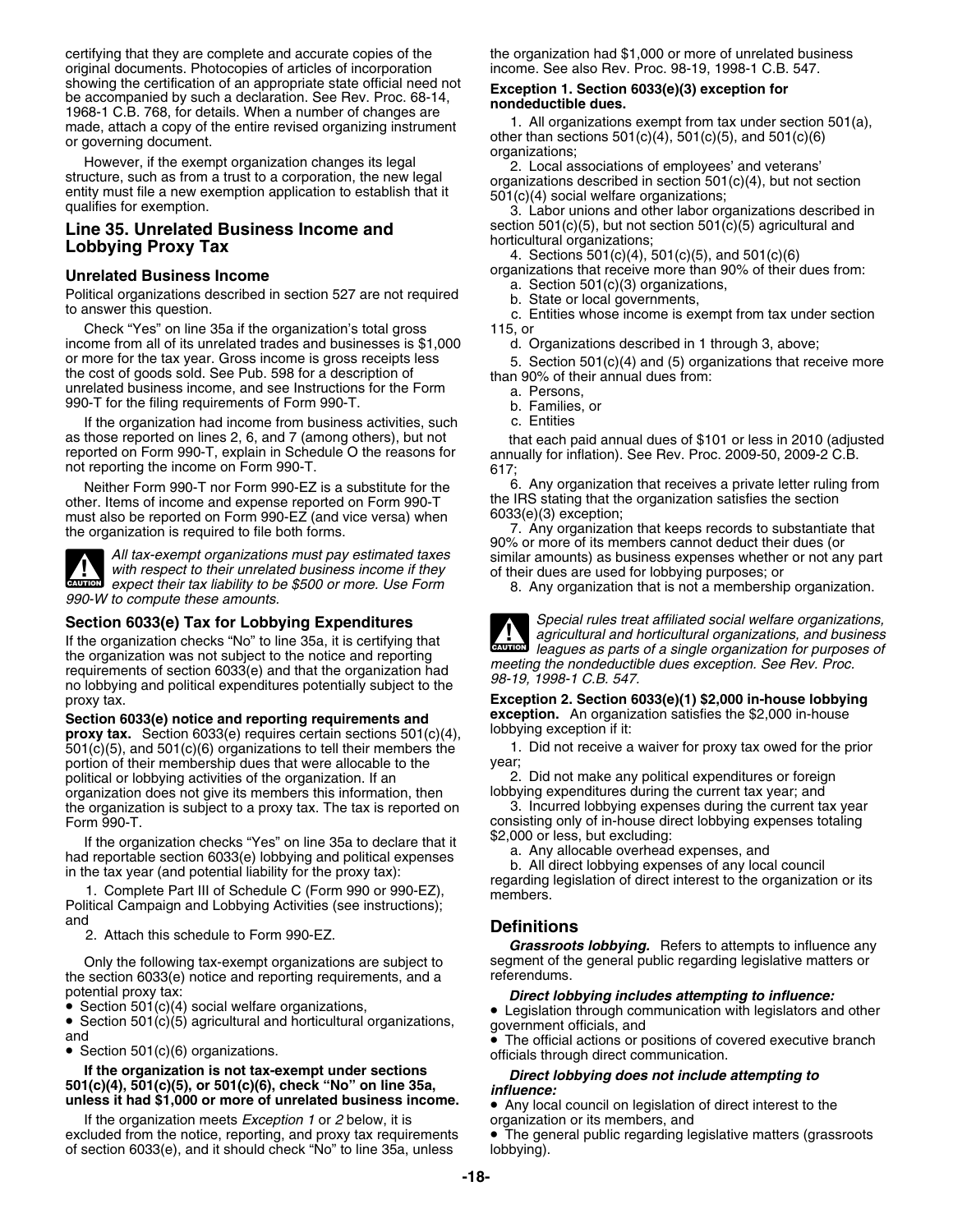- Grassroots lobbying,
- •
- Third-party lobbying, and
- Dues paid to another organization that were used to lobby.

## •

• Other expenses of the organization's officials and staff

essation of operations, also check the *Terminated* box in the

A *significant disposition of net assets* is a sale, exchange, organization will lose it is tax-<br>position or other transfer of more than 25% of the fair market apolitical activity. disposition or other transfer of more than 25% of the fair market

circumstances in each case. When an organization promotes a candidate for public office

Examples of the types of transactions that are *significant*<br>
dispositions of net assets required to be reported in Part II of<br>
Schedule N (Form 990 or 990-EZ) include:<br>
• Taxable or tax-free sales or exchanges of exempt a

cash or other consideration (such as a social club described in • Travel expenses of such individual; section  $501(c)(7)$  selling land, or an exempt organization selling

 Sales, contributions, or other transfers of assets to establish •or maintain a partnership, joint venture, or corporation (for-profit individual; and<br>or nonprofit), regardless of whether such sales or transfers are  $\bullet$  Any other expense that has the primary effect of promoting<br>governed governed by section 721 or section 351, whether or not the public recognition or otherwise primarily accruing to the benefit<br>transferor receives an ownership interest in exchange for the of such individual.<br>• Sales of asse

• Transfers of assets pursuant to a reorganization in which the substantial involvement in the day-to-day operations or organization is a surviving entity; and  $\sim$  management of the organization.

• A contraction of net assets resulting from a grant or



*Part II of Schedule N for a transaction that is not a significant disposition of net assets.*

# **Political organizations described in section 527 are not Trustees, and Key Employees required to answer this question.** Enter the end-of-year unpaid balance of secured and

A political expenditure is one intended to influence the unsecured loans made to or received from officers, directors, selection, nomination, election, or appointment of anyone to a trustees, and key employees (as defined federal, state, or local public office, or office in a political example, if the organization borrowed \$1,000 from one officer organization, or the election of Presidential or Vice-Presidential and loaned \$500 to another, none of which has been repaid, electors. It does not matter whether the attempt succeeds. report \$1,500 on line 38b. electors. It does not matter whether the attempt succeeds.

**Other lobbying includes: An expenditure includes a payment, distribution, loan, Other logical community** and **Community** and **Community** and **Community** and **Community** and **Community** and **Community** and **Community** Grassroots lobbying, and the state of the contract of advance, deposit, or gift of money, or anything of value. It also<br>Foreign lobbying, Foreign lobbying, includes a contract, promise, or agreement to make an expenditure, whether or not legally enforceable.

Dues paid to anomer organization that were used to loopy.<br> **All section 501(c) organizations.** An exempt organization<br> **All section 501(c) organizations.** An exempt organization<br>
is treated as having political organization is treated as having political organization taxable income under section  $527(f)(1)$ .

• Other expenses of the organization's officials and staff<br>(including amounts paid or incurred for the planning of<br>legislative activities).<br> **In-house expenditures do not include:**<br>
Any nayments to other taxpayers engaged Any payments to other taxpayers engaged in lobbying or<br>
• Any payments to other taxpayers engaged in lobbying or<br>
• Porm 1120-POL filing requirements. Do not include the<br>
• Any dues paid to another organization that are a Any dues paid to any due to the Form 990-EZ or the section 501(c) organization<br> **I ine 36. I inuidation Dissolution Termination** question 37 on its Form 990-EZ, the section 501(c) organization **Line 36. Liquidation, Dissolution, Termination,**<br> **or Significant Disposition of Net Assets**<br>
If there was a liquidation, dissolution, termination, or significant<br>
If there was a liquidation, dissolution, termination, or For a complete liquidation, dissolution, termination, or **transferred funds as its own political ex**penses on its Form<br>sation of operations, also check the *Terminated* box in the *S*990-EZ.

heading of the return.<br>**Section 501(c)(3) organizations.** A section 501(c)(3) heading of the return.<br>A significant disposition of net assets is a sale exchange organization will lose its tax-exempt status if it engages in

value of the organization's net assets during the year,<br>
regardless of whether the organization received full or adequate<br>
consideration. A significant disposition of net assets involves:<br>
1. One or more disposition during

1. One or more disposition during the organization's tax<br>
year amounting to more than 25% of the fair market value of the<br>
organization's assets as of the beginning of its tax year; or<br>
2. One of a series of related dispos

• Remuneration to such individual (a candidate or prospective candidate) for speeches or other services;

Section 501(c)(*i*) selling land, or an exempt organization selling<br>assets of conducting polls, surveys, or other studies, or<br>Sales, contributions, or other transfers of assets to establish<br>expenses of advertising, publici

• Sales of assets by a partnership or joint venture in which the An organization is effectively controlled by a candidate or exempt partner has an ownership interest;<br>• Transfers of assets pursuant to a reorganization in which the substantial involvement in the day-to-day operations or

• A contraction of het assets resulting from a grant of and the A determination of whether the primary purpose of an charitable contribution of assets to another organization<br>described in section 501(c)(3).<br>candidacy of an *An organization filing Form 990-EZ need not complete* of all the facts and circumstances. See section 4955 and

Use Form 4720 to figure and report these excise taxes.

# **Line 37. Expenditures for Political Purposes Line 38. Loans To or From Officers, Directors,**

trustees, and key employees (as defined in Part IV above). For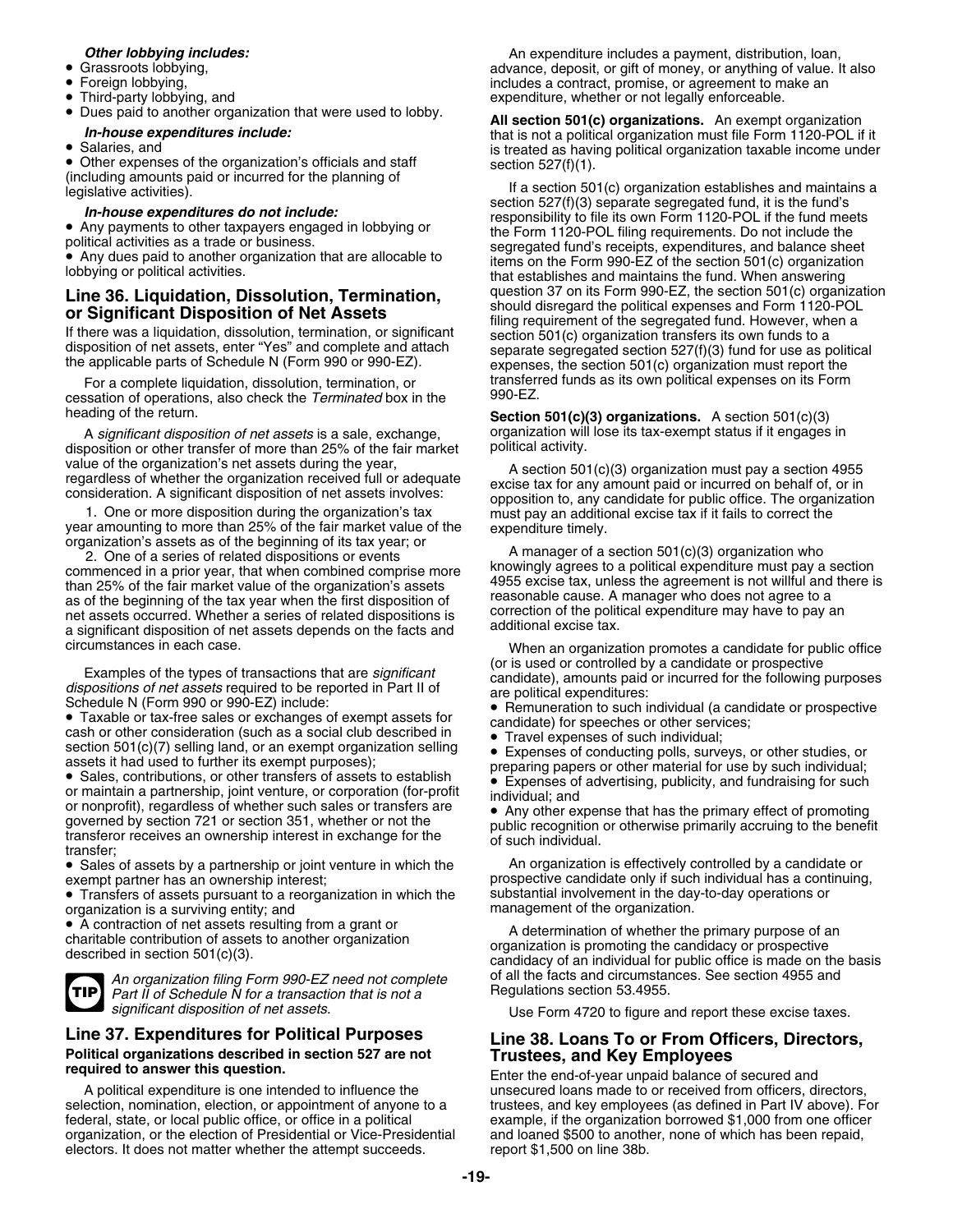attach Part II of Schedule L (Form 990 or 990-EZ), Transactions Part I of Schedule L (Form 990 or 990-EZ), Transactions with with Interested Persons. See the Schedule L instructions.

Report any interest expense paid to an officer, director, *An excess benefit transaction can have serious* trustee, or key employee on line 16 (except for mortgage

**Gross receipts test.** See *Appendix C* for a discussion of the *benefit transaction should obtain competent advice regarding* gross receipts test for purposes of determining exemption under section 4958, consider pursuing correction of any excess<br>section 501(c)(7). This definition of gross receipts differs from benefit, and take other appropriate section 501(c)(7). This definition of gross receipts differs from *benefit, and take other appropriate steps to protect its interests* the definition for purposes of *Header Item L* and determining *with regard to such transaction and the potential impact it*<br>whether the organization must file Form 990 or 990-EZ.<br>have on the organization's continued exemp

Line 39a. Include capital contributions, initiation fees, and<br>unusual amounts of income not included in calculating gross<br>receipts for the purpose of determining the exempt status of<br>**Line 40c. Taxes Imposed on Organizatio** receipts for the purpose of determining the exempt status of **Line 40c. Taxes Imposed on Organization** section 501(c)(7) organizations, as discussed in *Appendix C*. **Managers or Disqualified Persons**

purposes) derived from the use of the organization's facilities from persons other than members, spouses of members, dependents of members, or guests of members.<br> **Line 40d. Taxes Reimbursed by the Organization**<br>
For line 40d, enter the amount of tax on line 40c that was

**Investment income and Form 990-T.** If a section 501(c)(7) For line 40d, enter the amount of tax on line 40c that was<br>organization qualifies as tax-exempt under the gross receipts<br>test described in *Appendix C*, then inclu prevention of cruelty to children or animals. **Line 40e. Tax on Prohibited Tax Shelter**

If the combined amount of an organization's gross **Transactions**

**Nondiscrimination policy.** A section 501(c)(7) organization is Form 990-EZ (other than a section 527 political organization or not exempt from income tax if any written policy statement,

exemption under section 501(c)(7) even though their membership is limited (in writing) to members of a particular **Line 41. List of States**

1. Is an auxiliary of a fraternal beneficiary society exempt under section  $501(c)(8)$ , and

under section 501(c)(8), and **Line 42a. Location of Books and Records** 2. Limits its membership to the members of a particular

a. A good-faith attempt to further the teachings or principles

b. Not intended to exclude individuals of a particular race or color. and phone number can be used instead, or the business

**Line 40a. Section 501(c)(3) Organizations:**<br> **Disclosure of Excise Taxes Imposed under**<br> **Section 4911, 4912, or 4955**<br>
Section 501(c)(3) organizations must disclose any excise tax<br>
imposed during the calendar year (endin

# Line 40b. Section 501(c)(3) and 501(c)(4)<br>Organizations: Disclosure of Section 4958<br>Excess Benefit Transactions and Excise Taxes<br>Excess Benefit Transactions and Excise Taxes<br>2. The organization owns more than 50% of the st

Sections 6033(b) and 6033(f) require section 501(c)(3) and corporation that would answer "Yes" to item 1 above. 501(c)(4) organizations to report the amount of taxes imposed under section 4958 (excess benefit transactions) involving the If the "Yes" box is checked, enter the name of the foreign the Secretary may require concerning those transactions.

For loans outstanding at the end of the year, complete and If the organization answers "Yes," then complete and attach

trustee, or key employee on line 16 (except for mortgage<br>interest reportable on line 14) and any interest income paid by<br>an officer, director, trustee, or key employee on line 8.<br>managers that knowingly approved of the tra **TIP** managers that knowingly approved of the transaction, and the *organization itself. A section 501(c)(3) or 501(c)(4) organization* **Line 39. Section 501(c)(7) Organizations** *that becomes aware that it may have engaged in an excess* whether the organization must file Form 990 or 990-EZ.<br>Appendix E for a discussion of section 4958, and Schedule L,

Line 39b. Gross receipts for public use of club facilities are For line 40c, enter the amount of taxes imposed on organization gross receipts (as defined above for 501(c)(7) exemption managers and/or disqualified persons u managers and/or disqualified persons under sections 4912, 4955, and 4958, unless abated.

investment income and other unrelated business income<br>exceeds \$1,000, it must report the investment income and other<br>unrelated business income on Form 990-T.<br>Nondiscrimination policy A section 501/c)/7) croanization is<br>Non including the governing instrument and bylaws, allows<br>discrimination on the basis of race, color, or religion.<br>However, section 501(i) allows social clubs to retain their<br>However, section 501(i) allows social clubs to reta

religion, if the social club: List each state with which the organization is filing a copy of this<br>1. Is an auxiliary of a fraternal beneficiary society exempt return in full or partial satisfaction of state filing require

Provide the name of the person who possesses the<br>organization's books and records. The organization is not of that religion, and<br>b. Not intended to exclude individuals of a particular race or personal residence of an individual. The organization's address address and telephone number of such individual.

organization, unless abated, as well as any other information country or countries. Continue on Schedule O if more space is the Secretary may require concerning those transactions.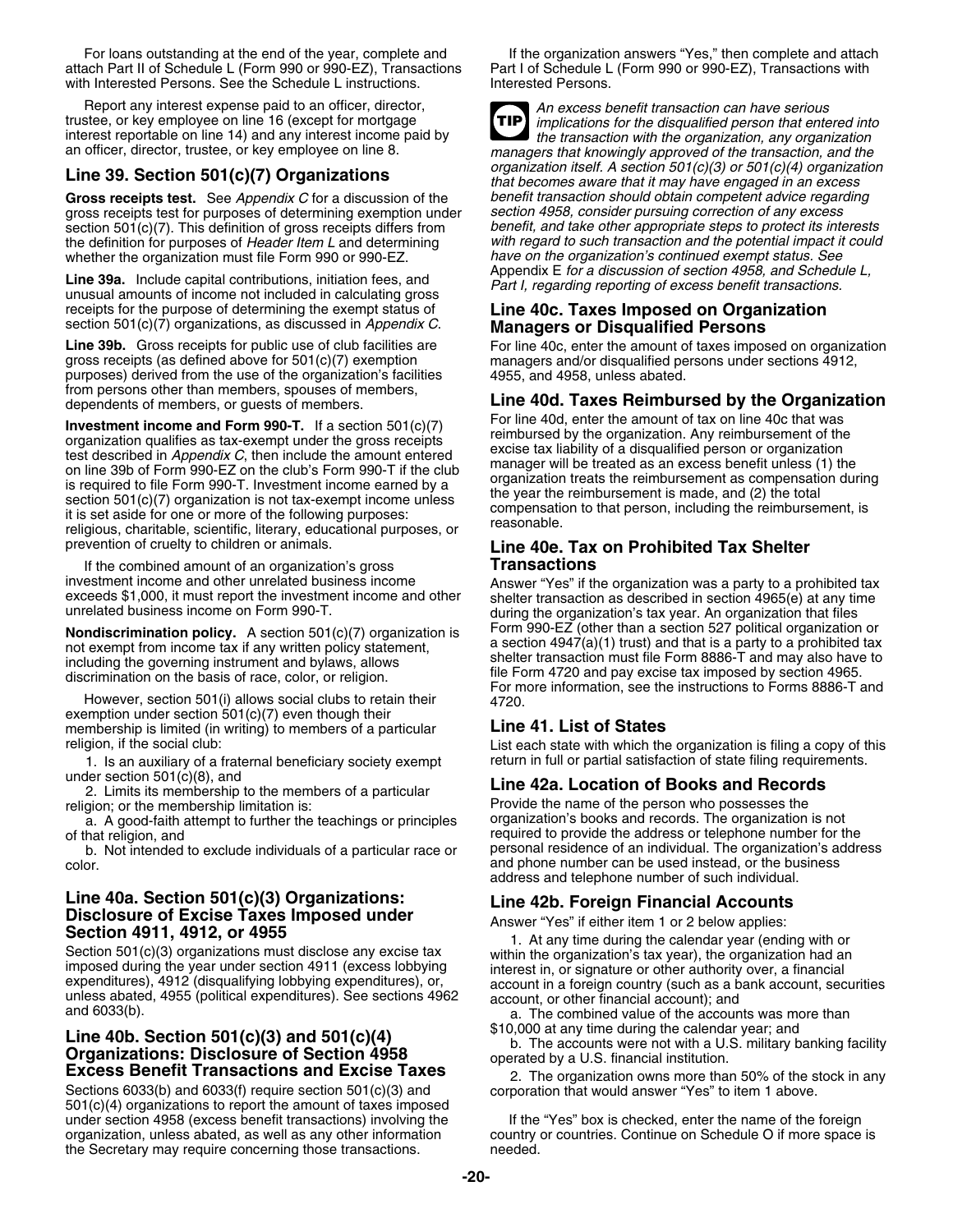Financial Accounts by June 30 after the end of the calendar and donor to advise a sponsoring organization on the distribution<br>vear with the Department of the Treasury at the address shown or investment of amounts held in t year with the Department of the Treasury at the address shown or investment of amount on the form. Form TD F 90-22.1 is available by calling fund or similar account. on the form. Form TD F 90-22.1 is available by calling<br>1-800-TAX-FORM (1-800-829-3676) or by downloading it from 1-800-TAX-FORM (1-800-829-3676) or by downloading it from **Line 44b. Hospital facilities** the IRS website at *[IRS.gov](http://www.irs.gov)*. Do not file it with the IRS or attach it to Form 990-EZ. **If the organization operated one or more hospital facilities** 

A section 4947(a)(1) nonexempt charitable trust that has no licensed, registered, or similarly recognized by a state as a<br>taxable income under Subtitle A can use Form 990-EZ to meet hospital, or any facility that the Secre its section 6012 filing requirement by checking the box on line provision of hospital care as its principal function or purpose<br>43 (in which case Form 1041 is not required). In such case, constituting the basis for its exe 43 (in which case Form 1041 is not required). In such case, constituting the basis for its exemption under section 501(c)(3), enter on line 43 the total of exempt-interest dividends received without regard to section 501(r regulated investment company as well as tax-exempt interest not include hospitals that are operated by entities organized as<br>separate legal entities from the organization that are treated as

## corporations for federal tax purposes. **Line 44a. Donor Advised Funds**

**CAUTION !**

*A sponsoring organization of a donor advised fund must Form 990-EZ), Part I, is different from the definition of file Form 990 rather than Form 990-EZ, regardless of the amount of its gross receipts or net assets.* Glossary *in* Glossary in the *amount of its gross receipts or net assets*.

A sponsoring organization is any of the following types of<br>ganizations if it maintains one or more donor advised funds: **Lines 44c-d. Payments for indoor tanning** organizations if it maintains one or more donor advised funds: **LINES 44**<br>**Lines 44crom 501(c)(3)** public charity described in section

1. A section 501(c)(3) public charity described in section

2. A veterans' organization, organized in the United States any payments during the year for indoor tanning services. inures to the benefit of any private shareholder or individual, product designed to incorporate one or more ultraviolet lamps that meets the requirements to receive deductible contributions and intended for the irradiation of an individual by ultraviolet<br>under section 170(c)(3).

3. A domestic fraternal organization described in section nanometers, to induce skin tanning 501(c)(8) or (10) that uses charitable contributions exclusively

reasonably expects to have advisory privileges in the distribution or investment of amounts held in the donor advised *A controlling organization of a controlled entity under* fund or account because of the donor's status as a donor. *section 512(b)(13) must file Form 990 and Schedule R*

a committee member in which all of the committee members

b. No combination of donors or donor advisors directly or indirectly control the committee; and

c. All grants from the fund or account are awarded on an value),<br>ective and nondiscriminatory basis following a procedure • The profits or capital interest in a partnership, or objective and nondiscriminatory basis following a procedure approved in advance by the board of directors of the sponsoring • The beneficial interest in a trust or other entity.

advised by a committee not directly or indirectly controlled by the donor or donor advisor or such fund benefits a single exempt organization if such organization has the power to 2006-109, 2006-2 C.B. 1121, and any future related guidance. director.

File Form TD F 90-22.1, Report of Foreign Bank and **A** "donor advisor" is any person appointed or designated by

during the tax year, it must complete and file Form 990 and<br>Schedule H (Form 990) and not Form 990-EZ.

**Charitable Trusts Charitable Trusts** A "hospital facility" is a facility that is, or is required to be, hospital, or any facility that the Secretary determines has the without regard to section 501(r). This includes a hospital that is or accrued (if reporting under the accrual method of accounting) operated through a disregarded entity or joint venture treated as a partnership for federal tax purposes. It does not include exempt-interest dividends received from a mutual fund or other hospitals that are located outside the United States. It also does separate legal entities from the organization that are treated as

**TIP**

*The definition of "hospital" for Schedule A (Form 990 or "hospital facility" for Schedule H (Form 990). See the*

509(a)(1), (2), or (3). The organization should check "Yes" to line 44c if it received or any of its possessions, no part of the net earnings of which "Indoor tanning services" are services employing any electronic<br>inures to the benefit of any private shareholder or individual, product designed to incorporat radiation, with wavelengths in air between 200 and 400

France of the services of the distribution of the services of the distribution is exclusively<br>4. A cemetery company described in section 501(c)(13).<br>A services a tax equal to 10% of the amount paid<br>for such services, wheth A "donor advised fund" is a fund or account:<br>
1. That is separately identified by reference to contributions<br>
organization filed Form 720 during the IRS by filing Form 720. If the<br>
organization filed Form 720 during the y

## 3. With respect to which the donor or donor advisor has or **Line 45. Section 512(b)(13) Controlled Entity**

*(Form 990) rather than Form 990-EZ if the controlling* **CAUTION !** A donor advised fund does not include any fund or account: *organization either (1) received or accrued from the controlled* 1. That makes distributions only to a single identified<br>organization or governmental entity, or<br>2. With respect to which a donor or donor advisor gives<br>advice about which individuals receive grants for travel, study,<br>or ot

performed exclusively by such person in his or her capacity as The controlled entity can be a stock or nonstock corporation, a committee member in which all of the committee members association, partnership, limited liabil are appointed by the sponsoring organization; Control exists if the controlling organization owns more than<br>b. No combination of donors or donor advisors directly or 50% of:

• The stock of a corporation (measured by voting power or value).

- 
- 

organization. The procedure must be designed to ensure that all grants meet the requirements of section 4945(g)(1), (2), or<br>all grants meet the requirements of section 4945(g)(1), (2), or<br>(3); or<br>3. That the Secretary exem director is a representative of an exempt organization whenever donor advised fund because either such fund or account is such a person is a trustee, director, agent, or employee of such<br>advised by a committee not directly or indirectly controlled by exempt organization. A trustee or d identified charitable purpose. For example, see Notice remove such trustee or director and designate a new trustee or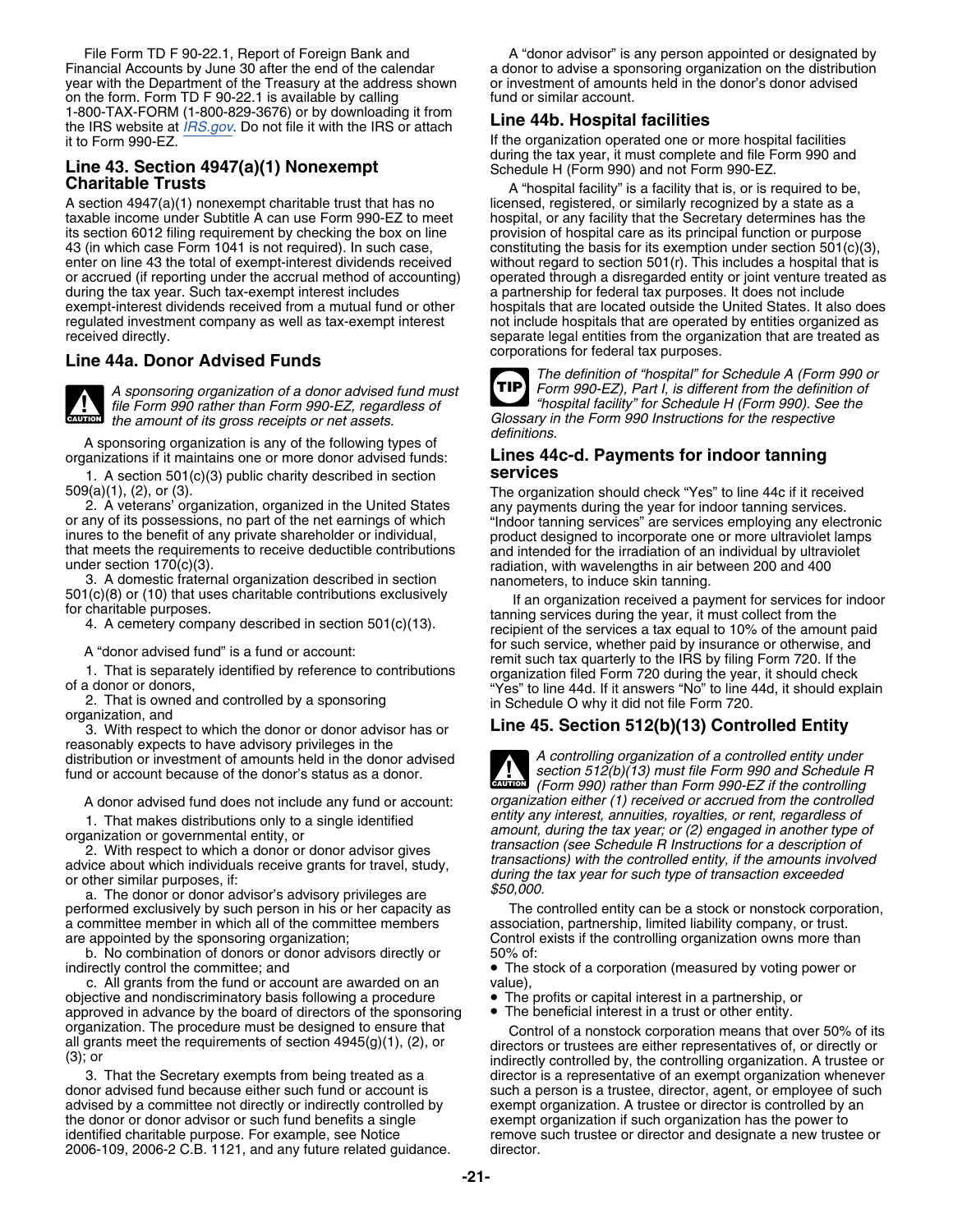Answer "Yes" and complete the applicable parts of Part I of with annual compensation over \$100,000 who are not<br>Schedule C (Form 990 or 990-EZ), Political Campaign and individually listed.<br>Lobbying Activities, if the organi Lobbying Activities, if the organization participated or intervened<br>in (including the publishing of statements) any political depends on whether the organization uses Option 1 or Option 2 in (including the publishing of statements) any political depends on whether the organization uses Option 1 or C<br>campaign on behalf of (or in opposition to) any candidate for for Part IV compensation reporting. Whichever o campaign on behalf of (or in opposition to) any candidate for for Part IV compensation reporting. Whichever opti<br>public office, directly or indirectly. See the Schedule C<br>selected must be used for both Part IV and Part VI public office, directly or indirectly. See the Schedule C selected must be used for both part instructions for a discussion of political activity. instructions for a discussion of political activity.

# and Section 4947(a)(1) Nonexempt<br>
Such compensation. Combine the compensation includible in<br>
columns (c) and (d) in determining whether compensation<br>
columns (c) and (d) in determining whether compensation

All section 501(c)(3) organizations and section 4947(a)(1) nonexempt charitable trusts must complete Part VI.

section 501(c)(3) organizations that had a section 501(h) determining whether compensation exceeds \$100,000.<br>
election in effect during the tax year must complete Schedule C<br>
(Form 990 or 990-EZ), Part II-A, regardless of

Schedule A (Form 990 or 990-EZ), Public Charity Status and

Answer "Yes" if the organization made any transfer to a related organization that is an exempt organization other than a To determine whether S is to be listed as among the five<br>501(c)(3) organization, such as a related 501(c)(4) organization highest compensated employees under Option  $501(c)(3)$  organization, such as a related  $501(c)(4)$  organization or a related 527 political organization.

A transfer for this purpose is any transaction or arrangement reportable in Form W-2, box 5, consisting of the \$80,000 s<br>which the organization transferred something of value (cash (including her contributions to the quali in which the organization transferred something of value (cash, (including her contributions to the qualified plans) and the organization transferred something of value (cash,  $\$2,000$  bonus. S's compensation in column (d other assets, services, use of property, etc.) to the exempt \$2,000 bonus. S's compensation in column (d) would be<br>non-charitable related organization, whether or not for adequate \$15,000, consisting of the organization's non-charitable related organization, whether or not for adequate \$15,000, consisting of the organization's payments of \$5,000 to<br>consideration. The organization can (but is not required to) the retirement plan and \$10,000 consideration. The organization can (but is not required to) explain the transfer in .

her among the fallowing the five highest compensation with either of the following relationships to the filing organization  $$100,000$ . at any time during the organization's tax year: To determine the following relationshi

An element of common control is present when one or more health plan, and \$5,000 of educational benefits. Total members of the other. An element of common control is also compensated employees unless there are five other en<br>
compensation (other than key employees) with higher compensation. present when more than 25% of the officers, directors, or trustees of one organization serve as officers, directors, or See Pub. 525, Taxable and Nontaxable Income, for more trustees of the other organization. The state of the other organization.

A historic and continuing relationship exists when two<br>
torganizations participate in a joint effort to work in concert<br>
toward the attainment of one or more common purposes on a<br>
continuous or recurring basis rather than

Complete this table for the five employees (other than officers, accounting firms, publishing companies, management directors, trustees, and key employees as defined in the Part IV companies, and investment management companies. See Pub.<br>instructions) with the highest annual compensation over 1779, Independent Contractor or Employee, an \$100,000. On line 50f, enter the number of other employees

**Line 46. Political Campaign Activities** (other than officers, directors, trustees, and key employees)<br>Answer "Yes" and complete the applicable parts of Part Lof with annual compensation over \$100,000 who are not

Under Option 1, a fiscal-year organization must use the<br> **Part VI. Section 501(c)(3) Organizations**<br> **Part Section 4047(a)(1) Nonoxompt** highest compensated employees over \$100,000, and to report columns (c) and (d) in determining whether compensation exceeds \$100,000 for the calendar year.

Under Option 2, a fiscal-year organization can determine the five highest compensated employees over \$100,000 for its tax **Line 47. Lobbying Activities**<br>
Answer "Yes" and complete Part II of Schedule C (Form 990 or<br>
990-EZ) if the organization engaged in lobbying activities or had<br>
990-EZ) if the organization engaged in lobbying activities o

Line 48. Schools<br>Answer "Yes" and complete Schedule F (Form 990 or 990-F7) \$80,000 and a \$2,000 bonus. S contributed \$5,000 of the salary Answer "Yes" and complete Schedule E (Form 990 or 990-EZ), \$80,000 and a \$2,000 bonus. S contributed \$5,000 of the salary<br>Schools, if the organization checked the box on line 2 of organization a pre-tax basis to a qualifie Schools, if the organization checked the box on line 2 of on a pre-tax basis to a qualified defined-contribution retirement<br>Schedule A (Form 990 or 990-FZ), Public Charity Status and plan, and received a matching employer Public Support, Part I, indicating that it is a school. from the organization. S contributed another \$5,000 of the<br>A salary on a pre-tax basis to a qualified health plan. S received **Exempt Non-Charitable Line 49. Transfers to Exempt Non-Charitable Line is a pre-tax benefits for herself and**<br>Related Organizations **Related Organizations for her family of \$10.000**, and non-taxable family education her family of \$10,000, and non-taxable family educational benefits of \$5,000.

> compensation in column (c) would be \$82,000, the amount reportable in Form W-2, box 5, consisting of the \$80,000 salary Option 1, S's total compensation of \$97,000 would not place her among the five highest compensated employees over

To determine whether S is to be listed as among the five highest compensated employees under Option 2, S would have 1. The two organizations share some element of common<br>control, or<br>2. A historic and continuing relationship exists between the<br>two organizations.<br>two organizations.<br>two organizations.<br>two organizations.<br>two organizations. of the officers, directors, or trustees of one organization are compensation of S would be \$102,000. Thus, under Option 2, S<br>elected or appointed by the officers directors trustees or would be listed in line 50 as one of t elected or appointed by the officers, directors, trustees, or would be listed in line 50 as one of the five highest<br>members of the other. An element of common control is also compensated employees unless there are five oth

1779, Independent Contractor or Employee, and Pub. 15-A,<br>Employer's Supplemental Tax Guide, for distinguishing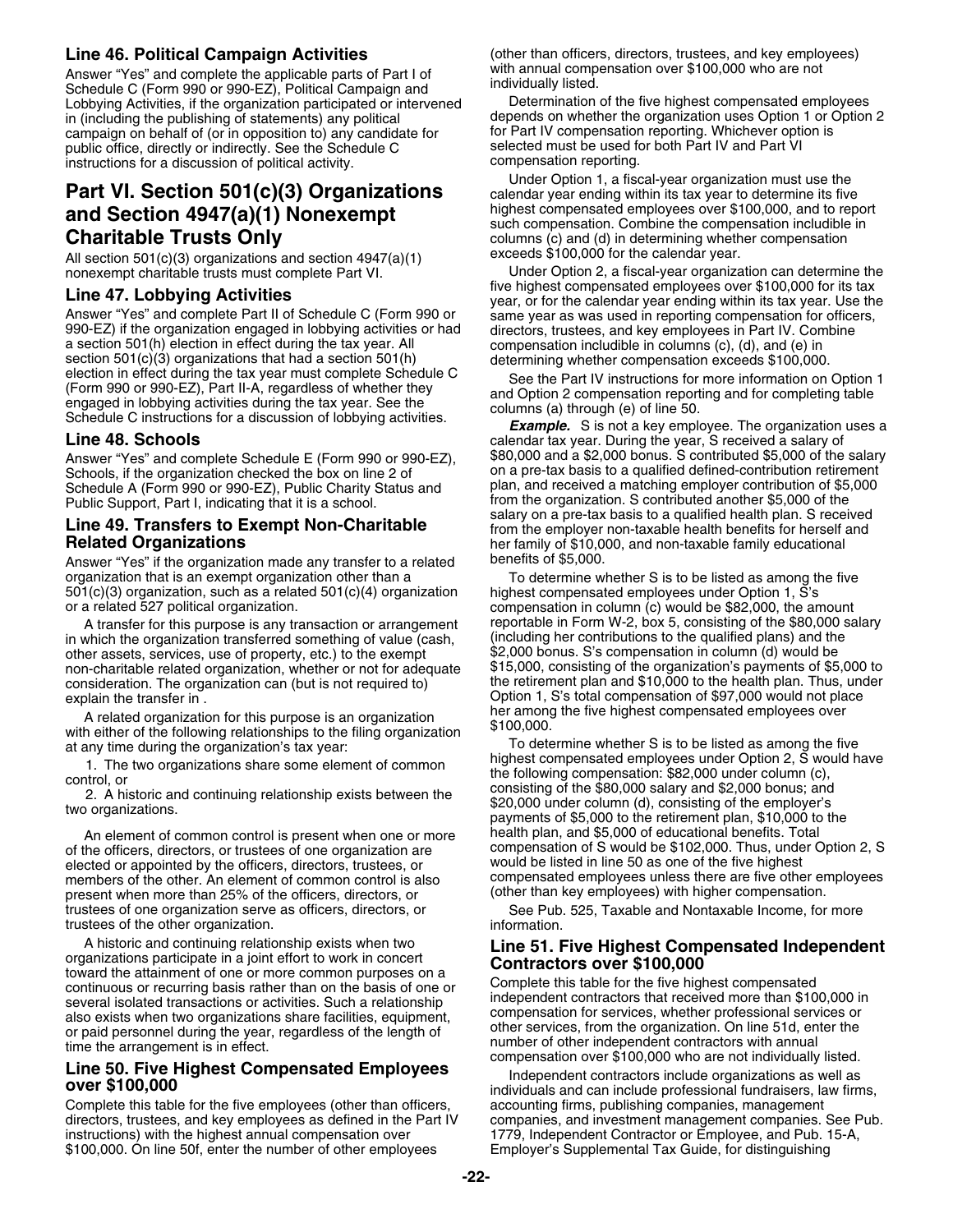employees from independent contractors. Any compensation • Enter the preparer information (other than PTIN and EIN received by an officer, director, trustee, key employee, or blocks, except as described below), and<br>highest compensated employee in the capacity as an **except as a** Copy of the return to the organization. highest compensated employee in the capacity as an independent contractor must be included in such person's

applicable year. If the organization uses the calendar year and the cash method of accounting, report the amount reported on Form 1099-MISC, box 7, if filed. Otherwise, report the amount Form 1099-MISC, box 7, if filed. Otherwise, report the amount<br>paid pursuant to the parties' agreement or applicable state law. On the last line of Part II, check "Yes" if the IRS can contact the



Compensation includes fees and similar payments to state independent contractors but not reimbursement of expenses. However, for this purpose, the organization must report the By checking this box "Yes," the organization is authorizing<br>gross payment to the independent contractor that includes<br>expenses and fees if the expenses are not se

To make the return complete, an officer of the organization authorized to sign it must sign in the space provided. For a corporation or association, this officer can be the president, vice and return preparation.<br>president, treasurer, assistant treasurer, chief accounting officer, or other corporate or association officer, such as a tax<br>officer association of the entries of association of the expansion as a tax<br>officer. A receiver, trustee or assignee must sign any return he<br>or she files fo

Generally, anyone who is paid to prepare the return must sign<br>the return and fill in the other blanks in the *Paid Preparer Use*<br>Only area. An employee of the filing organization is not a paid<br>preparer's authorization or r

• Sign the return in the space provided for the preparer's signature, the paid preparer.

independent contractor must be included in such person's<br>
compensation reported in Part IV, or Part VI, line 50.<br>
Fiscal-year organizations must use the same year (whether<br>
tax year or calendar year ending within the tax y



such year on line 51.<br> **Column (c) — compensation.** Enter the amount of<br>
compensation the organization paid or incurred for the<br>
applicable year. If the organization uses the calendar year and<br> *dentification Number.*<br> *de* 

*Form 1099-MISC is not always required to be issued for* paid preparer who signed the return to discuss the return. This payments to an independent contractor. authorization applies only to the individual whose signature appears in the *Paid Preparer Use Only* section of the Form

- Give the IRS any information that is missing from the return, Gignature Block<br>To make the return complete, an officer of the organization<br>To make the return, and
	- Respond to certain IRS notices about math errors, offsets,

authorized trustee(s) must sign. The authorization will automatically end no later than the due **Paid Preparer**<br>Constraint any one of the series the return must eign and the paid Form 990-EZ. If the organization wants to expand the paid

The paid preparer must: Check "No" if the IRS is to contact the organization at the address or telephone number listed in the heading, rather than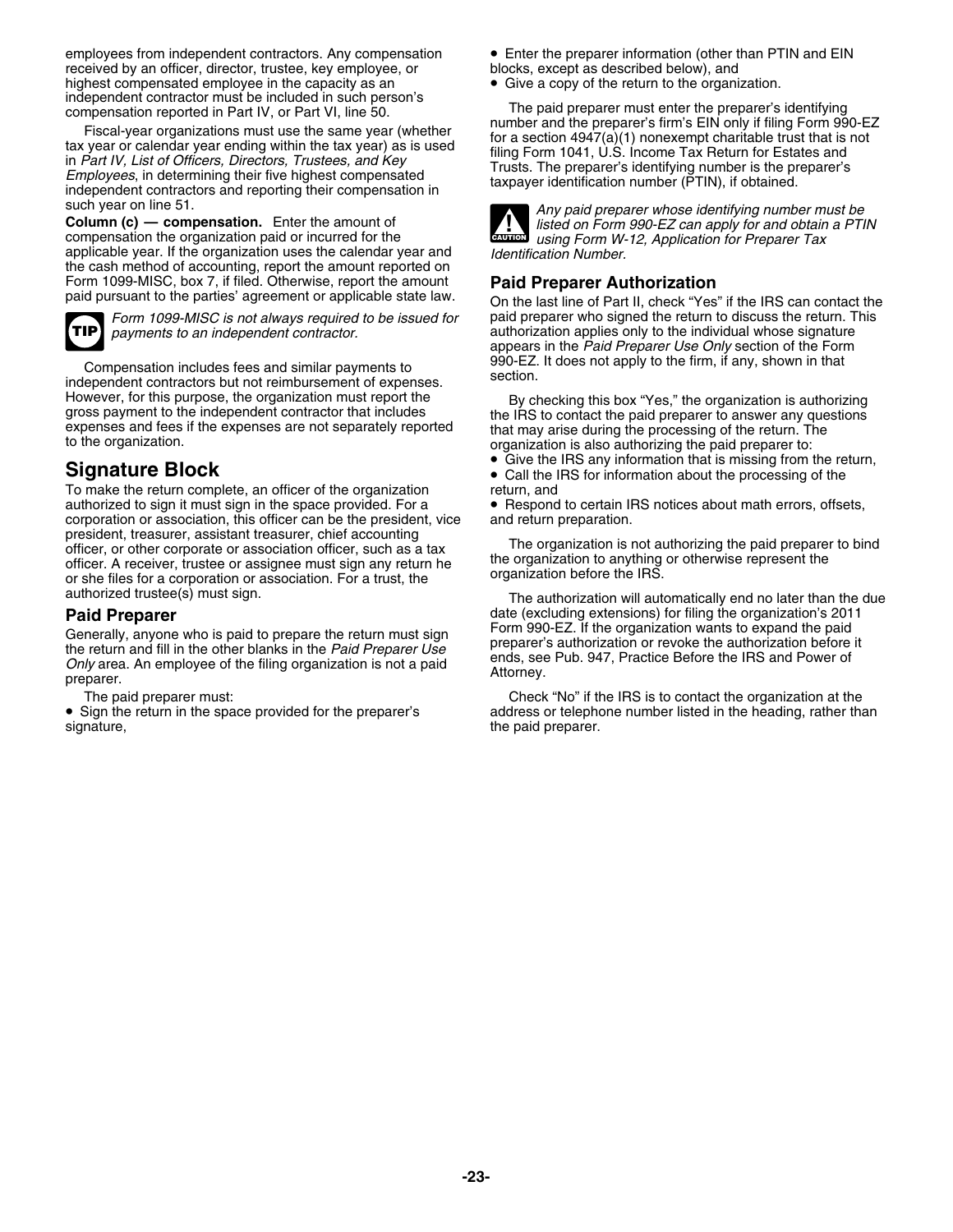## **Appendix of Special Instructions to Form 990-EZ Contents**

- **A** Exempt Organizations Reference Chart<br>**B** How to Determine Whether an Organiza
- **B** How to Determine Whether an Organization's Gross Receipts Are Normally \$50,000 (or \$5,000) or Less **C** Special Gross Receipts Tests for Determining Exempt Status of Section 501(c)(7) and Section 501(c)(15
- **C** Special Gross Receipts Tests for Determining Exempt Status of Section 501(c)(7) and Section 501(c)(15) Organizations
- 
- **D** Public Inspection of Returns<br>**E** Section 4958 Excess Benefit **E** Section 4958 Excess Benefit Transactions
- **F** Forms and Publications To File or Use
- **G** Use of Form 990 or 990-EZ To Satisfy State Reporting Requirements

## **Appendix A: Exempt Organizations Reference Chart**

 To determine how the instructions for Form 990-EZ apply to the organization, an organization must know the Code section under which the organization is exempt.

| <b>Type of Organization</b>                                                                                                      | I.R.C. Section          |
|----------------------------------------------------------------------------------------------------------------------------------|-------------------------|
|                                                                                                                                  |                         |
| Corporations Organized Under Act of Congress                                                                                     | 501(c)(1)               |
|                                                                                                                                  |                         |
| <b>Title Holding Corporations</b>                                                                                                | 501(c)(2)               |
|                                                                                                                                  |                         |
| Charitable, Religious, Educational, Scientific, etc. Organizations                                                               | 501(c)(3)               |
|                                                                                                                                  |                         |
| Civic Leagues and Social Welfare Organizations                                                                                   | 501(c)(4)               |
|                                                                                                                                  |                         |
| Labor, Agricultural, and Horticultural Organizations                                                                             | 501(c)(5)               |
|                                                                                                                                  |                         |
| Business Leagues, etc.                                                                                                           | 501(c)(6)               |
|                                                                                                                                  |                         |
| Social and Recreation Clubs                                                                                                      | 501(c)(7)               |
|                                                                                                                                  |                         |
| Fraternal Beneficiary and Domestic Fraternal Societies and<br>Associations                                                       | $501(c)(8)$ & $(c)(10)$ |
|                                                                                                                                  |                         |
| <b>Voluntary Employees' Beneficiary Associations</b>                                                                             | 501(c)(9)               |
|                                                                                                                                  |                         |
| <b>Teachers' Retirement Fund Associations</b>                                                                                    | 501(c)(11)              |
|                                                                                                                                  |                         |
| Benevolent Life Insurance Associations, Mutual Ditch or Irrigation<br>Companies, Mutual or Cooperative Telephone Companies, etc. | 501(c)(12)              |
|                                                                                                                                  |                         |
| <b>Cemetery Companies</b>                                                                                                        | 501(c)(13)              |
|                                                                                                                                  |                         |
| State Chartered Credit Unions, Mutual Reserve Funds                                                                              | 501(c)(14)              |
|                                                                                                                                  |                         |
| Insurance Companies or Associations Other than Life                                                                              | 501(c)(15)              |
|                                                                                                                                  |                         |
| Cooperative Organizations to Finance Crop Operations                                                                             | 501(c)(16)              |
|                                                                                                                                  |                         |
| Supplemental Unemployment Benefit Trusts                                                                                         | 501(c)(17)              |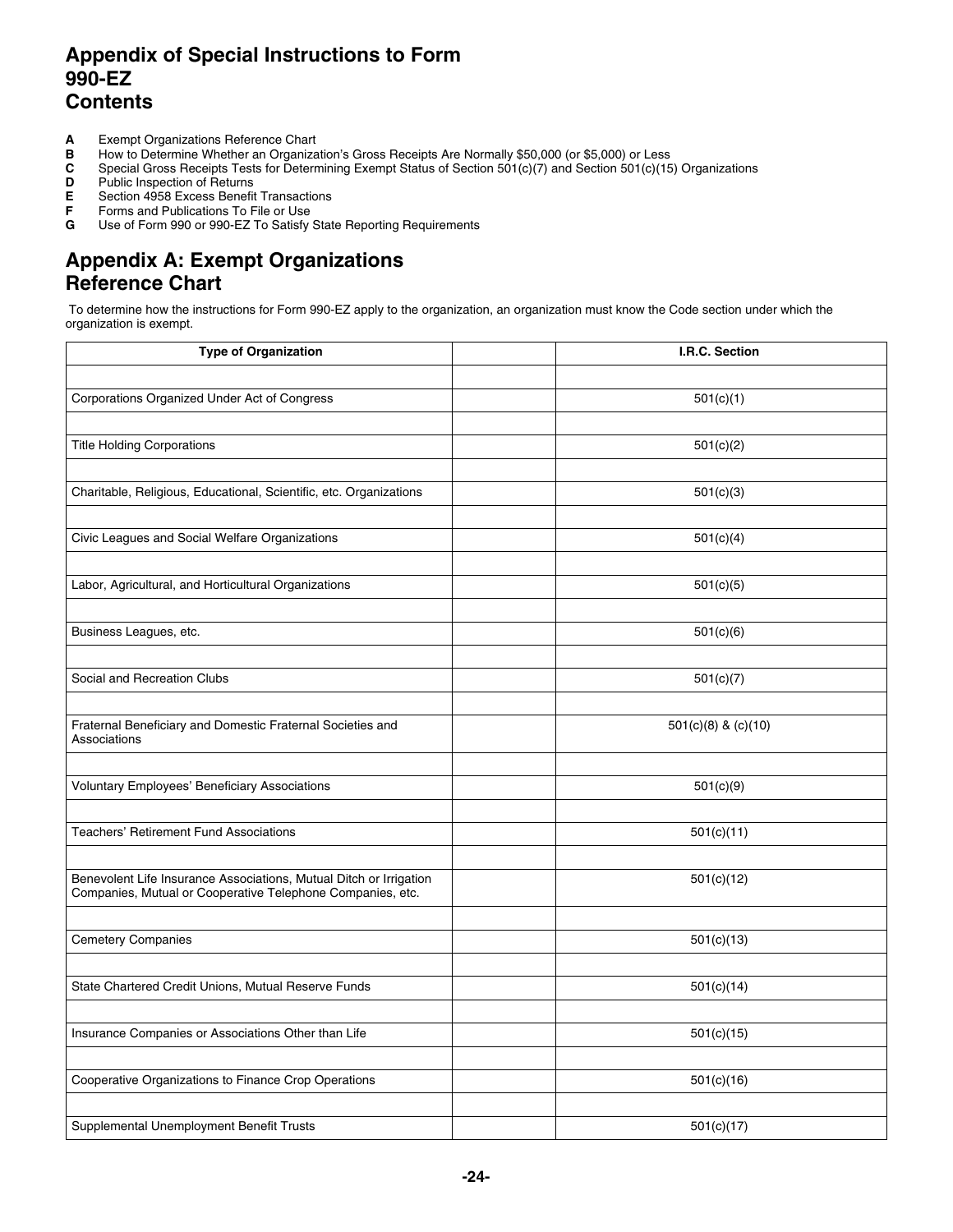| <b>Type of Organization</b>                                                           | I.R.C. Section       |
|---------------------------------------------------------------------------------------|----------------------|
|                                                                                       |                      |
| Employee Funded Pension Trusts (created before 6/25/1959)                             | 501(c)(18)           |
|                                                                                       |                      |
| Organizations of Past or Present Members of the Armed Forces                          | 501(c)(19) & (c)(23) |
|                                                                                       |                      |
| <b>Black Lung Benefit Trusts</b>                                                      | 501(c)(21)           |
|                                                                                       |                      |
| Withdrawal Liability Payment Funds                                                    | 501(c)(22)           |
|                                                                                       |                      |
| Trusts described in section 4049 of the Employer Retirement<br>Income Security Act    | 501(c)(24)           |
|                                                                                       |                      |
| Title Holding Corporations or Trusts                                                  | 501(c)(25)           |
|                                                                                       |                      |
| State-Sponsored Organizations Providing Health Coverage for<br>High-Risk Individuals  | 501(c)(26)           |
|                                                                                       |                      |
| State-Sponsored Workmen's Compensation and Insurance and<br>Reinsurance Organizations | 501(c)(27)           |
|                                                                                       |                      |
| National Railroad Retirement Investment Trust                                         | 501(c)(28)           |
|                                                                                       |                      |
| Religious and Apostolic Associations                                                  | 501(d)               |
|                                                                                       |                      |
| Cooperative Hospital Service Organizations                                            | 501(e)               |
|                                                                                       |                      |
| Cooperative Service Organizations of Operating Educational<br>Organizations           | 501(f)               |
|                                                                                       |                      |
| <b>Amateur Sports Organizations</b>                                                   | 501(j)               |
|                                                                                       |                      |
| <b>Child Care Organizations</b>                                                       | 501(k)               |
|                                                                                       |                      |
| Charitable Risk Pools                                                                 | 501(n)               |
|                                                                                       |                      |
| <b>Political Organizations</b>                                                        | 527                  |

## **Appendix B: How to Determine Whether** *this purpose. The* Appendix C *tests are limited to determining the tax-exempt status of section 501(c)(7) and 501(c)(15)* **an Organization's Gross Receipts Are** *organizations.*

Gross receipts are the total amounts the organization received<br>from all sources during its annual tax vear, without subtracting applies in other situations in which one organization collects from all sources during its annual tax year, without subtracting any costs or expenses.



*Do not use the definition of gross receipts described in* Appendix C, Special Gross Receipts Tests for **Figuring Gross Receipts** Determining Exempt Status of Section 501(c)(7) and Figure gross receipts for Form 990 and Form 990-EZ as **CAUTION** Section 501(c)(15) Organizations*, to figure gross receipts for* follows.

**Normally \$50,000 (or \$5,000) or Less**<br>To figure whether an organization has to file Form 990-EZ (or<br>Form 990), apply the \$50,000 (or \$5,000) gross receipts test<br>(below) using the following definition of gross receipts and Funds or otherwise deriving any benefit from them, the local<br>
Gross Receipts<br>
Gross receipts are the total amounts the organization received<br>
The parent lodge reports them instead. The same treatment funds merely as an agent for another.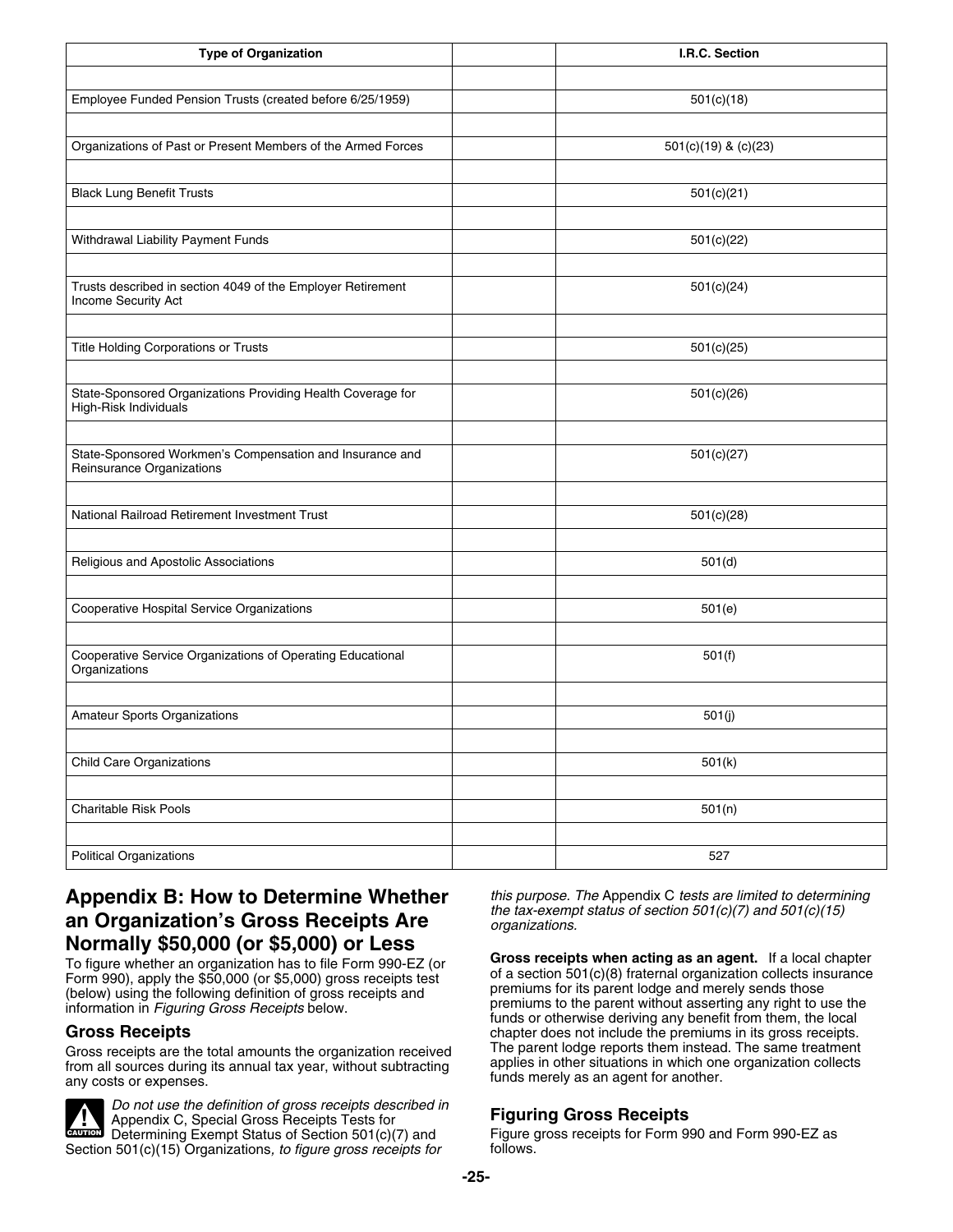**Form 990.** Gross receipts are the sum of lines 6b (both • Investment income (such as dividends, rents, and similar columns), 7b (both columns), 8b, 9b, 10b, and 12 (Column A) of receipts), and normal recurring capital gains on investments.

**Form 990-EZ.** Gross receipts are the sum of lines 5b, 6b, 7b, **•** Capital contribution fees, or<br>and 9 of Form 990-EZ, Part I. and 9 of Form 990-EZ, Part I.

**Example.** Organization M reported \$50,000 as total **CONTING CONTING.** The venue on line 9 of its Form 990-EZ. M added back the costs and expenses it had deducted on lines 5b (\$2,000); 6b *College fraternities or sororities or other organizations* (\$1,500); and 7b (\$500) to its total revenue of \$50,000 and *that charge membership initiation fees, but not annual* determined that its gross receipts for the tax year were \$54,000.

## **\$50,000 Gross Receipts Test Section 501(c)(15)**

normally \$50,000 or less, apply the following test. An insurance) meets both parts of the following test, then the organization's gross receipts are considered normally to be company can file Form 990 (or Form 990-EZ, if a

1. Up to a year old and has received, or donors have than \$600,000, and

2. Between 1 and 3 years old and averaged \$60,000 or less gross receipts. in gross receipts during each of its first 2 tax years; or

for Tax-Exempt Organizations not Required To File Form 990 Income Tax Return, as taxable entities for the year. See Notice<br>or 990-EZ (with exceptions for certain organizations described 2006-42, which is on page 878 of the or 990-EZ (with exceptions for certain organizations described 2006-19 available at *[IRS.gov](http://www.irs.gov)*. in General Instruction B).

1. Up to a year old and has received, or donors have pledged to give, \$7,500 or less during its first tax year;<br>2. Between 1 and 3 years old and averaged \$6,000 or less in gross receipts.<br>2. Between 1 and 3 years old and a

3. Three years old or more and averaged \$5,000 or less in Form 1120-PC or Form 1120 (if the company is not entitle<br>Insurance reserves) instead of Form 990 or Form 990-EZ. gross receipts for the immediately preceding 3 tax years

# **Appendix C: Special Gross Receipts** *caused employee's family is*<br>**Tests for Determining Exempt Status of** *this provision did not apply).* **Organizations**<br> **Organizations**<br>
Section 501(c)(7) organizations (social clubs) and 501(c)(15) <br> **Appendix C, figure gross receipts by adding:**<br> **Appendix C, figure gross receipts by adding:**<br> **Appendix C, figure gross re**

Section 501(c)(*l*) organizations (social clubs) and 501(c)(15) 1. Premiums (including deposits and assessments) without reduction for return premiums or premiums paid for receipts test as other organizations to determine and 501(c)(15) organizations are also subject to separate gross<br>receipts tests to determine whether they qualify as tax-exempt<br>for the tax year. The following tests use a special definition of<br>gross receipts for purposes o

**Section 501(c)(7)**<br>
A section 501(c)(7) organization can receive up to 35% of its<br>
gross receipts, including investment income, from sources<br>
on Form 990, Part VIII (Statement of Revenue), line 2, or on<br>
cutside its memb

- Charges,
- Admissions,
- Admissions, **Returns Returns**
- Dues.
- Assessments, and
- 
- Gross receipts for this purpose do not include:<br>• Capital contributions (see Regulations section 1.118-1),
	-

• Unusual amounts of income (such as the sale of the



**CAUTION**

To determine whether an organization's gross receipts are  $\frac{1}{10}$  in any section 501(c)(15) insurance company (other than life company can file Form 990 (or Form 990-EZ, if applicable).

\$50,000 or less if the organization is: 1. The company's gross receipts must be equal to or less

pledged to give, \$75,000 or less during its first tax year; 2. The company's premiums must be more than 50% of its

3. Three years old or more and averaged \$50,000 or less in If the company did not meet this test and the company is a gross receipts for the immediately preceding 3 tax years mutual insurance company, then it must meet the gross receipts for the immediately preceding 3 tax years mutual insurance company, then it must meet the *Alternate test*<br>(including the year for which the return would be filed). Insurance companies that do not qualify as tax-exempt must file If the organization's gross receipts are normally \$50,000 or Form 1120-PC, U.S. Property and Casualty Insurance<br>s. it must submit Form 990-N. Electronic Notice (e-Postcard) Company Income Tax Return, or Form 1120, U.S. Cor less, it must submit Form 990-N, Electronic Notice (e-Postcard) Company Income Tax Return, or Form 1120, U.S. Corporation<br>for Tax-Exempt Organizations not Required To File Form 990 lncome Tax Return, as taxable entities fo

\$5,000 Gross Receipts Test<br>To determine whether an organization's gross receipts are<br>normally \$5,000 or less, apply the following test. An<br>organization's gross receipts are considered normally to be<br>\$5,000 or less if the o

in gross receipts during each of its first 2 tax years; or If the company does not meet either test, then it must file<br>3. Three vears old or more and averaged \$5,000 or less in Form 1120-PC or Form 1120 (if the company is



(including the year for which the return would be filed). *The alternate test does not apply if any employee of the mutual insurance company or a member of the employee's family is an employee of another company* **CAUTION !**

**Section 501(c)(7) and section 501(c)(15)** *Gross receipts.* To determine whether a section 501(c)(15)

This definition does not, however, include contributions to

# Appendix D: Public Inspection of

Some members of the public rely on Form 990 or 990-EZ as the primary or sole source of information about a particular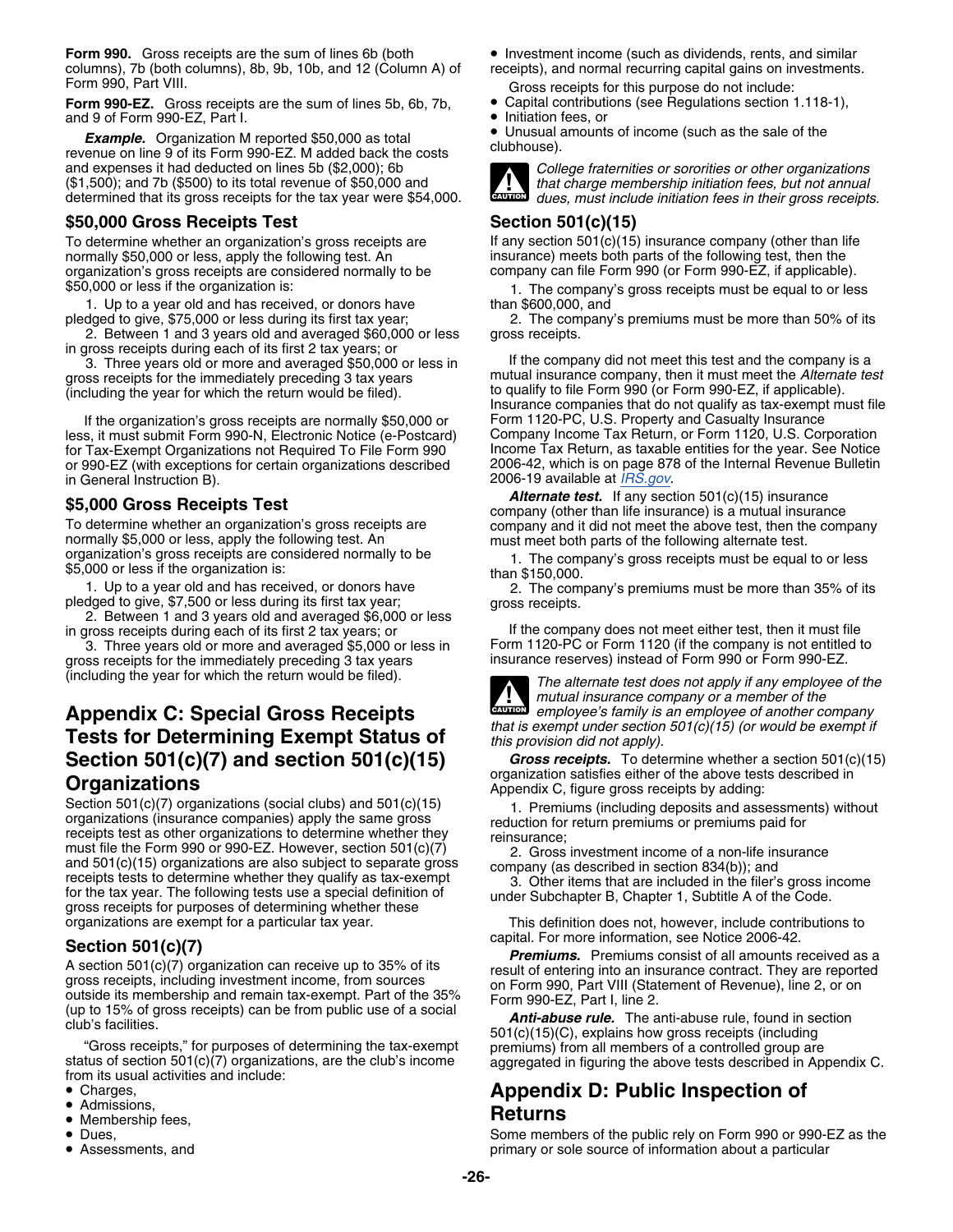organization. How the public perceives an organization in such Instruction H *also apply to section 527 political organizations* cases may be determined by the information presented on its *(Rev. Rul. 2003-49, 2003-20 I.R.B. 903).*

available for public inspection as required by section 6104. **organizations.** Under Regulations section<br>Schedule B (Form 990, 990-EZ, or 990-PF), f Contributors is bethrough 3, a tax-exempt organization must: Schedule B (Form 990, 990-EZ, or 990-PF), f Contributors is through 3, a tax-exempt organization must:<br>open for public inspection for section 527 organizations filing • Make its application for recognition of exemption and open for public inspection for section 527 organizations filing • Make its application for recognition of exemption and it<br>Form 990 or Form 990-EZ. For other organizations that file entity annual information returns availa Form 990 or Form 990-EZ. For other organizations that file Form 990 or Form 990-EZ, the names and addresses of contributors listed on Schedule B are not required to be made during regular business hours;<br>available for public inspection. All other information reported on • Make each annual information return available for a period o available for public inspection. All other information reported on Schedule B, including the amount of contributions, the description of noncash contributions, and any other information, (determined with regard to any exten<br>is required to be made available for public inspection unless it actually filed, whichever is later; and is required to be made available for public inspection unless it actually filed, whichever is later; and<br>clearly identifies the contributor. Form 990-T filed after August • Provide a copy without charge (for Form 990-T, th clearly identifies the contributor. Form 990-T filed after August 17, 2006, by a section 501(c)(3) organization to report any unrelated business income, is also available for public 2006), other than a reasonable fee for reproduction and actual

• A copy of an exempt or political organization's return, report, 301.6104(d)-2 and (d)-3). notice, or exemption application; or

• An inspection of a return, report, notice, or exemption **Definitions**

The IRS can provide copies of exempt organization returns<br>on a compact disc (CD). Requesters can order the complete set<br>(all Forms 990 and 990-EZ or all Forms 990-PF filed for a year)<br>or a partial set by state or by month. Account Services toll-free number (1-877-829-5500) or write to

Internal Revenue Service<br>Mail Stop 6716

The IRS generally cannot disclose portions of an exemption support of the application, and application relating to any trade secrets, etc. Additionally, the  $\bullet$  Any letter or other document application relating to any trade secrets, etc. Additionally, the • Any letter or other document issued by the IRS concerning IRS cannot disclose the names and addresses of contributors.<br>See the Instructions for Schedule B See the Instructions for Schedule B (Form 990, 990-EZ, or<br>
990-PF) for more information about the disclosure of that **•** Any application for tax exemption filed before July 15, 1987,<br>
schedule

Notice 2008-49, 2008-20 I.R.B. 979, provides interim application on July 15, 1987;<br>quidance regarding the requirement that section 501(c)(3) • In the case of a tax-exemp organizations and the IRS make available for public inspection foundation, the name and address of any contributor to the<br>Form 990-T.

be requested for tax years beginning after June 30, 2000.

A return, report, notice, or exemption application can be *If there is no prescribed application form, see*<br>pected at an IRS office free of charge. Copies of these items *If Regulations section 301.6104(d)-1(b)(3)(ii)*. inspected at an IRS office free of charge. Copies of these items can also be obtained through the organization as discussed in the following section. *Annual information return* includes:

**unrelated business income.** Section 501(c)(3) organizations<br>the date the original return is filed, and<br>that are required to file Form 990-T after August 17, 2006, must<br>make Form 990-T available for public inspection unde

*Note that a section 527 political organization (and an* information return does not include any return after the **TIP** *Instructions for Schedule B. The penalties discussed in General* 

urns.<br>An organization's completed Form 990 or 990-EZ is **Public inspection and distribution of applications for tax**<br>**exemption and annual information returns of tax-exempt** exemption and annual information returns of tax-exempt<br>organizations. Under Regulations sections 301.6104(d)-1

without charge at its principal, regional and district offices during regular business hours;

3 years beginning on the date the return is required to be filed<br>(determined with regard to any extension of time for filing) or is

requirement applies only to Forms 990-T filed after August 17, postage costs, of all or any part of any application or return<br>required to be made available for public inspection to any **Through the IRS**<br>Use Form 4506-A to request:<br>Use Form 4506-A to request:<br>Writing (except as provided in Regulations sections writing (except as provided in Regulations sections 301.6104(d)-2 and (d)-3).

application at an IRS office.<br>The IRS can provide copies of exempt organization returns in section 501(c) or (d) and is exempt from taxation under

the IRS:<br>
1023 or Form 1023 or Form 1023 or Form 1023 or Form 1023 or Form 1023 or Form 1023 or Form 1023 or Form 1024),

All documents and statements the IRS requires an applicant<br>
Mail Stop 6716 to file with the form,<br>
Ogden, UT 84201 • Ogden, UT 84201 • Consumers and Statement or other supporting document submitted in

unless the organization filing the application had a copy of the

• In the case of a tax-exempt organization other than a private organization; or

A section 527 organization's Form 990 or 990-EZ can only  $\bullet$  Any material that is not available for public inspection under<br>requested for tax vears beginning after June 30, 2000



**Through the Organization** • An exact copy of the Form 990 or 990-EZ filed by a<br>tax-exempt organization as required by section 6033, **Public inspection and distribution of certain returns of** • Any amended return the organization files with the IRS after

make Form 990-T atter Public inspection under section<br>
make Form 990-T available for public inspection under section<br> **Public inspection and distribution of returns and reports**<br> **Public inspection and distribution of ret** 

*organization filing Form 990-PF) must disclose their* expiration of 3 years from the date the return is required to be *Schedule B (Form 990, 990-EZ, or 990-PF). See the* filed (including any extension of time that has been granted for<br>tions for Schedule B. The penalties discussed in General filing such return) or is actually filed, whiche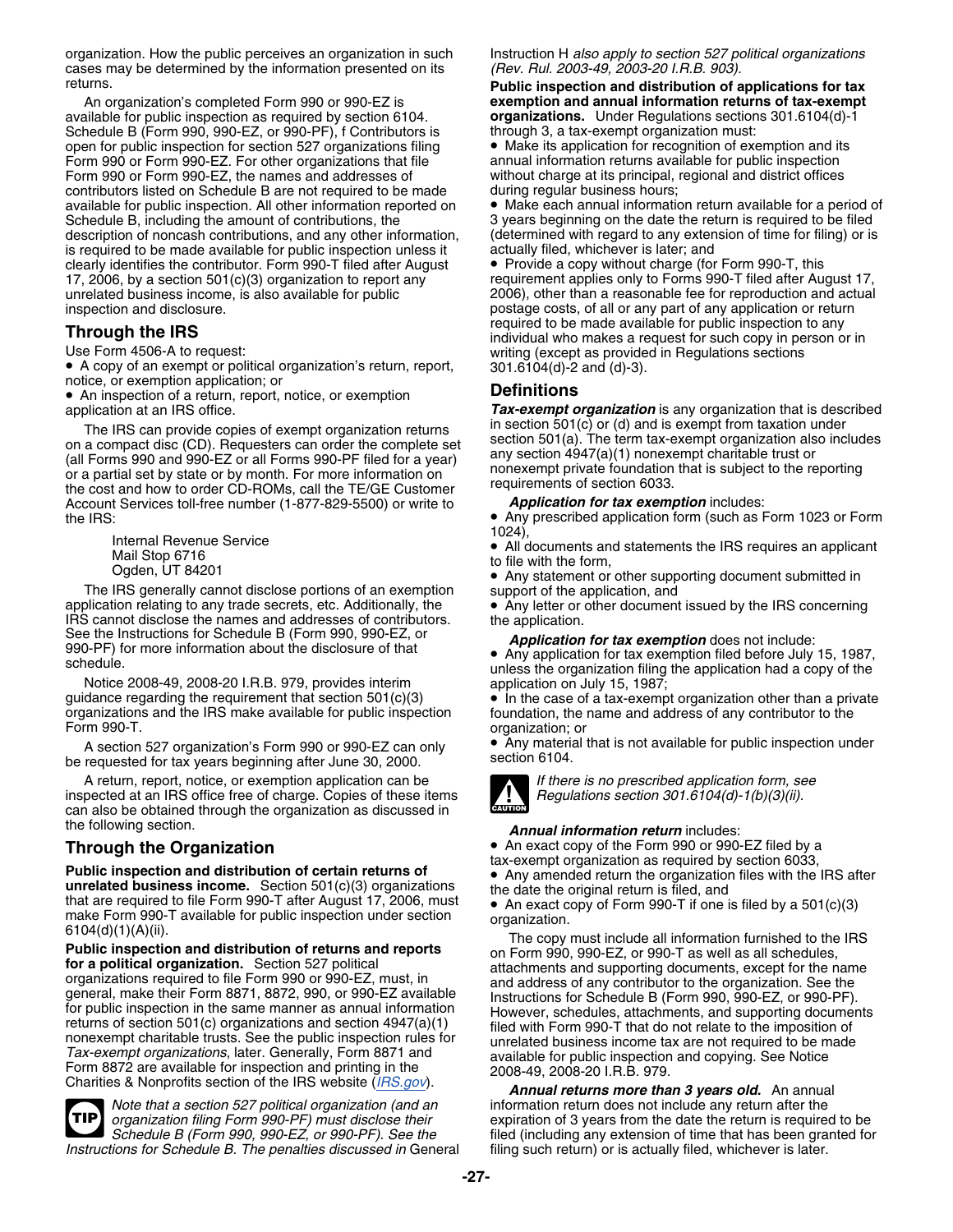If an organization files an amended return, however, the off-site meeting or convention, rather than its regular amended return must be made available for a period of 3 years administrative duties.<br>beginning on the date it is filed with the IRS. **Agents for provict** 

**Local or subordinate organizations.** For rules relating to agents to provide copies, see Regulation<br>hual information returns of local or subordinate organizations, 301.6104(d)-1(d)(1)(iii) and 1(d)(2)(ii)(C). annual information returns of local or subordinate organizations, see Regulations section 301.6104(d)-1(f)(2). **Request for copies in writing.** A tax-exempt organization

any office of a tax-exempt organization, other than its principal office, that has paid employees, whether part-time or full-time, 1. Is addressed to, and delivered by mail, electronic mail, whose aggregate number of paid hours a week are normally at facsimile, or a private delivery serv whose aggregate number of paid hours a week are normally at facsimile, or a private delivery service, as defined in section<br>F502(f), to a principal regional, or district office of the

A site is not considered a regional or district office, however, organization; and

• The only services provided at the site further exempt **butch** documents should be sent. purposes (such as day care, health care or scientific or medical research); and **Time and manner of fulfilling written requests**

• The site does not serve as an office for management staff, other than managers who are involved solely in managing the exempt function activities at the site.

## **Special Rules Relating to Public Inspection**

### **Organizations that do not maintain permanent offices.** A tax-exempt organization with no permanent office:

## **Special Rules Relating to Copies**

*requests made in-person.* A tax-exempt organization must: organization must fulfill a request for a copy of the • Provide copies of required documents under section 6104(d) organization's entire application for tax exemption or annual regional and district offices during regular business hours, and return. A request for a copy of less than the entire appl<br>• Provide such copies to a requester on the day the request is less than the entire return must spe • Provide such copies to a requester on the day the request is less than the entire return must specifically identify the made, except for unusual circumstances (see below). requested part or schedule.

request, where unusual circumstances exist so that fulfilling the reasonable fee for providing copies. Before the organization<br>request on the same business day causes an unreasonable provides the documents, it can require request on the same business day causes an unreasonable entity provides the documents, it can require that the individual burdent or the same business day causes an unreasonable entity burdent burdents and the individual b burden to the tax-exempt organization, the organization must requesting copies of the documents pay the fee. If the<br>provide the copies no later than the next business day following organization has provided an individual m provide the copies no later than the next business day following the day that the unusual circumstances cease to exist, or the notice of the fee, and the individual does not pay the fee within

• Requests received on a day when the organization's such as credit cards and personal checks.

**Agents for providing copies.** For rules relating to use of agents to provide copies, see Regulations sections

**Regional or district offices.** A regional or district office is must honor a written request for a copy of documents (or the request:  $\overline{C}$  office of a tax-exempt organization, other than its principal requested part)

7502(f), to a principal, regional, or district office of the

If:  $\frac{2.5}{2}$  Sets forth the address to which the copy of the if:  $\frac{2.5}{2}$  Sets forth the address to which the copy of the if-

| other than managers who are involved solely in managing the                                                                                                                                                                                                                                                                                                                                                                                                                                                                                                                                                                                                                                                                                                                                                                                                                    | IF the organization                                                                                                          | <b>THEN the organization</b>                                                                                                                                                                                           |
|--------------------------------------------------------------------------------------------------------------------------------------------------------------------------------------------------------------------------------------------------------------------------------------------------------------------------------------------------------------------------------------------------------------------------------------------------------------------------------------------------------------------------------------------------------------------------------------------------------------------------------------------------------------------------------------------------------------------------------------------------------------------------------------------------------------------------------------------------------------------------------|------------------------------------------------------------------------------------------------------------------------------|------------------------------------------------------------------------------------------------------------------------------------------------------------------------------------------------------------------------|
| exempt function activities at the site.<br><b>Special Rules Relating to Public Inspection</b><br>Permissible conditions on public inspection. A<br>tax-exempt organization:                                                                                                                                                                                                                                                                                                                                                                                                                                                                                                                                                                                                                                                                                                    | Receives a written request<br>for a copy.                                                                                    | Must mail the copy of the requested<br>documents (or the requested parts)<br>within 30 days from the date it receives<br>the request.                                                                                  |
| • Can have an employee present in the room during an<br>inspection,<br>• Must allow the individual conducting the inspection to take<br>notes freely during the inspection, and<br>• Must allow the individual to photocopy the document at no<br>charge, if the individual provides photocopying equipment at the<br>place of inspection.<br>Organizations that do not maintain permanent offices.<br>A tax-exempt organization with no permanent office:<br>• Must make its application for tax exemption and its annual<br>information returns available for inspection at a reasonable<br>location of its choice,<br>• Must permit public inspection within a reasonable amount of<br>time after receiving a request for inspection (normally not more<br>than 2 weeks) and at a reasonable time of day,<br>• Can mail, within 2 weeks of receiving the request, a copy of | Mails the copy of the<br>requested document,                                                                                 | Is deemed to have provided the copy on<br>the postmark date or private delivery<br>mark (if sent by certified or registered<br>mail, the date of registration or the date<br>of the postmark on the sender's receipt). |
|                                                                                                                                                                                                                                                                                                                                                                                                                                                                                                                                                                                                                                                                                                                                                                                                                                                                                | Requires payment in<br>advance,                                                                                              | Is required to provide the copies within<br>30 days from the date it receives<br>payment.                                                                                                                              |
|                                                                                                                                                                                                                                                                                                                                                                                                                                                                                                                                                                                                                                                                                                                                                                                                                                                                                | Receives a request or<br>payment by mail,                                                                                    | Is deemed to have received it 7 days<br>after the date of the postmark, absent<br>evidence to the contrary.                                                                                                            |
|                                                                                                                                                                                                                                                                                                                                                                                                                                                                                                                                                                                                                                                                                                                                                                                                                                                                                | Receives a request<br>transmitted by electronic<br>mail or facsimile.                                                        | Is deemed to have received it the day<br>the request is transmitted successfully.                                                                                                                                      |
| its application for tax exemption and annual information returns<br>to the requester instead of allowing an inspection, and<br>• Can charge the requester for copying and actual postage<br>costs only if the requester consents to the charge.                                                                                                                                                                                                                                                                                                                                                                                                                                                                                                                                                                                                                                | Receives a written request<br>without payment or with an<br>insufficient payment, when<br>payment in advance is<br>required, | Must notify the requester of the<br>prepayment policy and the amount due<br>within 7 days from the date of the<br>request's receipt.                                                                                   |
| An organization that has a permanent office, but has no<br>office hours, or very limited hours during certain times of the<br>year, must make its documents available during those periods<br>when office hours are limited, or not available, as though it were<br>an organization without a permanent office.                                                                                                                                                                                                                                                                                                                                                                                                                                                                                                                                                                | Receives consent from an<br>individual making a<br>request,                                                                  | Can provide a copy of the requested<br>document exclusively by electronic mail<br>(the material is provided on the date the<br>organization successfully transmits the<br>electronic mail).                            |

*Time and place for providing copies in response to Request for a copy of parts of a document.* A tax-exempt in response to a request made in person at its principal, information return or any specific part or f its application or<br>
regional and district offices during regular business hours, and return. A request for a copy of le

*Unusual circumstances.* In the case of an in-person *Fees for copies.* A tax-exempt organization can charge a 5th business day after the date of the request, whichever 30 days, or if the individual pays the fee by check and the check<br>occurs first. does not clear upon deposit, the organization can disregard the

Unusual circumstances include:<br>Requests received that exceed the organization's daily **Form of payment—(A) Request made in person.** If a • Requests received that exceed the organization's daily *Form of payment—(A) Request made in person.* If a tax-exempt organization charges a fee for copying, it must<br>
• Requests received shortly before the end of requilar business accept payment by cash and money order for requests made in • Requests received shortly before the end of regular business accept payment by cash and money order for requests made in hours that require an extensive amount of copying; or person. The organization can accept other forms of payment,<br>• Requests received on a day when the organization's such as credit cards and personal checks.

managerial staff capable of fulfilling the request is conducting *(B) Request made in writing.* If a tax-exempt organization<br>special duties, such as student registration or attending an **charges a fee for copying and pos** charges a fee for copying and postage, it must accept payment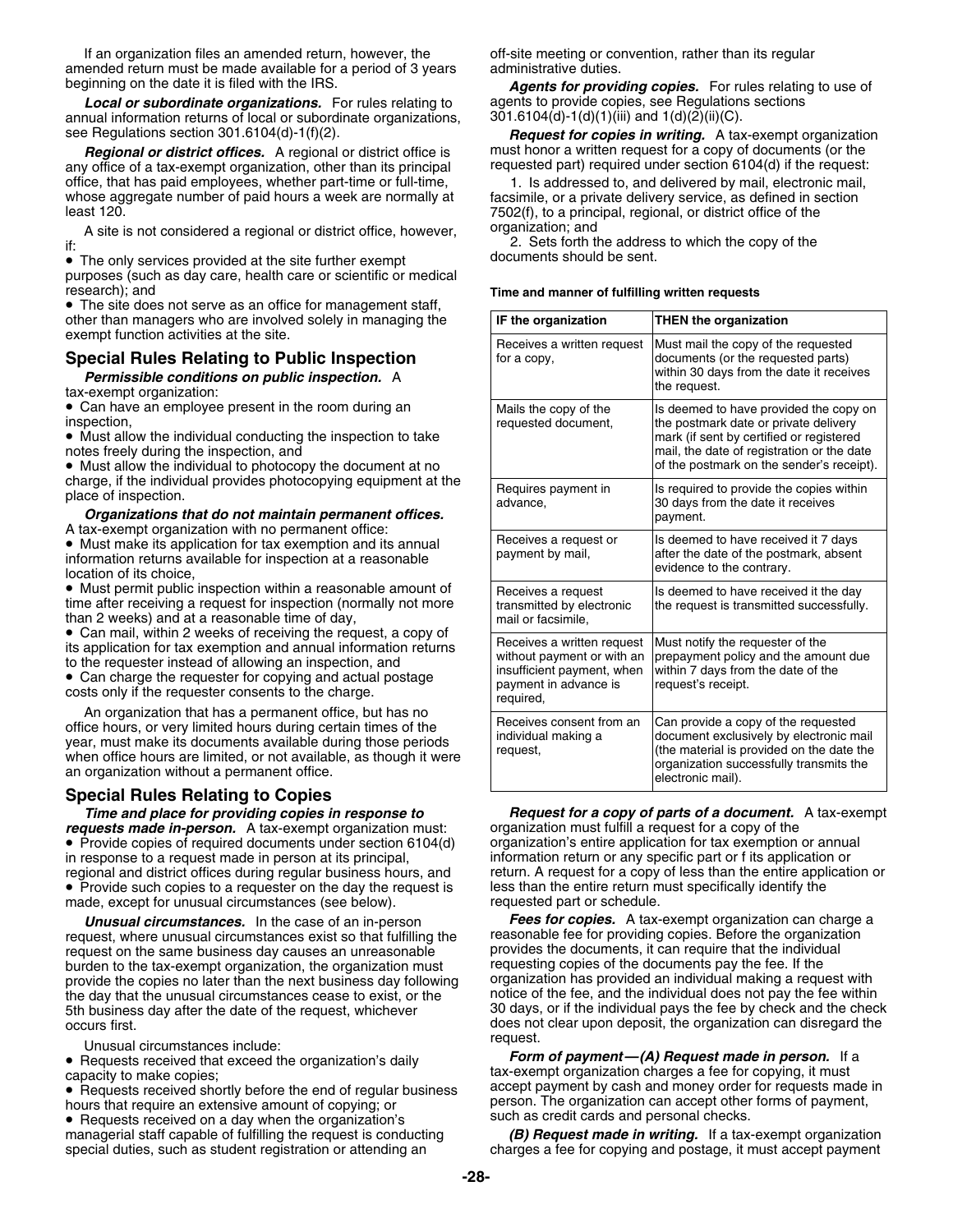by certified check, money order, and either personal check or copies of group returns filed by the central or parent

*corganization does not require prepayment and a requester does* not enclose payment with a request, an organization must receive consent from a requester before providing copies for which the fee charged for copying and postage exceeds \$20.

*Documents to be provided by regional and district offices.* Except as otherwise provided, a regional or district ornces. Except as otherwise provided, a regional or district Making Applications and Returns Widely<br>as the principal office with respect to allowing public inspection<br>and providing copies of its application for tax exempti and providing copies of its application for tax exemption and annual information returns.

A regional or district office is not required, however, to make<br>its annual information return available for inspection or to<br>provide copies until 30 days after the date the return is required<br>An organization that makes its provide copies until 30 days after the date the return is required An organization that makes its application for tax ex<br>to be filed (including any extension of time that is granted for and/or annual information return wid to be filed (including any extension of time that is granted for filing such return) or is actually filed, whichever is later.

**Documents Provided by Local and Subordinate**<br> **Organizations**<br> **Organizations**<br> **Applications for tax exemption.** Except as otherwise<br>
exemption and/or a nanual information return videly available<br>
provided, a tax-exempt

IRS a list or directory of local or subordinate organizations<br>
covered by the group exemption letter, the local or subordinate<br>
organization is required to provide only the application for the<br>
group exemption ruling and t group exemption ruling and the pages of the list of directory that<br>specifically refer to it. The local or subordinate organization<br>must permit public inspection, or comply with a request for<br>copies made in person, within a reasonable time of day. See Regulations section<br>301.6104(d)-1(f) for further information. download, view and print the document without special

organization that does not file its own annual information return than software that is readily available to members of the public<br>(because it is affiliated with a central or parent organization that without payment of any (because it is affiliated with a central or parent organization that files a group return) must, upon request, make available for the stax-exempt organization or to another entity maintaining the public inspection, or provide copies of, the group returns filed by the World Wide Web page. public inspection, or provide copies of, the group returns filed by

with respect to each local or subordinate organization included in the group return, the local or subordinate organization for ensuring the reliability and accuracy of the document that it<br>receiving the request can omit any schedules relating only to posts on the page and must take rea receiving the request can omit any schedules relating only to other organizations included in the group return.

The local or subordinate organization must permit public<br>inspection, or comply with a request for copies made in person,<br>within a reasonable amount of time (normally not more than 2<br>weeks) after receiving a request made in weeks) after receiving a request made in person for public *Notice requirement.* If a tax-exempt organization h<br>inspection or copies and at a reasonable time of day. **In the absor**made its application for tax exemption a

If the local or subordinate organization receives a written<br>request for a copy of its annual information return, it must fulfill **Tax-Exempt Organization Subject to Harassment**<br>the request by providing a copy of the group

The requester has the option of requesting from the central that the organization is being harassed, a tax-exempt<br>or parent organization, at its principal office, inspection or organization is not required to comply with a

credit card for requests made in writing. The organization can organization. The central or parent organization must fulfill such accept other forms of payment.<br>
requests in the time and manner specified in Special Rules requests in the time and manner specified in *Special Rules Avoidance of unexpected fees.* Where a tax-exempt *Relating to Public Inspection* and *Special Rules Relating to*

> **Failure to comply.** If an organization fails to comply with the requirements specified in this paragraph, the penalty provisions of sections  $6652(c)(1)(C)$ ,  $6652(c)(1)(D)$ , and  $6685$ <br>apply.

request for a copy of its application for tax exemption or an annual information return if the organization has made the

nevertheless make the document available for public inspection<br>as required under Regulations section 301.6104(d)-1(a).

**Annual information returns.** A local or subordinate computer hardware or software required for that format (other<br>Innization that does not file its own annual information return than software that is readily available to

the central or parent organization. *Reliability and accuracy.* In order for the document to be However, if the group return includes separate schedules widely available through an Internet posting, the entity<br>h respect to each local or subordinate organization included maintaining the World Wide Web page must have p prevent alteration, destruction or accidental loss of the<br>document when posted on its page. In the event that a posted

inspection or copies and at a reasonable time of day.<br>In a case where the requester seeks inspection, the local or an information return widely available, it must notify any individual In a case where the requester seeks inspection, the local or<br>subordinate organization can mail a copy of the applicable<br>documents to the requester within the same time period instead<br>of allowing an inspection. In such a ca

and manner specified in *Request for copies in writing*, earlier. If the Exempt Organizations (EO) Technical office determines organization is not required to comply with any request for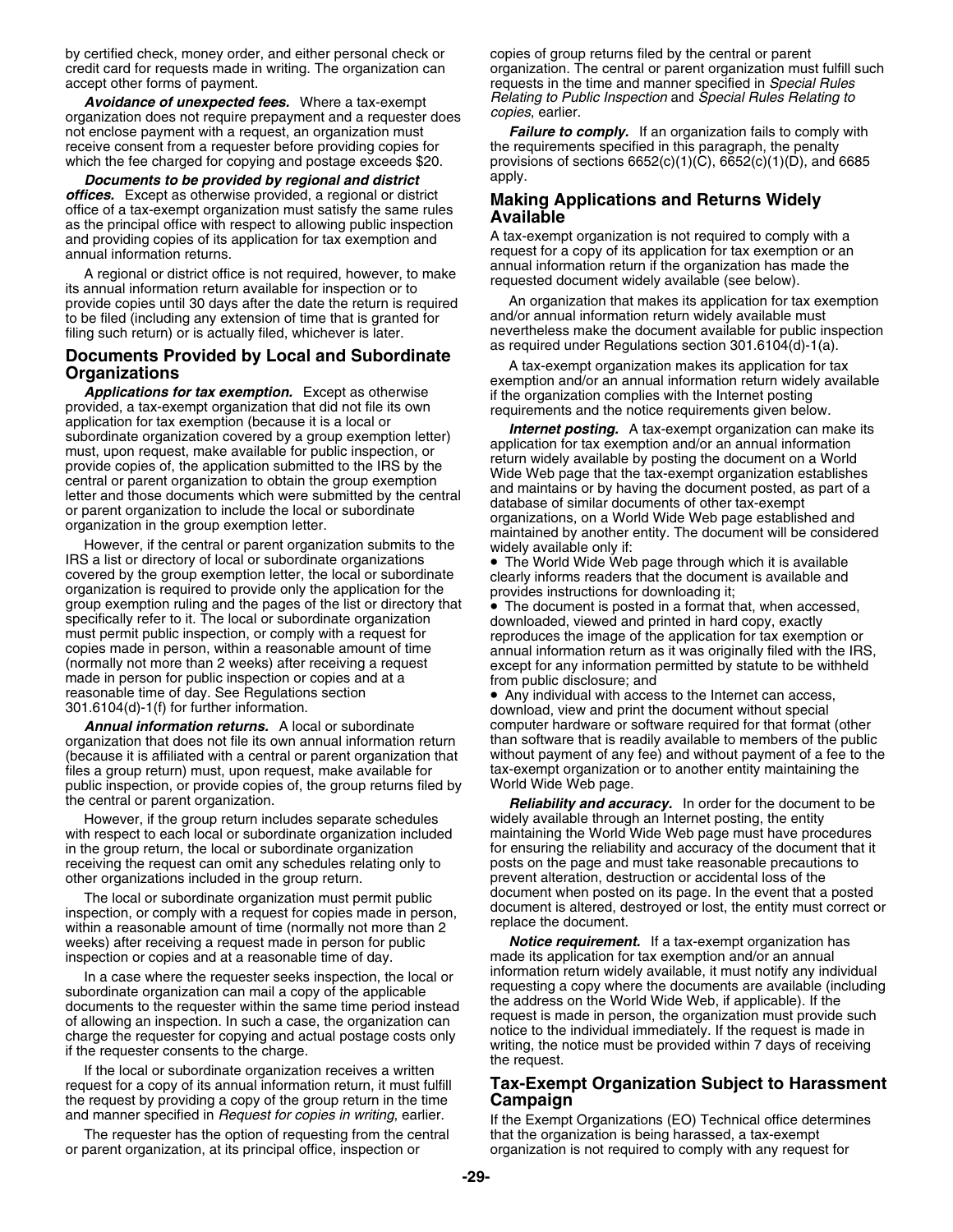• A sudden increase in requests;

A sudden increase in requests; **Disqualified Person** •

A demonstration that the organization routinely provides

A tax-exempt organization can apply for a determination that • Presidents, chief executive officers, or chief operating it is the subject of a harassment campaign and that compliance officers, and<br>with requests that are part of the campaign would not be in the • Treasurers and chief financial officers. with requests that are part of the campaign would not be in the

In addition, the organization can suspend compliance with<br>any request it reasonably believes to be part of the harassment<br>campaign until it receives a response to its application for a<br>harassment campaign determination. Ho Technical office determines that the organization did not have a<br>
reasonable basis for requesting a determination that it was<br>
subject to a harassment campaign or reasonable belief that a<br>
with respect to a donor advisor o request was part of the campaign, the officer, director, trustee,<br>
employee, or other responsible individual of the organization<br>
remains liable for any penalties for not providing the copies in a<br>
timely fashion. See Reg

# Appendix E: Section 4958 Excess<br>
See the instructions for Form 4720, Schedule I for more<br>
information regarding these disqualified persons.

to inurement.

From an excess benefit transaction with an applicable<br>tax-exempt organization is liable for a 25% tax on the excess<br>benefit. The disqualified person is also liable for a 200% tax on<br>the excess benefit if the excess benefit the excess benefit if the excess benefit is not corrected by a<br>certain date. Also, organization managers who participate in an  $\bullet$  Tax-exempt organizations described in section 501(c)(3); and<br>excess benefit transaction k excess benefit transaction knowingly, willfully, and without<br>reasonable cause are liable for a 10% tax on the excess entity engaged in with other section 501(c)(4) organizations. benefit, not to exceed \$20,000 for all participating managers on **Who else can be considered a disqualified person?** Other

These rules only apply to certain applicable section 501(c)(3)<br>and 501(c)(4) organizations. An *applicable tax-exempt influence.*<br>organization is a section 501(c)(3) or a section 501(c)(4) *influence.*<br>organization th organization that is tax exempt under section 501(a), or was<br>such an organization at any time during a 5-year period ending<br> $\bullet$  The person is a substantial contribution to the organization

• A private foundation as defined in section 509(a),

• A governmental entity that is exempt from (or not subject to) controls. taxation without regard to section 501(a) or relieved from filing • The person has or shares authority to control or determine a an annual return under Regulations section 1.6033-2(g)(6), and substantial portion of the organization's capital expenditures, • Certain foreign organizations.

copies that it reasonably believes is part of a harassment  $\blacksquare$  An organization is not treated as a section 501(c)(3) or campaign.<br>Mhother e group of requeste constitutes a beresement determination that the organization was not tax-exempt under Whether a group of requests constitutes a harassment<br>campaign depends on the relevant facts and circumstances<br>such as:<br>such as:<br>such as:<br>such as:

■ An extraordinary number of requests by form letters or<br>
similarly worded correspondence; employees and independent contractors will not be affected by<br>
● Hostile requests; these will not be affected by • these will not • Hostile requests;<br>■ Evidence showing bad faith or deterrence of the example are approximation are approach that these without these veces ■ Evidence showing bad faith or deterrence of the organizations are covered by these rules when they receive organization's exempt purpose;<br>■ Prior provision of the requested documents to the purported benefits, such as c Prior provision of the requested documents to the purported payments. The IRS calls this class of covered individuals harassing group; and the experiments to the purported persons.

copies of its documents upon request.<br>A *disqualified person*, regarding any transaction, is any<br>A tex exercise are requestion and discrepend any request for A tax-exempt organization can disregard any request for<br>copies of all or part of any document beyond the first two<br>received within any 30-day period or the first four received<br>within any 1-year period from the same individ

public interest by submitting a signed application to the EO<br>Technical office. See Rev. Proc. 2010-4, 2010-1 I.R.B. 122, and<br>Rev. Proc. 2010-8, 2010-1 I.R.B. 234.<br>disqualified person, and 35% controlled entities of a<br>disqu

 $509(a)(3)$  supporting organization, the disqualified persons of the section  $509(a)(3)$  supporting organization.

information regarding these disqualified persons.

The intermediate sanction regulations are important to the **Who is not a disqualified person?** The rules also clarify exempt organization community as a whole, and for ensuring compliance in this area. The rules provide a

• An employee who receives benefits that total less than the highly compensated amount (\$100,000 in 2007, \$105,000 in Under section 4958, any disqualified person who benefits highly compensated amount (\$100,000 in 2007, \$105,000 in<br>m an excess henefit transaction with an applicable highle and 2008, \$110,000 in 2009 and 2010) and who does

persons not described above can also be considered disqualified persons, depending on all the relevant facts and **Applicable Tax-Exempt Organization** circumstances.

and the section 507(d)(2)(A) definition, only taking into<br>on the day of the excess benefit transaction.<br>account contributions to the organization for the past 5 years.

An applicable tax-exempt organization does not include: • The person's compensation is primarily based on revenues derived from activities of the organization that the person

operating budget, or compensation for employees.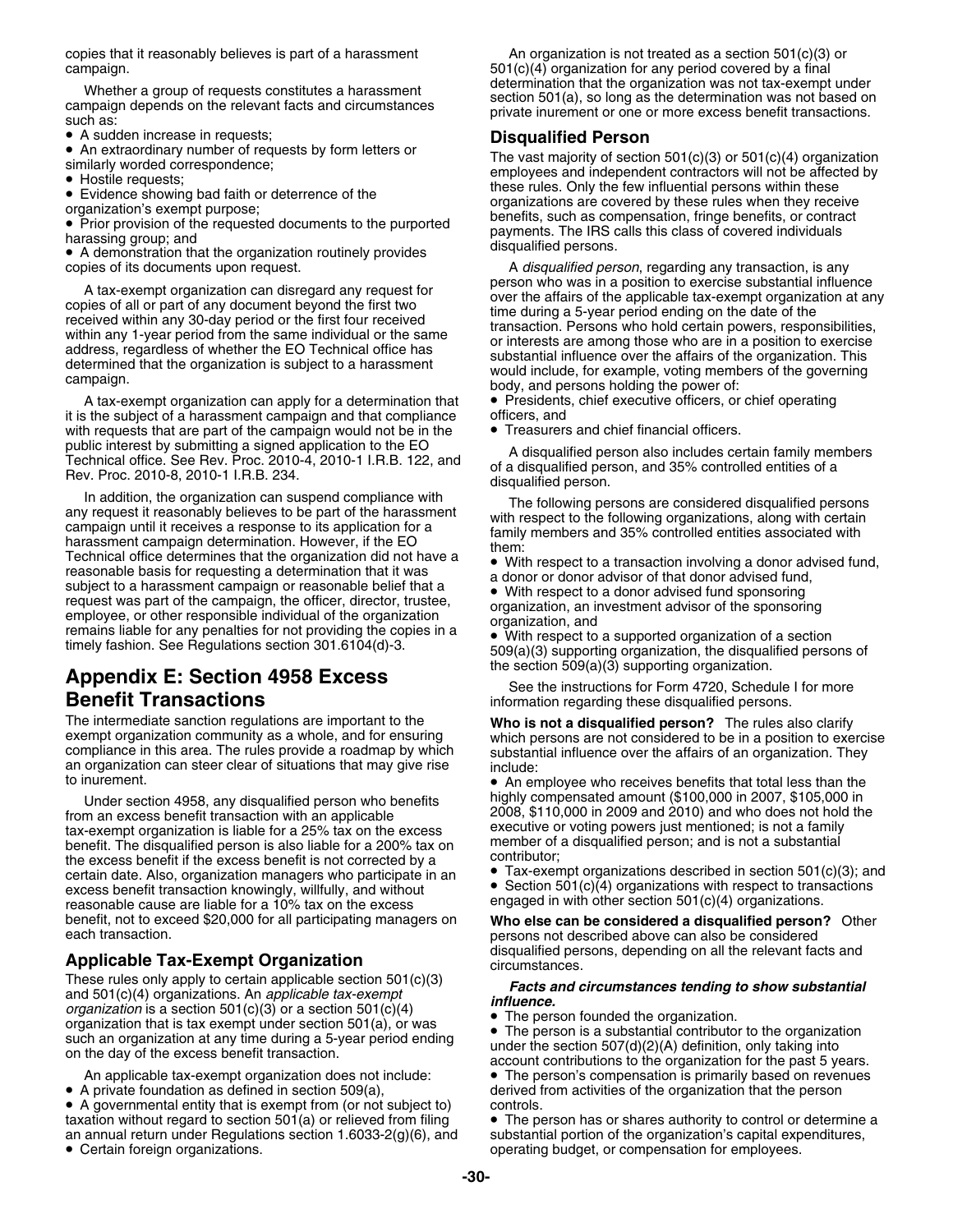• The person manages a discrete segment or activity of the  $\hspace{1cm}$  • Substantial contributor, organization that represents a substantial portion of the • Family member of a substantial contributor, and activities, assets, income, or expenses of the organization, as • 35% controlled entity of a substantial contribut activities, assets, income, or expenses of the organization, as compared to the organization as a whole. • 35% controlled entity of a family member of a substantial

 $\bullet$  The person owns a controlling interest (measured by either  $\hspace{0.5cm}$  contributor.

• The person is a nonstock organization controlled directly or person (other than an indirectly by one or more disqualified persons.  $509(a)(1), (2), or (4)$ ).

decisions affecting the organization as a whole or a discrete An excess benefit transaction occurs on the date the<br>segment of the organization that represents a substantial disqualified person receives the economic benefit portion of the activities, assets, income, or expenses of the organization for federal income tax purposes. However<br>organization, as compared to the organization as a whole. Single contractual arrangement provides for a se

**What about persons who staff affiliated organizations?** In<br>the case of multiple affiliated organizations, the determination of<br>whether a person has substantial influence is made separately<br>for each applicable tax-exempt o disqualified person with respect to more than one organization in the same transaction.

An *excess benefit transaction* generally is a transaction in which substantial risk of forfeiture. Where the disqualified person organization, directly or indirectly, to or for the use of any transfer under section 83(b), the excess benefit transaction disqualified person, and the value of the economic benefit occurs on the date the disqualified per disqualified person, and the value of the economic benefit occurs on the date the disqualified person receive<br>provided by the applicable tax-exempt organization exceeds the economic benefit for federal income tax purposes. provided by the applicable tax-exempt organization exceeds the

occurred, all consideration and benefits exchanged between a advised funds and supporting organizations apply to and all entities it controls, are taken into account. **Fig. 1.1 Started into a controlled intervalse and** on certain transactions between supporting organizations and

fair market value. Fair market value is the price at which<br>property, or the right to use property, would change hands<br>any compensation is the valuation standard that is<br>any compulsion to buy, sell or transfer property or

- 
- Family member of a donor or donor advisor,<br>• 35% controlled entity of a donor or donor advisor, or
- 

**Supporting organizations.** For any supporting organization of compensation include: defined in section 509(a)(3), an excess benefit transaction • All forms of cash and noncash compensation, including provided by the supporting organization to a:

- 
- 
- 
- 

vote or value) in a corporation, partnership, or trust that is a<br>disqualified person.<br>The person is a nonstock organization controlled directly or<br> $\bullet$  The person is a nonstock organization controlled directly or<br>person (o

**Facts and circumstances tending to show no substantial** A substantial contributor is any person who contributed or<br>
• The person is an independent contractor whose sole<br>
• The person is an independent contractor whose sol • The person is an independent contractor whose sole<br>
relationship to the organization is providing professional advice<br>
(without having decision-making authority) with respect to<br>
transactions from which the independent c Conomically benefit.<br>The person has taken a vow of poverty.<br>also means the creator of the trust.

• Any preferential treatment the person receives based on the<br>size of the person's donation is also offered to others making<br>comparable widely solicited donations.<br>• The direct supervisor of the person is not a disqualifie The direct supervisor of the person is not a disqualified information, see the Instructions for Form 4720.<br>
Person.<br>
Person.<br>
The person does not participate in any management **When does an excess benefit transaction usual** 

• The person does not participate in any management **When does an excess benefit transaction usually occur?** segment of the organization that represents a substantial disqualified person receives the economic benefit from the<br>portion of the activities, assets, income, or expenses of the corganization for federal income tax purpos organization, as compared to the organization as a whole.<br>What about persons who staff affiliated erganizations? In compensation payments or other payments to a disqualified

risk of forfeiture, or in the case of rights to future compensation **Excess Benefit Transaction Excess Benefit Transaction** or **Excess Benefit Transaction** the transaction the date the property, or the rights to future compensation or property, is not subject to a elects to include an amount in gross income in the tax year of

value of the consideration (including the performance of<br>services) received for providing such benefit, but see the<br>special rules below for donor advised funds and supporting<br>organizations. An excess benefit transaction al To determine whether an excess benefit transaction has occurs. The special rules relevant to transactions with donor disqualified person and the applicable tax-exempt organization, transactions occurring after August 17, 2006, except that taxes For purposes of determining the value of economic benefits, their substantial contributors apply to transactions occurring on the value of property, including the right to use property, is the value 25, 2006.

Similar payment from the fund to a.<br>
• Donor or donor advisor,<br>
• Family member of a donor or donor advisor,<br>
• Family member of a donor or donor advisor,<br>
• Family member of a donor or donor advisor,

35% controlled entity of a donor or donor davisor, or **For determining the reasonableness of compensation**, all<br>Advisor, and items of compensation provided by an applicable tax-exempt • 35% controlled entity of a family member of a donor or donor<br>advisor.<br>For these transactions, the excess benefit is defined as the<br>amount of the grant, loan, compensation, or similar payment.<br>For additional information,

includes grants, loans, compensation, or similar payment salary, fees, bonuses, severance payments, and deferred and<br>
provided by the supporting organization to a:<br>
provided by the supporting organization to a: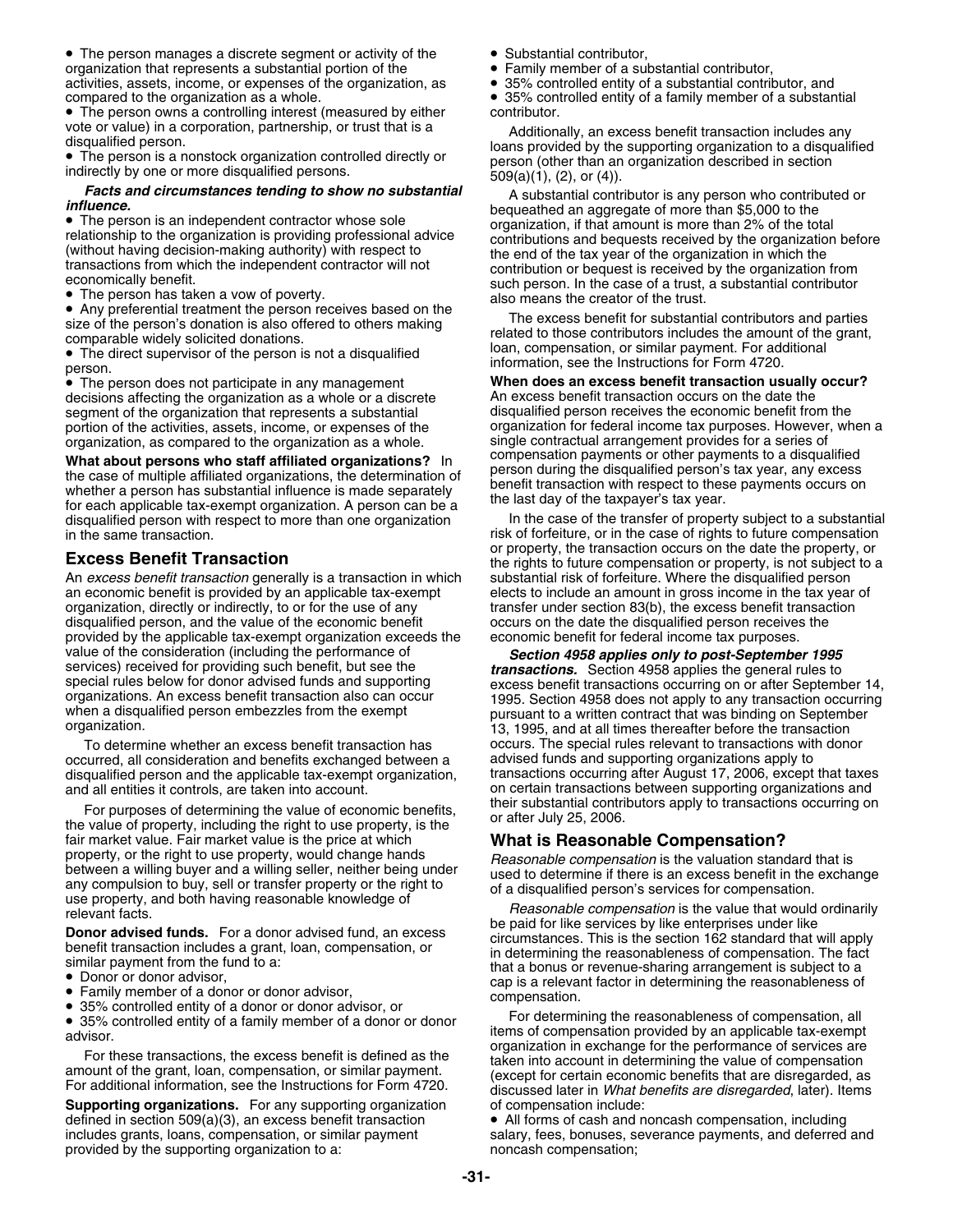• The payment of liability insurance premiums for, or the A *fixed payment* is an amount of cash or other property payment or reimbursement by the organization of taxes or specified in the contract, or determined by a fixed formula that certain expenses under section 4958, unless excludable from signalishing by expecified in the contra income as a *de minimis* fringe benefit under section 132(a)(4). exchange for the provision of specified services or property.

• All other compensatory benefits, whether or not included in<br>gross income for income tax purposes;<br>• Taxable and nontaxable fringe benefits, except fringe **Treatment as new contract.** A binding written contract

• Foregone interest on loans.

substantiation of its intent to provide an economic benefit as compensation include: **Rebuttable Presumption of Reasonableness**

• The organization produces a signed written employment

• The organization reports the benefit as compensation on an

**What benefits are disregarded?** The following economic its determination concurrently with making that determination.<br>benefits are disregarded for purposes of section 4958. benefits are disregarded for purposes of section 4958.<br>• Nontaxable fringe benefits, for example, an economic benefit a. The terms of the approved transaction and the date

• Nontaxable fringe benefits, for example, an economic benefit a. The terms of the approved transaction and the date that is excluded from income under section 132.<br>• Benefits to volunteers for example, an economic benefit b. The members of the authorized body who were present

provided to the general public in exchange for a membership

• Benefits to members or donors, for example, an economic authorized body and how the data was obtained; payment of a membership fee, or to a donor as a result of a deductible contribution, if a significant number of nondisqualified persons make similar payments or contributions and are offered a similar economic benefit.

• Benefits to a charitable beneficiary, for example, an approval of records as reasonable, accurate and complete economic benefit provided to a person solely as a member of a within a reasonable time thereafter. charitable class that the applicable tax-exempt organization intends to benefit as part of the accomplishment of its exempt **Special rebuttable presumption rule for nonfixed**<br> **Special rebuttable presumption rule for nonfixed**<br> **Special rebuttable presumption rule** for nonfixed<br> **Pa** 

An *initial contract* is a binding written contract between an contract is entered into by, in effect, assuming that the applicable tax-exempt organization and a person who was not a maximum amount payable under the contract will be paid, and disqualified person immediately prior to entering into the satisfying the requirements giving rise to the rebuttable contract. **presumption for that maximum amount. presumption for that maximum amount.** 

is specified in the contract, which is to be paid or transferred in

(A similar rule applies in the private foundation area.) Inclusion<br>
in compensation for purposes of determining reasonableness<br>
under section 4958 does not control inclusion in income for<br>
income tax purposes;<br>
• All other

• Taxable and nontaxable fringe benefits, except fringe *Treatment as new contract.* A binding written contract benefits described in section 132; and providing that it can be terminated or canceled by the applicable tax-exempt organization without the other party's consent *Written intent required to treat benefits as* exercise the substantial on-performance) and without<br>mensation An economic benefit is not treated as **substantial penalty, is treated as a new contract**, as of the **Compensation.** An economic benefit is not treated as<br>
consideration for the performance of services unless the<br>
organization providing the benefit clearly indicates its intent to<br>
treat the benefit as compensation when th contemporaneous with the transfer of the economic benefits outside the initial contract exception, and it thus would be tested<br>under consideration. Ways to provide contemporaneous written under the fair market value standa

• The organization produces a signed written employment Payments under a compensation arrangement are presumed to contract; be reasonable and the transfer of property (or right to use • The organization reports the benefit as compensation on an property) is presumed to be at fair market value, if the following original Form W-2, Form 1099, Form 990, or Form 990-EZ, or three conditions are met.

on an amended form filed prior to the start of an IRS<br>
examination; or<br>
• The disqualified person reports the benefit as income on the examination (or an entity it controls) which is composed of<br>
• organization (or an enti

• The disqualitied person reports the benefit as income on the<br>
person's original Form 1040 or on an amended form filed prior<br>
to the start of an IRS examination.<br>
Let a conflict of interest concerning the<br>
transaction.<br>
L

section 401(a).) Section 401(a).) **3.** The authorized body adequately documents the basis for

• Benefits to volunteers, for example, an economic benefit b. The members of the authorized body who were present provided to a volunteer for the organization if the benefit is during debate on the transaction that was approved and those<br>provided to the general public in exchange for a membership who voted on it:

fee or contribution of \$75 or less per year.<br>• Benefits to members or donors, for example, an economic authorized body and how the data was obtained;

benefit provided to a member of an organization due to the d. Any actions by a member of the authorized body having a nayment of a membership fee, or to a donor as a result of a conflict of interest; and

e. Documentation of the basis for the determination before the later of the next meeting of the authorized body or 60 days after the final actions of the authorized body are taken, and

**payments.** As a general rule, in the case of a nonlixed<br>• Benefits to a governmental unit, for example, a transfer of an payment, no rebuttable presumption arises until the exact • Benefits to a governmental unit, for example, a transfer of an<br>economic benefit to or for the use of a governmental unit, as<br>defined in section 170(c)(1), if exclusively for public purposes.<br>**Is there an exception for i**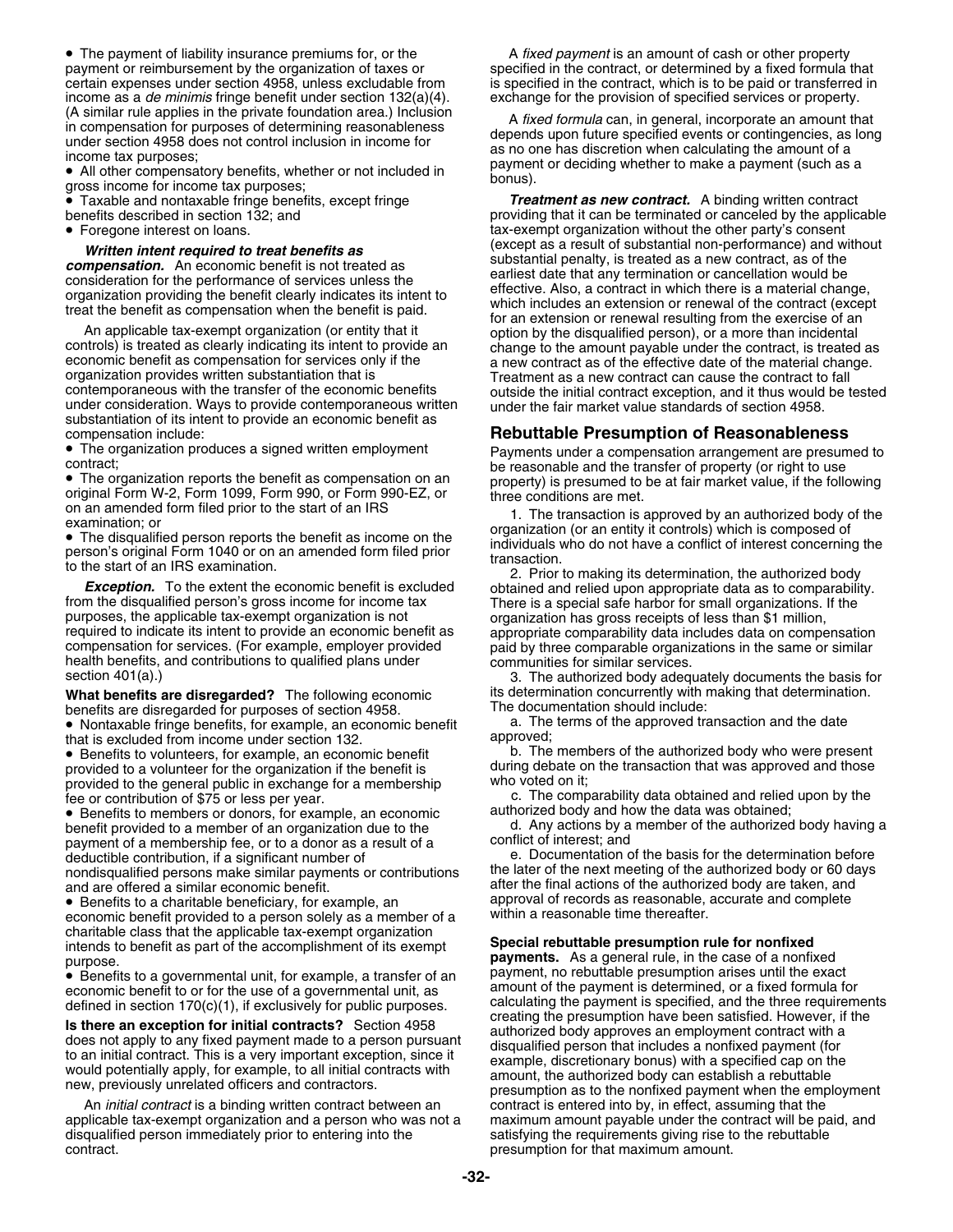**An IRS challenge to the presumption of reasonableness.** The organization manager ordinarily will not be considered The Internal Revenue Service can refute the presumption of knowing if, after full disclosure of the factual situation to an reasonableness only if it develops sufficient contrary evidence appropriate professional, the orga to rebut the probative value of the comparability data relied the professional's reasoned written opinion on matters within<br>upon by the authorized body. This provision gives taxpayers the professional's expertise or if the added protection if they faithfully find and use that the requirements for the rebuttable presumption of contemporaneous persuasive comparability data when they reasonableness have been satisfied. Participation by a contemporaneous persuasive comparability data when they reasonableness have been satisfied. Participation by an<br>organization manager is willful if it is voluntary, consciou

**Organizations that do not establish a presumption of** intentional. An organization manager's participation is due to reasonableness. An organization can still comply with section 4958 even if it did not establish a presumption of on behalf of the organization with ordinary business care and<br>reasonableness in some cases, an organization may find it prudence. reasonableness. In some cases, an organization may find it impossible or impracticable to fully implement each step of the repossible of impracticable to the imperiment each step of the<br>rebuttable presumption process described above. In such<br>cases, the organization should try to implement as many steps<br>as possible in whole or in part in order as possible, in whole or in part, in order to substantiate the undoing the excess benefit to the extent possible, and by taking<br>reasonableness of benefits as timely and as well as possible. If any additional measures neces reasonableness of benefits as timely and as well as possible. If any additional measures necessary to place the organization<br>an organization does not satisfy the requirements of the a financial position not worse than that an organization does not satisfy the requirements of the a financial position not worse than that in which it would be if<br>reputtable presumption of reasonableness a facts and the disqualified person were dealing under the rebuttable presumption of reasonableness, a facts and<br>circumstances approach will be followed, using established<br>standards. The organization is not required to rescind the rules for determining reasonableness of compensation and benefit deductions in a manner similar to the established an ongoing contract with respect to future payments.

transaction between an applicable tax-exempt organization and applicable Federal rate. There is an anti-abuse rule to prevent a disqualified person. The disqualified person who benefited the disqualified person from effectively transferring property from the transaction is liable for the tax. If the 25% tax is other than cash or cash equivalents. from the transaction is liable for the tax. If the 25% tax is

imposed and the excess benefit transaction is not corrected<br>
within the taxelle period, an additional excise tax equal to<br>
The taxelle period, an additional excise tax equal to<br>
If a disqualified person makes a payment of

person must correct the excess benefit transaction during the  $\bullet$  The fair market value of the property on the date the property taxable period. The taxable period begins on the date the  $\bullet$  The fair market value of the transaction occurs and ends on the earlier of the date the **cancel of the fair market value of the property** on the date the excess statutory notice of deficiency is issued or the section 4958 taxes benefit transaction occ

are assessed. This 200% tax can be abated if the excess<br>benefit transaction subsequently is corrected during a 90-day<br>**Tax on organization managers.** An excise tax equal to 10%<br>of the excess benefit may be imposed on the p imposed on the disqualified person, the organization manager<br>
knowingly participated in the transaction, and the manager's<br>
participation was willful and not due to reasonable cause. There<br>
is also joint and several liabil manager may be liable for both the tax on disqualified persons inquiry or examination into whether an excess benefit<br>and on organization managers in appropriate circumstances transaction has occurred between a church and a

and on organization managers in appropriate circumstances.<br>An *organization manager* is any officer, director, or trustee of <sup>person.</sup> an applicable tax-exempt organization, or any individual having<br>powers or responsibilities similar to officers, directors, or<br>trustees of the organization, regardless of title. An organization<br>transaction regulations were

has actual knowledge of sufficient facts so that, based solely reserved section on revenue-sharing transactions, these upon such facts, the transaction would be an excess benefit fransactions will be evaluated under the general rules (for<br>transaction. Knowing does not mean having reason to know. example, the fair market value standards) th transaction. Knowing does not mean having reason to know.

appropriate professional, the organization manager relied on upon by the authorized body. This provision gives taxpayers the professional's expertise or if the manager relied on the fact<br>added protection if they faithfully find and use<br>that the requirements for the rebuttable presum organization manager is willful if it is voluntary, conscious, and intentional. An organization manager's participation is due to

circumstances approach will be followed, using established standards. The organization is not required to rescind the<br>rules for determining reasonableness of compensation and underlying agreement; however, the parties may

procedures for section 162 business expenses. A disqualified person corrects an excess benefit by making a **Section 4958 Taxes bection 4958 Taxes** and the correction amount to the applicable tax-exempt organization. The **Tax on disqualified persons.** An excise tax equal to 25% of correction amount equals the excess benefit plus the interest on the excess benefit is imposed on each excess benefit **by** the excess benefit; the interest rate the excess benefit; the interest rate can be no lower than the

A person participates in a transaction knowingly if the person Consequently, until the Service issues new regulations for this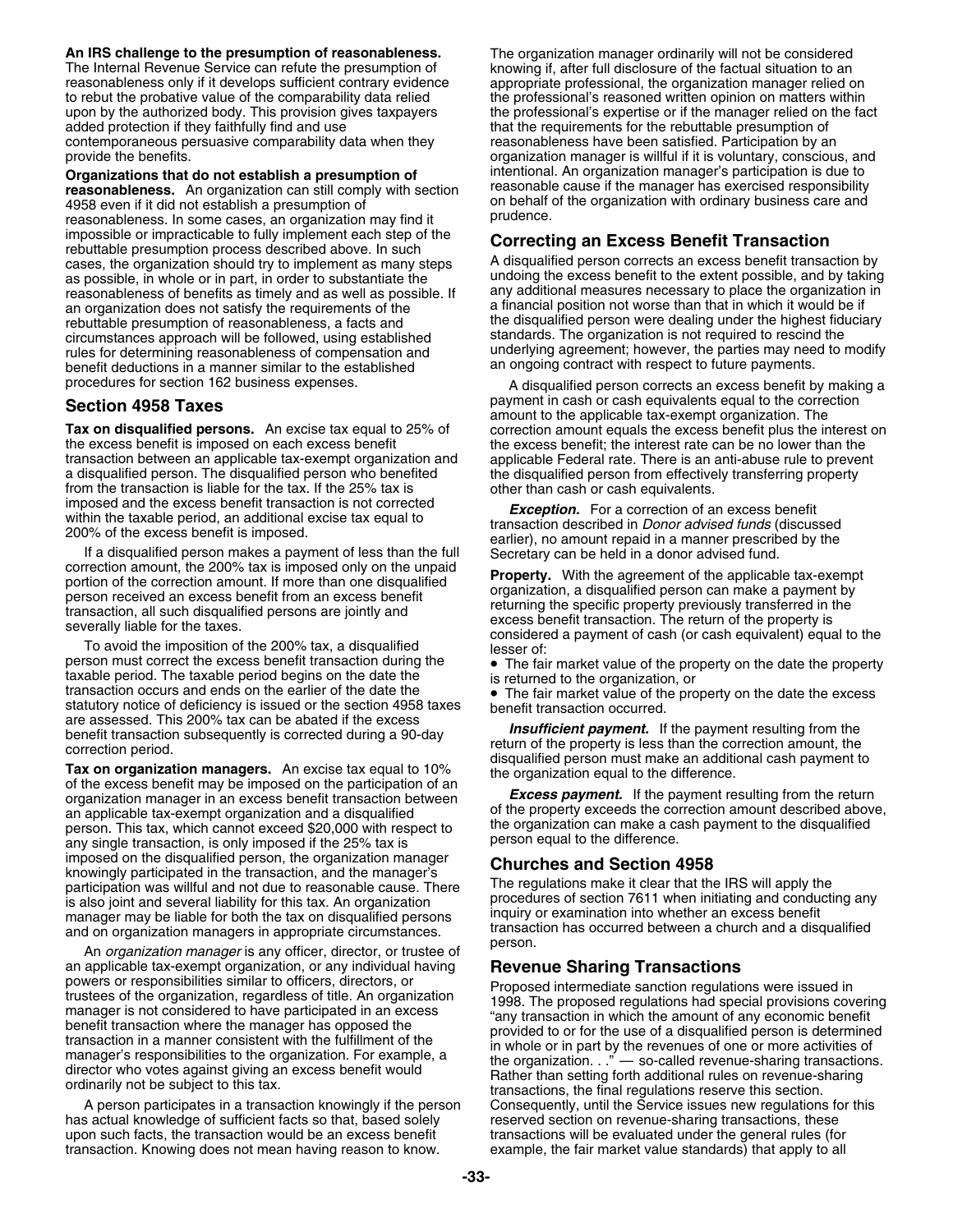contractual arrangements between applicable tax-exempt • Search publications online by topic or keyword.

## Revocation of Exemption and Section 4958<br>• View Internal Revenue Bulletins (IRBs) published in the last

Section 4958 does not affect the substantive standards for tax<br>exemption under section 501(c)(3) or section 501(c)(4),<br>including the requirements that the organization be organized<br> $\bullet$  Sign up to receive local and nationa and operated exclusively for exempt purposes, and that no part **Phone.** Many services are available by phone. of its net earnings inure to the benefit of any private shareholder or individual. The legislative history indicates that in most instances, the imposition of this intermediate sanction will be in  $\bullet$  *Ordering forms, instructions, and publications. Call*<br>lieu of revocation. The IRS has indicated that the following 1-800-TAX-FORM (1-800-829-3676) to lieu of revocation. The IRS has indicated that the following factors will be considered (among other facts and circumstances) in determining whether to revoke an applicable *instructions. You should receive your order within 10 days.* tax-exempt organization's exemption status where an excess benefit transaction has occurred.

• The size and scope of the organization's regular and ongoing *forms and publications.* activities that further exempt purposes before and after the<br>excess benefit transaction or transactions occurred.<br>The size and scope of the excess benefit transaction or **and publications to the address below**. You should

• The size and scope of the excess benefit transaction or **and publications to the address below.** You should reness below. You should reness is the standard research of the standard receive a response within 10 days after • The size and scope of the excess benefit transaction or<br>transactions (collectively, if more than one) in relation to the<br>size and scope of the organization's regular and ongoing<br>activities that further exempt purposes.<br>•

Whether the organization has been involved in multiple **Excess benefit transactions with one or more persons.** Bloomington, IL 61705-6613

• Whether the organization has implemented safeguards that are reasonably calculated to prevent excess benefit<br> **DVD for tax products.** You can order Publication 1796, IRS<br>
Tax Products DVD, and obtain:

• Whether the excess benefit transaction has been corrected,  $\qquad \bullet$ • Whether the excess benefit transaction has been corrected,<br>
or the organization has made good faith efforts to seek<br>
correction from the disqualified person(s) who benefited from<br>
the excess benefit transaction.<br>  $\bullet$  Ta

## Tax Topics from the IRS telephone response system. **Appendix F: Forms and Publications To** • Fill-in, print, and save features for most tax forms. **Internal Revenue Bulletins. File or Use Internal Revenue Bulletins.**



**Internet.** You can access the IRS website at <u>[IRS.gov](http://IRS.gov)</u> 24 • Toll-free and email technical support.<br> **•** Two releases during the year. hours a day, 7 days a week to:

• Download forms, including talking tax forms, instructions and -The final release will ship the beginning of March 2011.<br>publications.

- Order IRS products online.
- Research your tax questions online.
- 
- organizations and their disqualified persons.<br> **•** Use the online Internal Revenue Code, Regulations, or other<br>
official quidance.
	-
	-



forms, instructions, and publications, and prior-year forms and *instructions. You should receive your order within 10 days.* 

equipment, call 1-800-829-4059 to ask tax questions or to order



Tax Products DVD, and obtain:

- 
- 
- 
- Tax law frequently asked questions.
- •
- 
- •
- Internal Revenue Code—Title 26 of the U.S. Code.
- •
- 

-The first release will ship the beginning of January 2011.

Purchase the DVD from National Technical Information Service (NTIS) at *[www.irs.gov/cdorders](http://www.irs.gov/cdorders)* for \$30 (no handling

## **Other Forms That May Be Required**

| Schedule A (Form 990 or 990-EZ)          | <b>Public Charity Status and Public Support</b>                                                                                                                                              |
|------------------------------------------|----------------------------------------------------------------------------------------------------------------------------------------------------------------------------------------------|
| Schedule B (Form 990, 990-EZ, or 990-PF) | Contributors                                                                                                                                                                                 |
| Schedule C (Form 990 or 990-EZ)          | Political Campaign and Lobbying Activities                                                                                                                                                   |
| Schedule E (Form 990 or 990-EZ)          | Schools                                                                                                                                                                                      |
| Schedule G (Form 990 or 990-EZ)          | Supplemental Information Regarding Fundraising or Gaming Activities                                                                                                                          |
| Schedule L (Form 990 or 990-EZ)          | Transactions with Interested Persons                                                                                                                                                         |
| Schedule N (Form 990 or 990-EZ)          | Liquidation, Termination, Dissolution or Significant Disposition of Assets                                                                                                                   |
| Schedule O (Form 990 or 990-EZ)          | Supplemental Information                                                                                                                                                                     |
| Forms W-2 and W-3                        | Wage and Tax Statement; and Transmittal of Wage and Tax Statements                                                                                                                           |
| Form W-9                                 | Request for Taxpayer Identification Number and Certification                                                                                                                                 |
| <b>Form 720</b>                          | Quarterly Federal Excise Tax Return                                                                                                                                                          |
| <b>Form 926</b>                          | Return by a U.S. Transferor of Property to a Foreign Corporation                                                                                                                             |
| <b>Form 940</b>                          | Employer's Annual Federal Unemployment (FUTA) Tax Return                                                                                                                                     |
| Form 941                                 | Employer's QUARTERLY Federal Tax Return. Used to report social security, Medicare,<br>and income taxes withheld by an employer and social security and Medicare taxes paid<br>by an employer |
| <b>Form 943</b>                          | Employer's Annual Tax Return for Agricultural Employees                                                                                                                                      |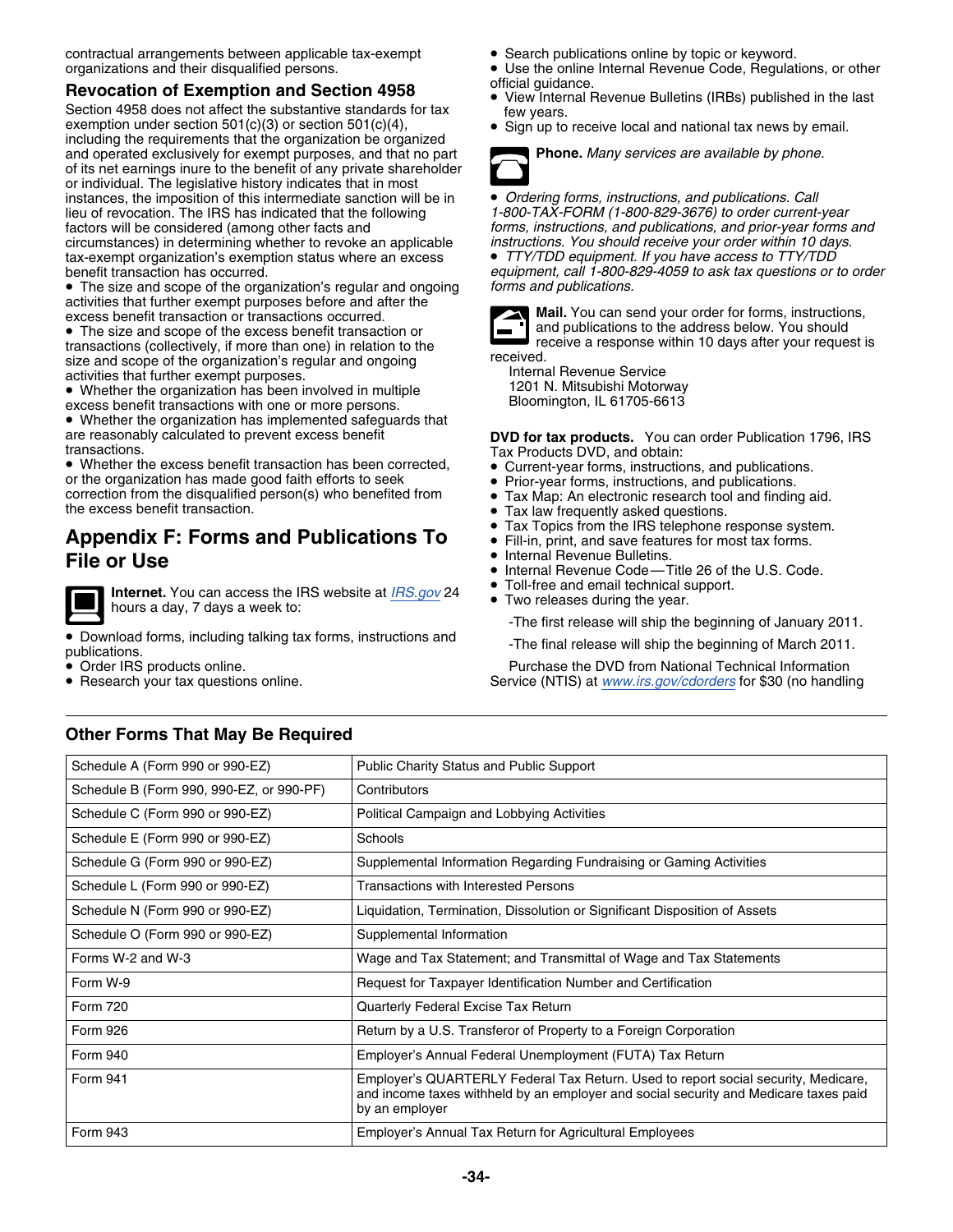social security, and Medicare taxes that must be collected or collect, account for, and pay over these taxes. However, the<br>withheld are not collected or withheld, or these taxes are not preceding sentence does not apply if withheld are not collected or withheld, or these taxes are not preceding sentence does not performed to the last results in no personally. paid to the IRS, a trust fund recovery penalty may apply. The being liable for the penalty.<br>
trust fund recovery penalty may be imposed on all persons The penalty is equal to the unpaid trust fund tax. See Pub. trust fund recovery penalty may be imposed on all persons (including volunteers) who the IRS determines were responsible for collecting, accounting for, and paying over these taxes, and including the definition of responsible persons. who acted willfully in not doing so.

This penalty does not apply to volunteer unpaid members of any board of trustees or directors of a tax-exempt organization,

fee) or call 1-877-233-6767 toll free to buy the DVD for \$30 if these members are solely serving in an honorary capacity, do (plus a \$6 handling fee).<br>Trust fund recovery penalty. If certain excise, income. organization, and do not have actual knowledge of the failure to **Trust fund recovery penalty.** If certain excise, income, organization, and do not have actual knowledge of the failure to increase to the failure to the failure to the failure to the failure to the failure to the failure

15 (Circular E), Employer's Tax Guide, for more details,

| Form 990-T       | Exempt Organization Business Income Tax Return. Filed separately for organizations with gross income of<br>\$1,000 or more from business unrelated to the organization's exempt purpose. The Form 990-T is also filed to<br>pay the section 6033(e)(2) proxy tax. For Form 990, see Part V, line 3 and its instructions; for Form 990-EZ, see<br>Part V, line 35 and its instructions                                                                                                                                                                                                                                                                                                                                                                                                                  |
|------------------|--------------------------------------------------------------------------------------------------------------------------------------------------------------------------------------------------------------------------------------------------------------------------------------------------------------------------------------------------------------------------------------------------------------------------------------------------------------------------------------------------------------------------------------------------------------------------------------------------------------------------------------------------------------------------------------------------------------------------------------------------------------------------------------------------------|
| Form 990-W       | Estimated Tax on Unrelated Business Taxable Income for Tax-Exempt Organizations                                                                                                                                                                                                                                                                                                                                                                                                                                                                                                                                                                                                                                                                                                                        |
| Form 1023        | Application for Recognition of Exemption Under Section 501(c)(3) of the Internal Revenue Code                                                                                                                                                                                                                                                                                                                                                                                                                                                                                                                                                                                                                                                                                                          |
| Form 1024        | Application for Recognition of Exemption Under Section 501(a)                                                                                                                                                                                                                                                                                                                                                                                                                                                                                                                                                                                                                                                                                                                                          |
| Form 1040        | U.S. Individual Income Tax Return                                                                                                                                                                                                                                                                                                                                                                                                                                                                                                                                                                                                                                                                                                                                                                      |
| Form 1041        | U.S. Income Tax Return for Estates and Trusts. Required of section 4947(a)(1) nonexempt charitable trusts that<br>also file Form 990 or 990-EZ. However, if such a trust does not have any taxable income under Subtitle A of the<br>Code, it can file Form 990 or 990-EZ, and does not have to file Form 1041 to meet its section 6012 filing<br>requirement. If this condition is met, complete Form 990 or 990-EZ, and do not file Form 1041                                                                                                                                                                                                                                                                                                                                                        |
| Form 1096        | Annual Summary and Transmittal of U.S. Information Returns                                                                                                                                                                                                                                                                                                                                                                                                                                                                                                                                                                                                                                                                                                                                             |
| Form 1098 series | Information returns to report mortgage interest, student loan interest, qualified tuition and related expenses<br>received, and a contribution of a qualified vehicle that has a claimed value of more than \$500                                                                                                                                                                                                                                                                                                                                                                                                                                                                                                                                                                                      |
| Form 1099 series | Information returns to report acquisitions or abandonments of secured property, proceeds from broker and barter<br>exchange transactions, cancellation of debt, dividends and distributions, certain government and state qualified<br>tuition program payments, taxable distributions from cooperatives, interest payments, payments of long-term care<br>and accelerated death benefits, miscellaneous income payments, distributions from an HSA, Archer MSA or<br>Medicare Advantage MSA, original issue discount, distributions from pensions, annuities, retirement or<br>profit-sharing plans, IRAs, insurance contracts, etc., and proceeds from real estate transactions. Also, use certain<br>of these returns to report amounts that were received as a nominee on behalf of another person |
| Form 1120-POL    | Income Tax Return for Certain Political Organizations                                                                                                                                                                                                                                                                                                                                                                                                                                                                                                                                                                                                                                                                                                                                                  |
| Form 1128        | Application To Adopt, Change, or Retain a Tax Year                                                                                                                                                                                                                                                                                                                                                                                                                                                                                                                                                                                                                                                                                                                                                     |
| Form 2848        | Power of Attorney and Declaration of Representative                                                                                                                                                                                                                                                                                                                                                                                                                                                                                                                                                                                                                                                                                                                                                    |
| Form 3115        | Application for Change in Accounting Method                                                                                                                                                                                                                                                                                                                                                                                                                                                                                                                                                                                                                                                                                                                                                            |
| Form 3520        | Annual Return To Report Transaction With Foreign Trusts and Receipt of Certain Foreign Gifts                                                                                                                                                                                                                                                                                                                                                                                                                                                                                                                                                                                                                                                                                                           |
| Form 4506        | Request for Copy of Tax Return                                                                                                                                                                                                                                                                                                                                                                                                                                                                                                                                                                                                                                                                                                                                                                         |
| Form 4506-A      | Request for Public Inspection or Copy of Exempt or Political Organization IRS Form                                                                                                                                                                                                                                                                                                                                                                                                                                                                                                                                                                                                                                                                                                                     |
| Form 4562        | Depreciation and Amortization                                                                                                                                                                                                                                                                                                                                                                                                                                                                                                                                                                                                                                                                                                                                                                          |
| Form 4720        | Return of Certain Excise Taxes on Charities and Other Persons Under Chapters 41 and 42 of the Internal<br>Revenue Code                                                                                                                                                                                                                                                                                                                                                                                                                                                                                                                                                                                                                                                                                 |
| Form 5471        | Information Return of U.S. Persons With Respect To Certain Foreign Corporations                                                                                                                                                                                                                                                                                                                                                                                                                                                                                                                                                                                                                                                                                                                        |
| Form 5500        | Annual Return/Report of Employee Benefit Plan. Employers who maintain pension, profit-sharing, or other funded<br>deferred compensation plans are generally required to file the Form 5500. This requirement applies whether or<br>not the plan is qualified under the Internal Revenue Code and whether or not a deduction is claimed for the<br>current tax year                                                                                                                                                                                                                                                                                                                                                                                                                                     |
| Form 5578        | Annual Certification of Racial Nondiscrimination for a Private School Exempt From Federal Income Tax                                                                                                                                                                                                                                                                                                                                                                                                                                                                                                                                                                                                                                                                                                   |
| Form 5768        | Election/Revocation of Election by an Eligible Section 501(c)(3) Organization To Make Expenditures To Influence<br>Legislation                                                                                                                                                                                                                                                                                                                                                                                                                                                                                                                                                                                                                                                                         |
| Form 7004        | Application for Automatic Extension of Time To File Certain Business Income Tax, Information, and Other<br>Returns                                                                                                                                                                                                                                                                                                                                                                                                                                                                                                                                                                                                                                                                                     |
| Form 8038        | Information Return for Tax-Exempt Private Activity Bond Issues                                                                                                                                                                                                                                                                                                                                                                                                                                                                                                                                                                                                                                                                                                                                         |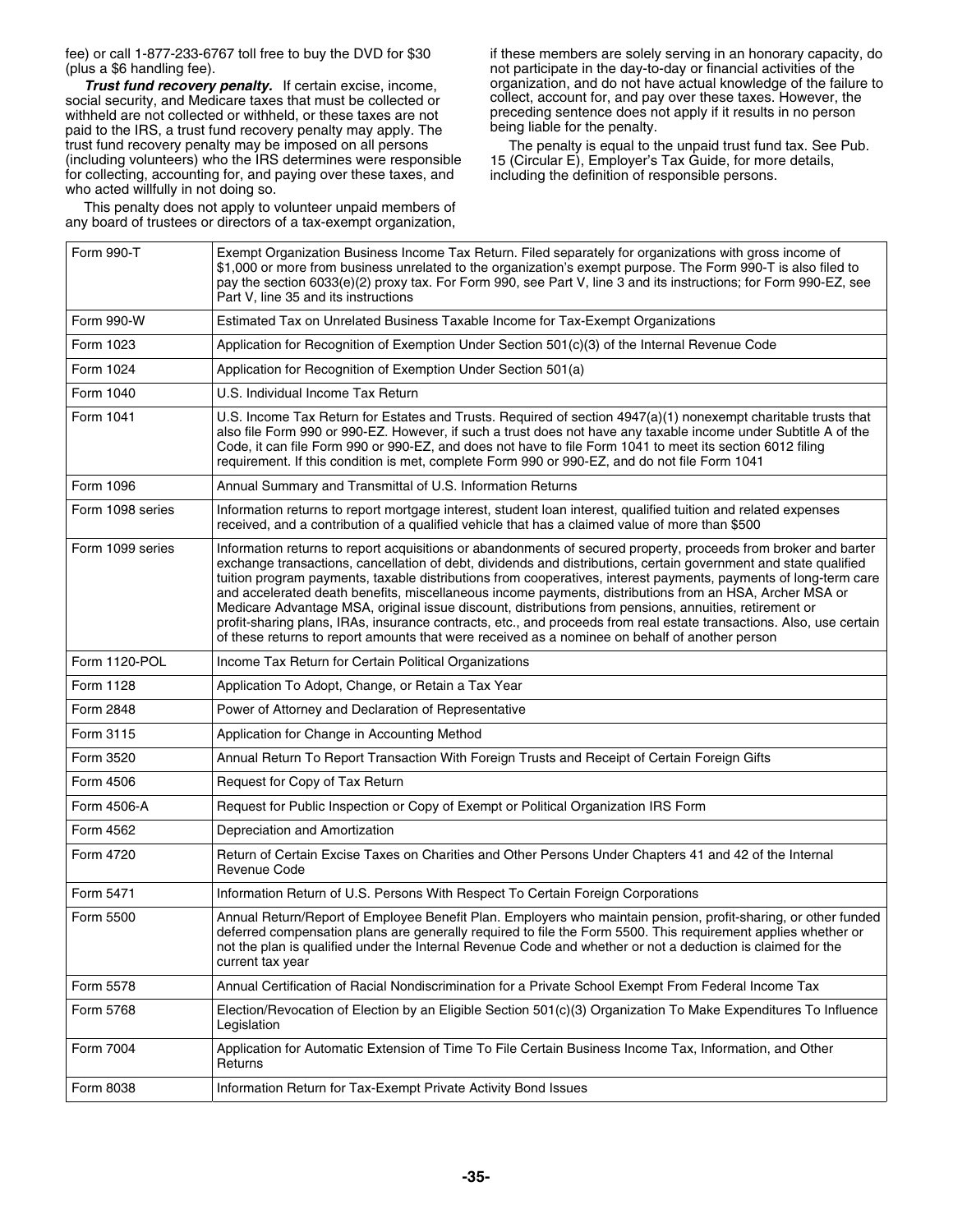| Form 8282         | Donee Information Return. Required of the donee of charitable deduction property who sells, exchanges, or<br>otherwise disposes of donated property within 3 years after receiving it. The form is also required of any<br>successor donee who disposes of charitable deduction property within 3 years after the date that the donor gave<br>the property to the original donee. It does not matter who gave the property to the successor donee. It may have<br>been the original donee or another successor donee |
|-------------------|----------------------------------------------------------------------------------------------------------------------------------------------------------------------------------------------------------------------------------------------------------------------------------------------------------------------------------------------------------------------------------------------------------------------------------------------------------------------------------------------------------------------|
| Form 8274         | Certification by Churches and Qualified Church-Controlled Organizations Electing Exemption from Employer<br>Social Security and Medicare Taxes                                                                                                                                                                                                                                                                                                                                                                       |
| Form 8283         | Noncash Charitable Contributions                                                                                                                                                                                                                                                                                                                                                                                                                                                                                     |
| Form 8300         | Report of Cash Payments Over \$10,000 Received in a Trade or Business. Used to report cash amounts in<br>excess of \$10,000 that were received in a single transaction (or in two or more related transactions) in the course<br>of a trade or business (as defined in section 162). However, if the organization receives a charitable cash<br>contribution in excess of \$10,000, it is not subject to the reporting requirement since the funds were not received<br>in the course of a trade or business         |
| Form 8328         | Carryforward Election of Unused Private Activity Bond Volume Cap                                                                                                                                                                                                                                                                                                                                                                                                                                                     |
| Form 8718         | User Fee for Exempt Organization Determination Letter Request                                                                                                                                                                                                                                                                                                                                                                                                                                                        |
| Form 8821         | Tax Information Authorization                                                                                                                                                                                                                                                                                                                                                                                                                                                                                        |
| Form 8822         | Change of Address. Used to notify the IRS of a change in mailing address that occurs after the return is filed                                                                                                                                                                                                                                                                                                                                                                                                       |
| Form 8868         | Application for Extension of Time to File an Exempt Organization Return                                                                                                                                                                                                                                                                                                                                                                                                                                              |
| Form 8871         | Political Organization Notice of Section 527 Status                                                                                                                                                                                                                                                                                                                                                                                                                                                                  |
| Form 8872         | Political Organization Report of Contributions and Expenditures                                                                                                                                                                                                                                                                                                                                                                                                                                                      |
| Form 8886         | Reportable Transaction Disclosure Statement                                                                                                                                                                                                                                                                                                                                                                                                                                                                          |
| Form 8886-T       | Disclosure by Tax-Exempt Entity Regarding Prohibited Tax Shelter Transaction                                                                                                                                                                                                                                                                                                                                                                                                                                         |
| Form 8899         | Notice of Income from Donated Intellectual Property. Used to report net income from qualified intellectual<br>property to the IRS and the donor                                                                                                                                                                                                                                                                                                                                                                      |
| Form SS-4         | Application for Employer Identification Number                                                                                                                                                                                                                                                                                                                                                                                                                                                                       |
| Form TD F 90-22.1 | Report of Foreign Bank and Financial Accounts                                                                                                                                                                                                                                                                                                                                                                                                                                                                        |

## **Helpful Publications**

| Publication 15   | (Circular E), Employer's Tax Guide                                     |
|------------------|------------------------------------------------------------------------|
| Publication 15-A | Employer's Supplemental Tax Guide (Fringe Benefits)                    |
| Publication 463  | Travel, Entertainment, Gift, and Car Expenses                          |
| Publication 525  | Taxable and Nontaxable Income                                          |
| Publication 526  | <b>Charitable Contributions</b>                                        |
| Publication 538  | Accounting Periods and Methods                                         |
| Publication 557  | Tax-Exempt Status for Your Organization                                |
| Publication 561  | Determining the Value of Donated Property                              |
| Publication 598  | Tax on Unrelated Business Income of Exempt Organizations               |
| Publication 892  | Organization Appeal Procedures for Unagreed Issues                     |
| Publication 910  | <b>IRS Guide to Free Tax Services</b>                                  |
| Publication 946  | How To Depreciate Property                                             |
| Publication 947  | Practice Before the IRS and Power of Attorney                          |
| Publication 1771 | Charitable Contributions - Substantiation and Disclosure Requirements  |
| Publication 1779 | Employee Independent Contractor Brochure                               |
| Publication 1828 | Tax Guide for Churches and Religious Organizations                     |
| Publication 3079 | Gaming Publication for Tax-Exempt Organizations                        |
| Publication 3386 | Tax Guide for Veterans' Organizations                                  |
| Publication 3833 | Disaster Relief, Providing Assistance through Charitable Organizations |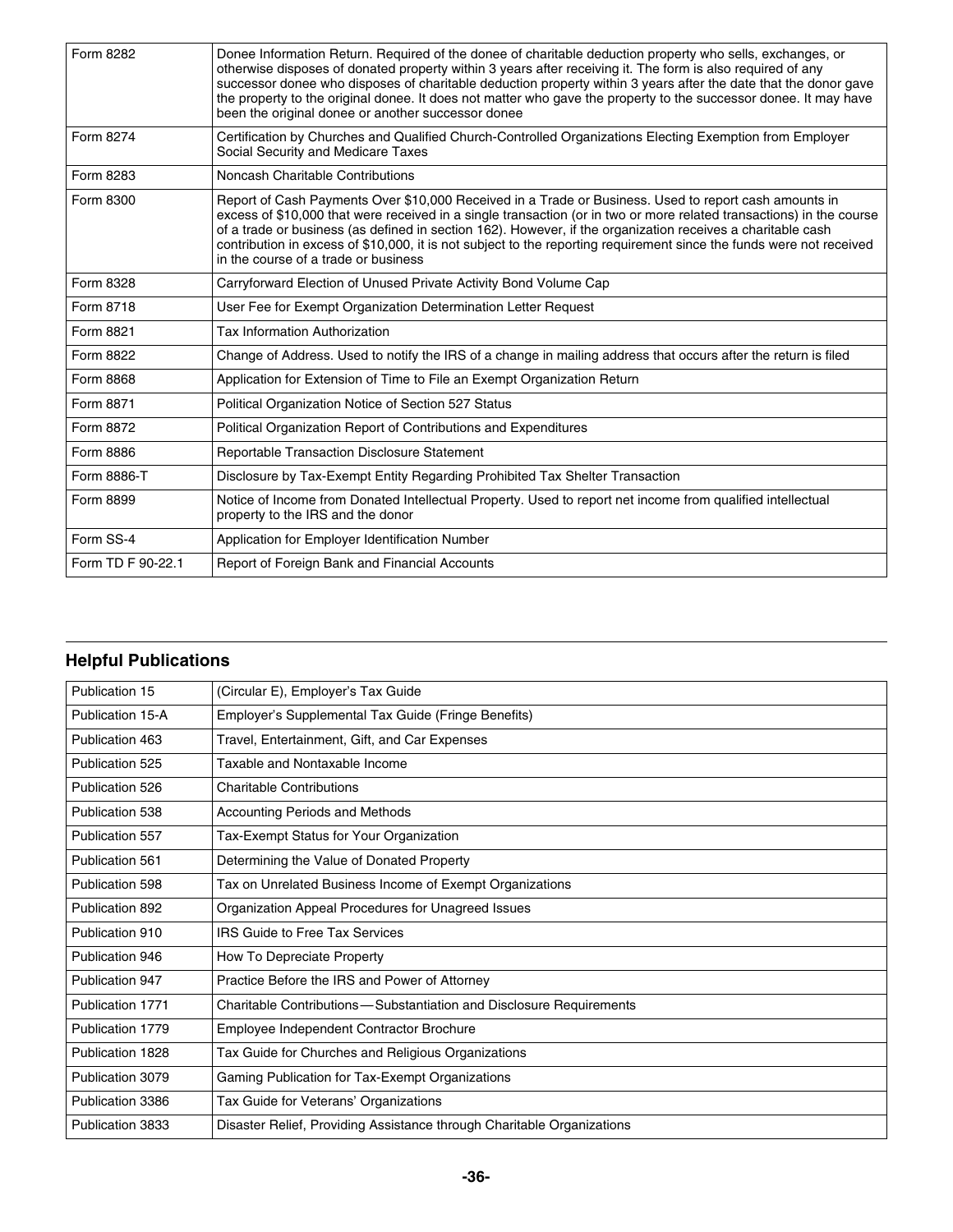| Publication 4220    | Applying for 501(c)(3) Tax-Exempt Status             |
|---------------------|------------------------------------------------------|
| Publication 4221-PC | Compliance Guide for 501(c)(3) Public Charities      |
| Publication 4221-PF | Compliance Guide for 501(c)(3) Private Foundations   |
| Publication 4302    | A Charity's Guide to Vehicle Donations               |
| Publication 4303    | A Donor's Guide to Vehicle Donations                 |
| Publication 4630    | Exempt Organizations Products and Services Navigator |

# **Appendix G: Use of Form 990 or 990-EZ** (2) the state determines that the form was not completed by<br>The **Catiofy Otate Beyrnatives Bennissments** following the applicable Form 990 or 990-EZ instructions or

Some states and local government units will accept a copy of the organization to provide the missing information or to submit Form 390 or 990-EZ in place of all or part of their own financial an amended return. Form 990 or 990-EZ in place of all or part of their own financial report forms. The substitution applies primarily to section 501(c)(3) organizations, but some of the other types of section **Use Of Audit Guides May Be Required**  $501(c)$  organizations are also affected. If the organization uses Form 990 or 990-EZ to satisfy state or local filing requirements, such as those under state charitable solicitation acts, note the following discussions.

contributions or grants by mail or otherwise from individuals, **Donated Services And Facilities**

Some or all of the dollar limitations applicable to Form 990 or<br>990-EZ when filed with the IRS may not apply when using Form<br>990 or 990-EZ in place of state or local report forms. Examples<br>990 or 990-EZ in place of state o From the IRS dollar limitations that do not meet some state<br>requirements are the normally \$50,000 gross receipts minimum<br>requirements and bigation submits supplemental information or files an<br>requirements an obligation sub minimum for listing independent contractors in Form 990, Part copy of the information or amended return to any state with<br>VIL Section B, or Form 990-EZ Part VL line 51

State or local filing requirements may require the organization conflicts with the Form 990 or 990-EZ instructions, the<br>to attach to Form 990 or 990-EZ one or more of the following: corganization must also file an amended to attach to Form 990 or 990-EZ one or more of the following: (a) additional financial statements, such as a complete analysis of functional expenses or a statement of changes in net assets; **Method of Accounting** (b) notes to financial statements; (c) additional financial Most states require that all amounts be reported based on the schedules; (d) a report on the financial statements by an accrual method of accounting. See also *Ge* independent accountant; and (e) answers to additional questions and other information. Each jurisdiction may require **Time For Filing May Differ**<br>the additional material to be presented on forms they provide. The deadline for filing Form 990 or the additional material to be presented on forms they provide. The deadline for filing Form 990 or 990-EZ with the IRS differs<br>The additional information does not have to be submitted with from the time for filing reports

Even if the Form 990 or 990-EZ that the organization files **Public Inspection** with the IRS is accepted by the IRS as complete, a copy of the same return filed with a state will not fully satisfy that state's inspection by the IRS may differ from that made available by<br>filing requirement if (1) required information is not provided, in the states, such as Schedul filing requirement if (1) required information is not provided, including any of the additional information discussed above, or

**To Satisfy State Reporting Requirements** supplemental state instructions. In such case, the state may ask

uniformly, many states require that contributions, gifts, grants, similar amounts, and functional expenses be reported according to the AICPA industry audit and accounting guide,<br>Not-for-Profit Organizations (New York, NY, AICPA, 2003), **Determine State Filing Requirements**<br>The organization can consult the appropriate officials of all<br>states and other jurisdictions in which it does business to<br>determine their specific filing requirements. Doing business i

businesses, or other charitable organizations; (b) conducting<br>programs; (c) having employees within that jurisdiction; (d)<br>maintaining a checking account; or (e) owning or renting<br>property there.<br>property there.<br>do not per **Monetary Tests May Differ** of Form 990 or Part I of Form 990-EZ. The optional reporting of Some or all of the dollar limitations applicable to Form 990 or Number of acceptances and facilities is discussed in the instructi

VII, Section B, or Form 990-EZ, Part VI, line 51. which it filed a copy of Form 990 or 990-EZ originally that state's filing requirement. If a state requires the **Additional Information May Be Required** organization to file an amended Form 990 or 990-EZ to correct<br>State or local filing requirements may require the organization conflicts with the Form 990 or 990-EZ instructions, the

accrual method of accounting. See also *General Instruction D*.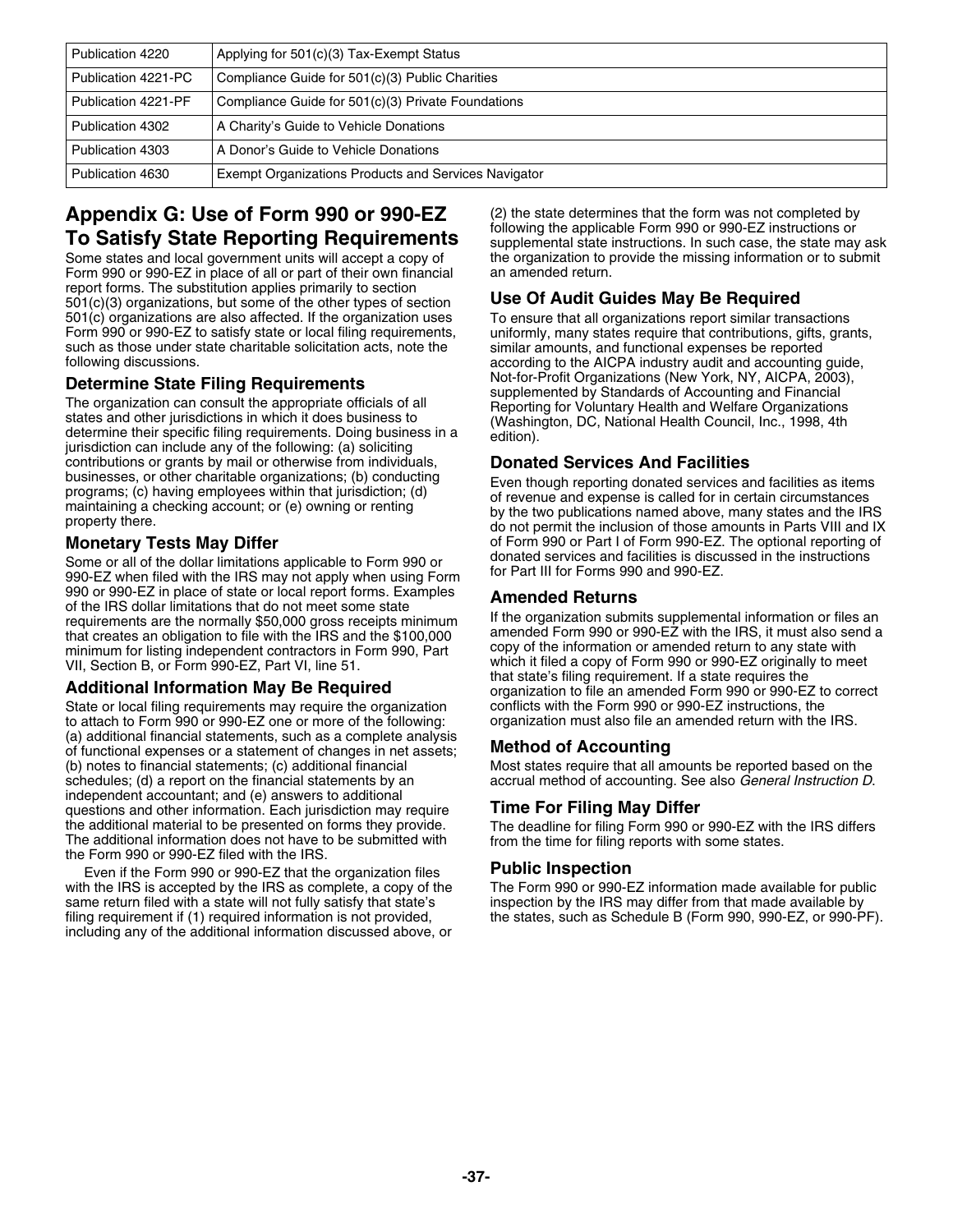**Paperwork Reduction Act Notice.** We ask for the information on these instructions to carry out the Internal Revenue laws of the United States. You are required to give us the information. We need it to ensure that you are complying with these laws and to allow us to figure and collect the right amount of tax.

You are not required to provide the information requested on a form that is subject to the Paperwork Reduction Act unless the form displays a valid OMB control number. Books or records relating to a form or its instructions must be retained as long as their contents may become material in the administration of any Internal Revenue law. Generally, tax returns and return information are confidential, as required by section 6103.

The time needed to complete and file this form and related schedules will vary depending on individual circumstances. The estimated average times are:

| Form                                        | Recordkeeping   | Learning about the law or<br>the form | Preparing<br>the<br>form | Copying, assembling,<br>and sending the form<br>to the IRS |
|---------------------------------------------|-----------------|---------------------------------------|--------------------------|------------------------------------------------------------|
| 990-EZ                                      | 33 hr., 57 min. | 11 hr., 33 min.                       | 14 hr., 28 min.          | 32 min.                                                    |
| Schedule A (Form 990 or 990-EZ)             | 39 hr., 56 min. | 6 hr., 51 min.                        | 7 hr., 48 min.           | .                                                          |
| Schedule B (Form 990, 990-EZ, or<br>990-PF) | 5 hr., 58 min.  | 1 hr., 35 min.                        | 1 hr., 45 min.           |                                                            |
| Schedule C (Form 990 or 990-EZ)             | 22 hr., 0 min.  | 42 min.                               | 1 hr., 5 min.            | .                                                          |
| Schedule E (Form 990 or 990-EZ)             | 5 hr., 30 min.  | 53 min.                               | 1 hr., 1 min.            | .                                                          |
| Schedule G (Form 990 or 990-EZ)             | 24 hr., 9 min.  | 24 min.                               | 48 min.                  | .                                                          |
| Schedule L (Form 990 or 990-EZ)             | 5 hr., 30 min.  | 1 hr., 5 min.                         | 1 hr., 13 min.           | - - - - -                                                  |
| Schedule N (Form 990 or 990-EZ)             | 7 hr., 53 min.  | 42 min.                               | 51 min.                  | - - - - -                                                  |
| Schedule O (Form 990 or 990-EZ)             | 43 min.         | - - - - -                             | - - - - -                | - - - - -                                                  |

*Comments and suggestions.* We welcome your comments about these instructions and your suggestions for future editions. You can write to us at the following address:

Internal Revenue Service

Individual Forms and Publications Branch

SE:W:CAR:MP:T:I

1111 Constitution Ave. NW, IR-6526

Washington, DC 20224

We respond to many letters by telephone. Therefore, it would be helpful if you would include your daytime phone number, including the area code, in your correspondence.

You can email us at *[\\*taxforms@irs.gov.](mailto:http://taxforms@irs.gov)* (The asterisk must be included in the address.) Please put "Publications Comment" on the subject line. You can also send us comments from *[www.irs.gov/formspubs/index](http://www.irs.gov/formspubs/)*, select "Comment on Tax Forms and Publications" under "Information about." Although we cannot respond individually to each comment received, we do appreciate your feedback and will consider your comments as we revise our tax products.

Do not send the form to this address. Instead, see *When, Where, and How to File,* in *General Instruction D.*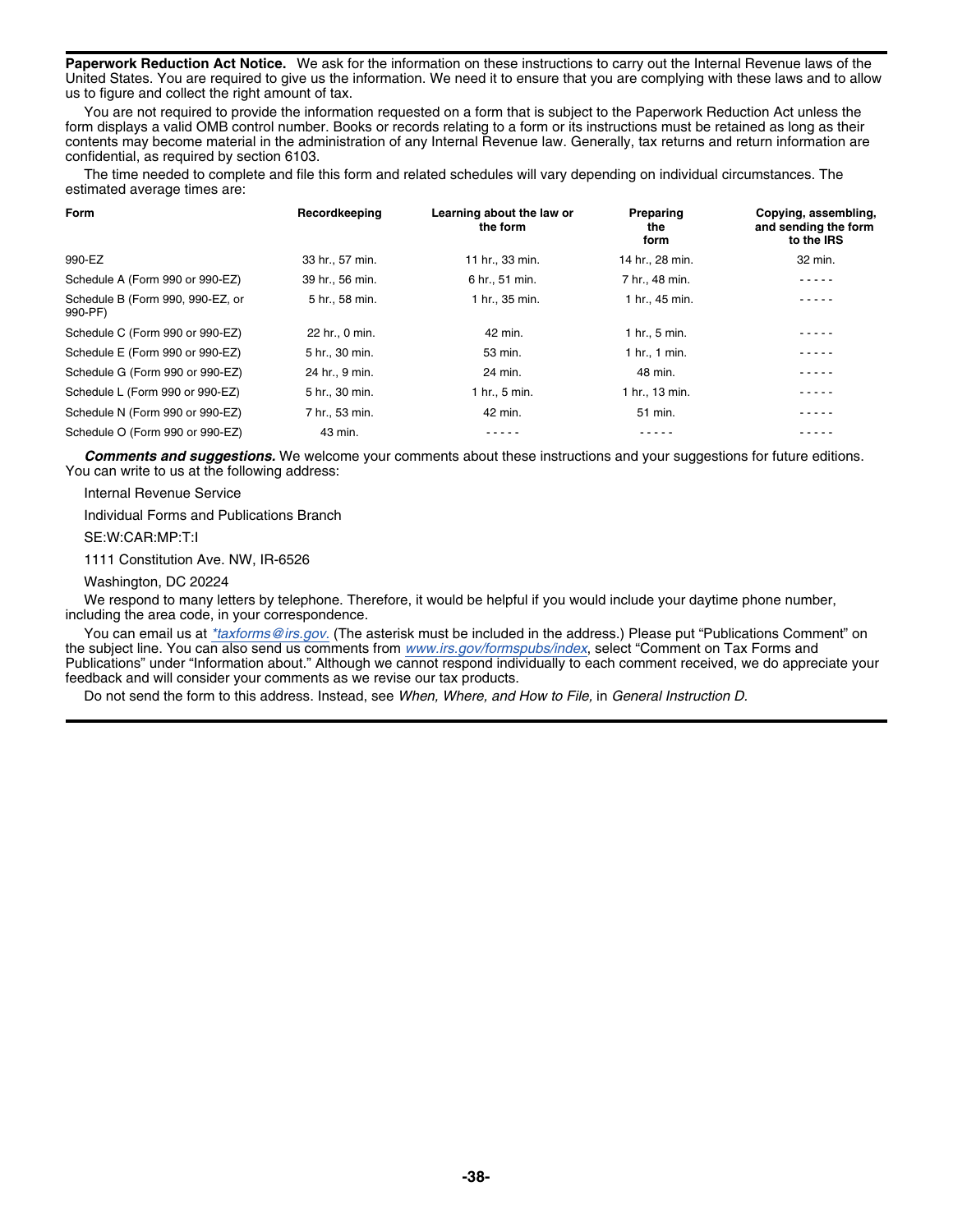| Accounting:                                              |                                                                   | Five highest compensated employees  22                                            |
|----------------------------------------------------------|-------------------------------------------------------------------|-----------------------------------------------------------------------------------|
|                                                          | Reasonable 31, 32                                                 | Fixed payment  32                                                                 |
|                                                          |                                                                   |                                                                                   |
|                                                          |                                                                   | Foreign organization (See Organization)                                           |
|                                                          | Contemporaneous  32                                               |                                                                                   |
|                                                          | Contracts:                                                        | Form 1023, Application for Recognition of                                         |
|                                                          |                                                                   | Exemption Under Section $501(c)(3)$ of the                                        |
|                                                          |                                                                   | Internal Revenue Code  4                                                          |
|                                                          | Contributors:                                                     | Form 1024, Application for Recognition of                                         |
|                                                          |                                                                   | Exemption Under Section 501(a) or for                                             |
| AKA or a.k.a. (See Name and address)                     | Controlled entity  4, 21                                          | Determination Under Section 120  4                                                |
|                                                          |                                                                   | Form 1041, U.S. Income Tax Return for                                             |
|                                                          |                                                                   |                                                                                   |
| Annual information return 3, 29                          |                                                                   | Form 1065, U.S. Return of Partnership                                             |
|                                                          |                                                                   |                                                                                   |
|                                                          | D                                                                 | Form 1099-MISC, Miscellaneous Income,                                             |
| Appendix:                                                |                                                                   |                                                                                   |
| Appendix A Exempt Organizations<br>Reference Chart<br>24 |                                                                   | Form 1120-POL, U.S. Income Tax Return for                                         |
| Appendix B How to Determine Whether an                   |                                                                   | Certain Political Organizations  19                                               |
| Organization's Gross Receipts are                        |                                                                   | Form 1128, Application To Adopt, Change,                                          |
| Normally \$50,000 (or \$5,000) or                        |                                                                   | or Retain a Tax Year  5                                                           |
| 25                                                       |                                                                   | Form 3115, Application for Change in                                              |
| Appendix C Special Gross Receipts Tests                  |                                                                   | Accounting Method  5                                                              |
| for Determining Exempt Status of Section                 |                                                                   | Form 4506, Request for Copy of Tax                                                |
| $501(c)(7)$ and $501(c)(15)$                             |                                                                   |                                                                                   |
| Organizations  26                                        |                                                                   | Form 4506-A, Request for Public Inspection                                        |
| Appendix D Public Inspection of                          | Donations:                                                        | or Copy of Exempt or Political                                                    |
|                                                          |                                                                   | Organization IRS Form  27                                                         |
| Appendix E Section 4958 Excess Benefit                   |                                                                   | Form 4720, Return of Certain Excise Taxes<br>on Charities and Other Persons Under |
|                                                          |                                                                   | Chapters 41 and 42 of the Internal                                                |
| Appendix F Forms and Publications To File                |                                                                   | Revenue Code  19, 20                                                              |
|                                                          |                                                                   | Form 5500, Annual Return/Report of                                                |
| Appendix G Use of Form 990 or 990-EZ To                  |                                                                   | Employee Benefit Plan  5                                                          |
| <b>Satisfy State Reporting</b>                           |                                                                   | Form 8822, Change of Address  8                                                   |
|                                                          |                                                                   | Form 8868, Application for Extension of                                           |
| Application for tax exemption  27                        |                                                                   | Time To File an Exempt Organization                                               |
|                                                          |                                                                   | $Return \dots \dots \dots \dots \dots \dots \dots \dots$<br>. 6                   |
| Assets:                                                  |                                                                   | Form 8886-T, Disclosure by Tax-Exempt                                             |
|                                                          | Е                                                                 | Entity Regarding Prohibited Tax Shelter                                           |
|                                                          | Economic benefit:                                                 |                                                                                   |
| Total  15                                                |                                                                   | Form 941, Employer's Quarterly Federal Tax                                        |
|                                                          | Interest on loans (foregone) $\ldots \ldots \ldots \frac{32}{32}$ |                                                                                   |
|                                                          | Liability insurance premiums $\ldots \ldots \ldots \overline{32}$ | Form 990-BL, Information and Initial Excise                                       |
|                                                          |                                                                   | Tax Return for Black Lung Benefit Trusts                                          |
|                                                          |                                                                   | and Certain Related Persons  5                                                    |
|                                                          |                                                                   | Earm 000 N. Electronic Notice (o Besteard)                                        |

| u                                                                     |            |
|-----------------------------------------------------------------------|------------|
| Calendar year $\ldots \ldots \ldots \ldots \ldots \ldots \ldots 5, 8$ | F          |
| Candidates for public office  19, 22                                  | Fair r     |
|                                                                       | Fede       |
|                                                                       | Feder      |
|                                                                       | Fees:      |
|                                                                       | Co         |
| Certificates of deposit 11, 15                                        | Fur        |
|                                                                       | Go<br>Init |
| Children:                                                             | Lat        |
| Photographs of missing  3                                             | Me         |
|                                                                       | Prc        |
|                                                                       | Re         |
|                                                                       | Final      |

|                                                                      |                   | Financial account                         |
|----------------------------------------------------------------------|-------------------|-------------------------------------------|
|                                                                      |                   | Fiscal year                               |
| countina:                                                            |                   | Five highest compensated employees        |
|                                                                      | Reasonable 31, 32 | Fixed payment                             |
|                                                                      |                   | Foreign country                           |
|                                                                      |                   | Foreign organization (See Organization)   |
|                                                                      |                   |                                           |
|                                                                      | Contracts:        | Form 1023, Application for Recognition of |
|                                                                      |                   | Exemption Under Section 501(c)(3) of t    |
| Change of  8, 35                                                     |                   | Internal Revenue Code                     |
|                                                                      | Contributors:     | Form 1024, Application for Recognition of |
|                                                                      |                   | Exemption Under Section 501(a) or for     |
| (A or a.k.a.  ( <i>See</i> Name and address)                         |                   | Determination Under Section 120           |
| nended return $\ldots, \ldots, \ldots, \ldots, \ldots, 37$           |                   | Form 1041, U.S. Income Tax Return for     |
| Description of amendments $\ldots \ldots \ldots \ldots \overline{6}$ |                   | Estates and Trusts                        |
| $m(n)$ information rature<br>n nn                                    |                   | Form 1065, U.S. Return of Partnership     |

٠

| pendix:                                                          |                                                                  | Methods $\dots\dots\dots\dots\dots\dots\dots\dots\dots\dots$                                                                                                                                                                   |
|------------------------------------------------------------------|------------------------------------------------------------------|--------------------------------------------------------------------------------------------------------------------------------------------------------------------------------------------------------------------------------|
| Appendix A Exempt Organizations                                  |                                                                  | Form 1120-POL, U.S. Income Tax Return for                                                                                                                                                                                      |
|                                                                  |                                                                  | Certain Political Organizations  19                                                                                                                                                                                            |
| Appendix B How to Determine Whether an $\overline{\phantom{a}}$  |                                                                  | Form 1128, Application To Adopt, Change,                                                                                                                                                                                       |
| Organization's Gross Receipts are                                |                                                                  | or Retain a Tax Year  5                                                                                                                                                                                                        |
| Normally \$50,000 (or \$5,000) or                                |                                                                  | Form 3115, Application for Change in                                                                                                                                                                                           |
|                                                                  |                                                                  |                                                                                                                                                                                                                                |
| Appendix C Special Gross Receipts Tests                          |                                                                  | Form 4506, Request for Copy of Tax                                                                                                                                                                                             |
| for Determining Exempt Status of Section                         | Dividends  11, 12, 21                                            |                                                                                                                                                                                                                                |
| $501(c)(7)$ and $501(c)(15)$                                     |                                                                  | Form 4506-A, Request for Public Inspection                                                                                                                                                                                     |
| 26<br>Organizations                                              | Donations:                                                       | or Copy of Exempt or Political                                                                                                                                                                                                 |
| Appendix D Public Inspection of                                  |                                                                  | Organization IRS Form  27                                                                                                                                                                                                      |
| Returns<br>26                                                    | Of use of property $\dots\dots\dots\dots\dots\dots\dots$ 10      | Form 4720, Return of Certain Excise Taxes                                                                                                                                                                                      |
| Appendix E Section 4958 Excess Benefit                           |                                                                  | on Charities and Other Persons Under                                                                                                                                                                                           |
|                                                                  |                                                                  | Chapters 41 and 42 of the Internal                                                                                                                                                                                             |
| Appendix F Forms and Publications To File                        | Sponsoring organization $\ldots \ldots \ldots \overline{4}$ , 21 | Revenue Code  19, 20                                                                                                                                                                                                           |
|                                                                  |                                                                  | Form 5500, Annual Return/Report of                                                                                                                                                                                             |
| Appendix G Use of Form 990 or 990-EZ To $\overline{\phantom{a}}$ | Dues and assessments $\dots\dots\dots\dots\dots$ 10              |                                                                                                                                                                                                                                |
| <b>Satisfy State Reporting</b>                                   |                                                                  | Form 8822, Change of Address  8                                                                                                                                                                                                |
|                                                                  | Members $\dots\dots\dots\dots\dots\dots\dots\dots\dots$          | Form 8868, Application for Extension of                                                                                                                                                                                        |
| plication for tax exemption  27                                  |                                                                  | Time To File an Exempt Organization                                                                                                                                                                                            |
| plication pending $\ldots \ldots \ldots \ldots \ldots \ldots$    |                                                                  | Refument and the contract of the contract of the contract of the contract of the contract of the contract of the contract of the contract of the contract of the contract of the contract of the contract of the contract of t |
|                                                                  |                                                                  |                                                                                                                                                                                                                                |

|                                                                       | Economic benefit:                                                      |                                                               |
|-----------------------------------------------------------------------|------------------------------------------------------------------------|---------------------------------------------------------------|
|                                                                       |                                                                        | Form 941, Employer's Quarterly Federal Ta                     |
| Assistance to individuals $\ldots \ldots \ldots \ldots \overline{13}$ |                                                                        |                                                               |
|                                                                       | Liability insurance premiums $\ldots \ldots \ldots \frac{32}{32}$      | Form 990-BL, Information and Initial Excise                   |
|                                                                       |                                                                        | Tax Return for Black Lung Benefit Trusts                      |
|                                                                       |                                                                        | and Certain Related Persons                                   |
|                                                                       | Element of common control  22                                          | Form 990-N, Electronic Notice (e-Postcard)                    |
|                                                                       |                                                                        | for Tax-Exempt Organizations not                              |
|                                                                       |                                                                        | Required To File Form 990 or                                  |
|                                                                       |                                                                        |                                                               |
|                                                                       | Employer identification number (EIN)  8                                | Form 990-PF, Return of Private Foundation                     |
|                                                                       | Excess benefit transaction  20, 30, 31, 33                             | or Section 4947(a)(1) Nonexempt                               |
|                                                                       |                                                                        | Charitable Trust Treated as a Private                         |
| Black lung benefit trusts 5                                           |                                                                        | Foundation $\ldots \ldots \ldots \ldots \ldots \ldots \ldots$ |
|                                                                       | Expenses:                                                              | Form 990-T, Exempt Organization Busines                       |
|                                                                       | Functional $\ldots, \ldots, \ldots, \ldots, \ldots, \ldots, \ldots$ 12 | Income Tax Return  18.                                        |
|                                                                       |                                                                        | Form W-2, Wage and Tax Statement                              |
|                                                                       |                                                                        |                                                               |
|                                                                       | Extension of time to file $\ldots, \ldots, \ldots, \ldots, 6$          |                                                               |
|                                                                       |                                                                        |                                                               |

## $\blacksquare$

| Candidates for public office $\dots \dots \dots 19$ , 22<br>Capital contributions $\ldots \ldots \ldots \ldots \ldots \ldots$ 20<br>Capital gains $\ldots \ldots \ldots \ldots \ldots \ldots \ldots \frac{12}{12}$<br>Cash receipts and disbursements $\ldots \ldots \ldots \overline{5}$<br>Changes in net assets $\ldots$ 14, 37<br>Children:<br>Photographs of missing  3 | Fair market value 31, 32<br>Federal unemployment tax (FUTA)  14<br>Federated fundraising agencies  10<br>Fees: | Fundraising events  1, 7, 10, 12, 13<br>FUTA (See Federal unemployment tax)<br>G |
|------------------------------------------------------------------------------------------------------------------------------------------------------------------------------------------------------------------------------------------------------------------------------------------------------------------------------------------------------------------------------|----------------------------------------------------------------------------------------------------------------|----------------------------------------------------------------------------------|
| Church-affiliated organization $\ldots \ldots \ldots$ 4                                                                                                                                                                                                                                                                                                                      |                                                                                                                |                                                                                  |

| Accounting:                                                                     |                                                                   | Five highest compensated employees  22                                |
|---------------------------------------------------------------------------------|-------------------------------------------------------------------|-----------------------------------------------------------------------|
|                                                                                 | Reasonable 31, 32                                                 | Fixed payment  32                                                     |
|                                                                                 |                                                                   |                                                                       |
| Accounts payable $\ldots \ldots \ldots \ldots \ldots \ldots \ldots$ 15          |                                                                   | Foreign organization (See Organization)                               |
|                                                                                 | Contemporaneous  32                                               |                                                                       |
|                                                                                 | Contracts:                                                        | Form 1023, Application for Recognition of                             |
|                                                                                 |                                                                   | Exemption Under Section 501(c)(3) of the                              |
| Website $\ldots \ldots \ldots \ldots \ldots \ldots \ldots \ldots \ldots \ldots$ | Contributors:                                                     | Internal Revenue Code  4<br>Form 1024, Application for Recognition of |
|                                                                                 |                                                                   | Exemption Under Section 501(a) or for                                 |
| AKA or a.k.a. (See Name and address)                                            |                                                                   | Determination Under Section 120  4                                    |
| Amended return  37                                                              | Controlling organization  4, 21                                   | Form 1041, U.S. Income Tax Return for                                 |
| Description of amendments $\ldots \ldots \ldots \ldots \bar{6}$                 |                                                                   |                                                                       |
| Annual information return 3, 29                                                 | <u> 1989 - Johann Stein, Amerikaansk politiker (* 1989)</u>       | Form 1065, U.S. Return of Partnership                                 |
| Anti-abuse rule  26                                                             |                                                                   |                                                                       |
| Appendix:                                                                       | D                                                                 | Form 1099-MISC, Miscellaneous Income,                                 |
| Appendix A Exempt Organizations                                                 |                                                                   | Form 1120-POL, U.S. Income Tax Return for                             |
| Reference Chart  24                                                             |                                                                   | Certain Political Organizations  19                                   |
| Appendix B How to Determine Whether an                                          |                                                                   | Form 1128, Application To Adopt, Change,                              |
| Organization's Gross Receipts are                                               |                                                                   | or Retain a Tax Year  5                                               |
| Normally \$50,000 (or \$5,000) or<br>25                                         |                                                                   | Form 3115, Application for Change in                                  |
| Appendix C Special Gross Receipts Tests                                         |                                                                   |                                                                       |
| for Determining Exempt Status of Section                                        |                                                                   | Form 4506, Request for Copy of Tax                                    |
| $501(c)(7)$ and $501(c)(15)$                                                    |                                                                   | Form 4506-A, Request for Public Inspection                            |
| Organizations<br>26                                                             | Donations:                                                        | or Copy of Exempt or Political                                        |
| Appendix D Public Inspection of                                                 |                                                                   | Organization IRS Form  27                                             |
|                                                                                 |                                                                   | Form 4720, Return of Certain Excise Taxes                             |
| Appendix E Section 4958 Excess Benefit                                          |                                                                   | on Charities and Other Persons Under                                  |
| Appendix F Forms and Publications To File                                       | Donor advisor $\ldots \ldots \ldots \ldots \ldots \ldots 21,31$   | Chapters 41 and 42 of the Internal                                    |
|                                                                                 |                                                                   | Revenue Code  19, 20                                                  |
| Appendix G Use of Form 990 or 990-EZ To                                         |                                                                   | Form 5500, Annual Return/Report of                                    |
| <b>Satisfy State Reporting</b>                                                  |                                                                   | Employee Benefit Plan  5<br>Form 8822, Change of Address              |
|                                                                                 | Affiliates  11                                                    | Form 8868, Application for Extension of                               |
| Application for tax exemption  27                                               |                                                                   | Time To File an Exempt Organization                                   |
| Application pending  4                                                          |                                                                   |                                                                       |
| Assets:                                                                         |                                                                   | Form 8886-T, Disclosure by Tax-Exempt                                 |
|                                                                                 | Е                                                                 | Entity Regarding Prohibited Tax Shelter                               |
|                                                                                 | Economic benefit:                                                 | Transaction  20                                                       |
|                                                                                 |                                                                   | Form 941, Employer's Quarterly Federal Tax                            |
|                                                                                 | Liability insurance premiums $\ldots \ldots \ldots \overline{32}$ | Form 990-BL, Information and Initial Excise                           |
|                                                                                 |                                                                   | Tax Return for Black Lung Benefit Trusts                              |
|                                                                                 |                                                                   | and Certain Related Persons  5                                        |
|                                                                                 | Element of common control  22                                     | Form 990-N, Electronic Notice (e-Postcard)                            |
|                                                                                 |                                                                   | for Tax-Exempt Organizations not                                      |
| в                                                                               |                                                                   | Required To File Form 990 or                                          |
|                                                                                 | Employer identification number (EIN)  8                           | Form 990-PF, Return of Private Foundation                             |
|                                                                                 | Excess benefit transaction  20, 30, 31, $3\overline{3}$           | or Section 4947(a)(1) Nonexempt                                       |
|                                                                                 |                                                                   | Charitable Trust Treated as a Private                                 |
|                                                                                 |                                                                   |                                                                       |
|                                                                                 | Expenses:                                                         | Form 990-T, Exempt Organization Business                              |
| Books and records 12, 20                                                        | Functional  12                                                    | Income Tax Return  18, 20                                             |
| Business activities  11                                                         |                                                                   | Form W-2, Wage and Tax Statement  16                                  |
|                                                                                 |                                                                   |                                                                       |
|                                                                                 |                                                                   |                                                                       |
| C                                                                               |                                                                   |                                                                       |
|                                                                                 | F                                                                 |                                                                       |
| Candidates for public office $\dots\dots\dots\dots$ 19, 22                      | Fair market value 31, 32                                          | Fundraising events  1, 7, 10, 12, 13                                  |
|                                                                                 | Eederal unemployment tay (ELITA)                                  |                                                                       |

| Goods or services $\,\ldots\ldots\ldots\ldots\ldots\ldots\ldots\,1\overline{3}$ |  |
|---------------------------------------------------------------------------------|--|
| Governing documents  17                                                         |  |
|                                                                                 |  |
| Gross receipts………………………20, 25                                                   |  |
| Gross rental income  11                                                         |  |
| Gross revenue (See Revenue)                                                     |  |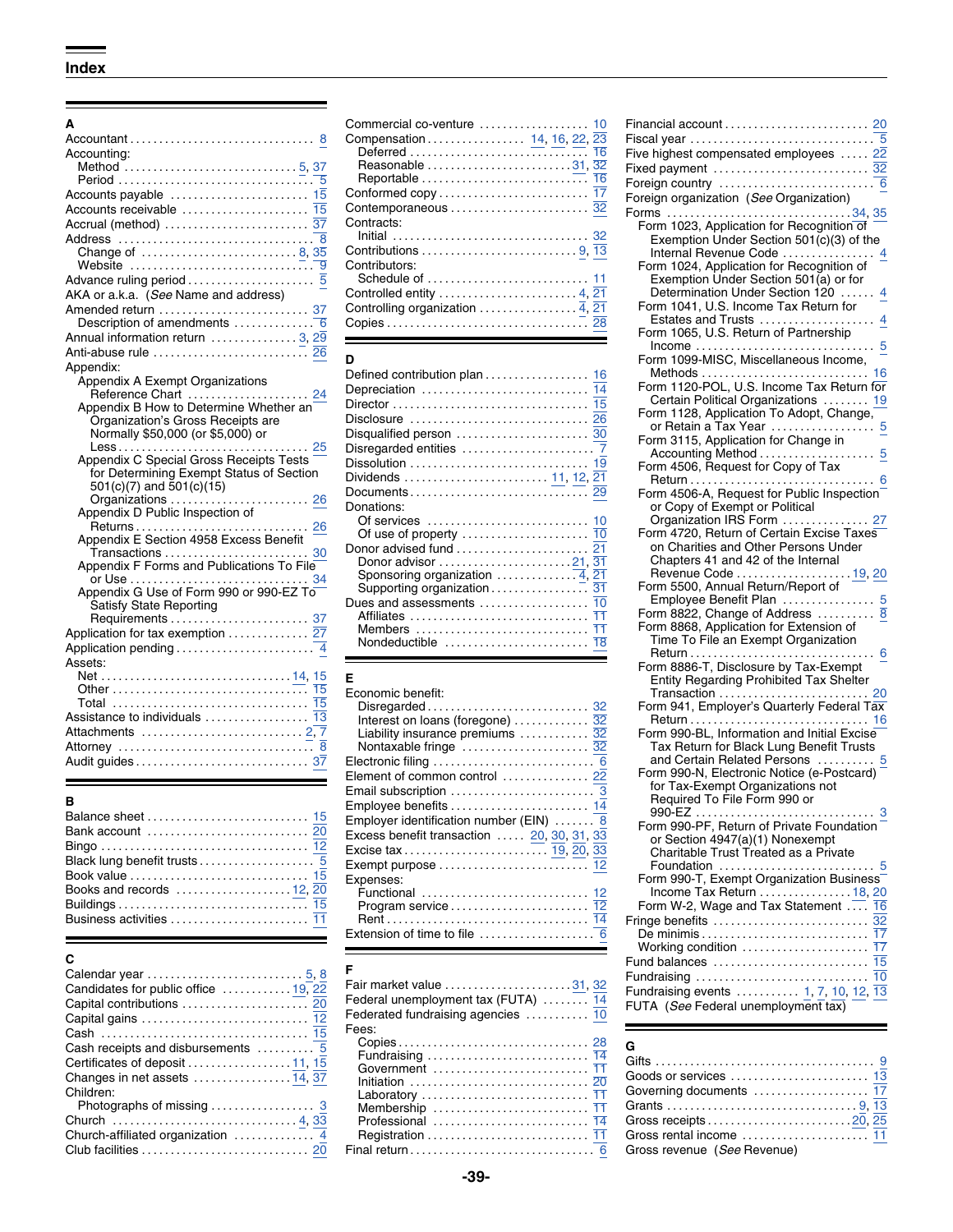| Gross sales                  |     |           |
|------------------------------|-----|-----------|
| Group exemption number (GEN) |     |           |
| Group return                 | ___ | Rovalties |

|                                                                        |                   | Savings accounts (See Savings)                 |
|------------------------------------------------------------------------|-------------------|------------------------------------------------|
| Independent contractors $\dots \dots \dots \dots 14$ , $2\overline{2}$ |                   | $Schedules$                                    |
|                                                                        |                   | Schedule A (Form 990 or 990-                   |
|                                                                        |                   | <b>Charity Status and Public Su</b>            |
|                                                                        |                   |                                                |
|                                                                        |                   | Schedule B (Form 990, 990-E2                   |
|                                                                        |                   | Schedule of Contributors                       |
|                                                                        |                   | Schedule C (Form 990 or 990-                   |
|                                                                        | Payroll taxes  14 | Campaign and Lobbying Act                      |
| Investment:                                                            |                   |                                                |
|                                                                        |                   | Schedule E (Form 990 or 990-                   |
|                                                                        |                   | $\mathsf{C}$ and $\mathsf{C}$ and $\mathsf{C}$ |

|--|

|                                                    |                                             | Schedule N (Form 990 or 990-EZ),                                                                                                      |
|----------------------------------------------------|---------------------------------------------|---------------------------------------------------------------------------------------------------------------------------------------|
|                                                    |                                             | Liquidation, Termination, Dissolution, or                                                                                             |
|                                                    |                                             | Significant Disposition of Assets 6                                                                                                   |
|                                                    | Professional fees (See Fees)                |                                                                                                                                       |
| List of officers directors, trustees, and key      |                                             | Schedule O  1, 5, 6, 7, 8, 13, 14, 15,<br>$\overline{17}, \overline{18}, \overline{20}, \overline{21}, \overline{22}, \overline{34},$ |
|                                                    | Program-related investment (See Investment) |                                                                                                                                       |
| List of required schedules and                     |                                             |                                                                                                                                       |
|                                                    |                                             | Securities account                                                                                                                    |
|                                                    | Public inspection  7, 26, 27, 28, 37        | Severance payments (See Payments)                                                                                                     |
| Lobbying:                                          | Publications:                               | SFAS 116, Accounting for Contributions                                                                                                |
|                                                    |                                             | Received and Contributions Made  5                                                                                                    |
|                                                    | Pub. 15, Circular E Employer's Tax          |                                                                                                                                       |
|                                                    | Guide  16,35                                |                                                                                                                                       |
| Local or subordinate organizations $\overline{28}$ | Pub. 15-A, Employer's Supplemental Tax      | Shipping<br>Short accounting period or short year                                                                                     |
|                                                    | $\cap$<br>$\sim$ uda $\sim$                 |                                                                                                                                       |

| Maintenance expense  14              | Disclosure Requirements  10                | $Block$                             |
|--------------------------------------|--------------------------------------------|-------------------------------------|
|                                      | Pub. 1779, Independent Contractor or       | Significant Disposition of Net A    |
|                                      |                                            | Social security number              |
|                                      | Pub. 463, Travel, Entertainment, Gift, and | Social security taxes               |
| Membership dues and assessments (See |                                            | Solicitation                        |
| Dues and assessments)                | Pub. 525, Taxable and Nontaxable           | Specific Instructions               |
| Miscellaneous expenses  14           |                                            | State filing requirements           |
|                                      |                                            | State reporting requirements.       |
|                                      | Pub. 557, Tax-Exempt Status for Your       | <b>Statement of Program Service</b> |
|                                      |                                            | Accomplishments                     |
| Mortgage interest (See Interest)     | Pub. 598, Tax on Unrelated Business        | Substantial contributor             |

| Name change $\dots\dots\dots\dots\dots\dots\dots\dots 8$<br>Net assets (See Assets) | $\frac{1}{2}$ $\frac{1}{2}$ $\frac{1}{2}$ $\frac{1}{2}$ $\frac{1}{2}$ $\frac{1}{2}$ $\frac{1}{2}$ $\frac{1}{2}$ $\frac{1}{2}$ $\frac{1}{2}$ $\frac{1}{2}$ $\frac{1}{2}$ $\frac{1}{2}$ $\frac{1}{2}$ $\frac{1}{2}$ $\frac{1}{2}$ $\frac{1}{2}$ $\frac{1}{2}$ $\frac{1}{2}$ $\frac{1}{2}$ $\frac{1}{2}$ $\frac{1}{2}$<br>Pub. 947, Practice Before the IRS and<br>s s | S |
|-------------------------------------------------------------------------------------|---------------------------------------------------------------------------------------------------------------------------------------------------------------------------------------------------------------------------------------------------------------------------------------------------------------------------------------------------------------------|---|
| Nonfixed payments (See Payments)                                                    | Related Organization (See Organization)<br>Rent Expenses (See Expenses)<br>Benortable compensation (See                                                                                                                                                                                                                                                             |   |

| Offices:                    |  |
|-----------------------------|--|
|                             |  |
| Regional or district 28. 29 |  |

| Group return  4 | Group exemption number (GEN) $\ldots \ldots \overline{8}$ Affiliated $\ldots \ldots \ldots \ldots \ldots \ldots \ldots \ldots \quad 31$ | Rour<br>Roya           |
|-----------------|-----------------------------------------------------------------------------------------------------------------------------------------|------------------------|
|                 | Organization managers  33                                                                                                               | Salar<br>Sale:<br>n Of |
|                 |                                                                                                                                         | Ωf                     |

|                                                                                       |                                                 | Sale of securities (See Sale)                                                   |
|---------------------------------------------------------------------------------------|-------------------------------------------------|---------------------------------------------------------------------------------|
|                                                                                       |                                                 | Savings 11, 15                                                                  |
|                                                                                       | Payments:                                       | Savings accounts (See Savings)                                                  |
|                                                                                       | Compensation  31                                |                                                                                 |
| Independent contractors  14, 22                                                       |                                                 | Schedule A (Form 990 or 990-EZ), Public                                         |
| Insurance $\ldots\ldots\ldots\ldots\ldots\ldots\ldots\ldots\ldots\ldots\overline{26}$ | Independent contractors  74                     | Charity Status and Public Support  8.                                           |
|                                                                                       |                                                 | 22                                                                              |
| Mortgage $\ldots \ldots \ldots \ldots \ldots \ldots \ldots \ldots \ldots$ 14          |                                                 | Schedule B (Form 990, 990-EZ, or 990-PF),                                       |
| Interest income  11                                                                   | Severance  17, 31                               | Schedule of Contributors  2, 8, 37                                              |
|                                                                                       |                                                 | Schedule C (Form 990 or 990-EZ), Political                                      |
|                                                                                       |                                                 | Campaign and Lobbying Activities  18,                                           |
| Investment:                                                                           |                                                 |                                                                                 |
|                                                                                       |                                                 | Schedule E (Form 990 or 990-EZ),                                                |
|                                                                                       |                                                 | Schedule G (Form 990 or 990-EZ),                                                |
|                                                                                       | Political campaign activities  22               | Supplemental Information Regarding                                              |
| ĸ                                                                                     |                                                 | Fundraising or Gaming Activities<br>13                                          |
|                                                                                       | Political organization (See Organization)       | Schedule L (Form 990 or 990-EZ),                                                |
|                                                                                       |                                                 | <b>Transactions With Interested</b>                                             |
|                                                                                       |                                                 |                                                                                 |
|                                                                                       |                                                 | Schedule N (Form 990 or 990-EZ),                                                |
|                                                                                       |                                                 | Liquidation, Termination, Dissolution, or                                       |
|                                                                                       |                                                 | Significant Disposition of Assets  6, 8                                         |
| Liabilities, total  15                                                                | Professional fees (See Fees)                    |                                                                                 |
|                                                                                       |                                                 | Schedule O  1, 5, 6, 7, 8, 13, 14, 15, 16, 16, 17, 18, 20, 21, 22, 34, 38       |
| List of officers directors, trustees, and key                                         | Program-related investment (See Investment)     |                                                                                 |
|                                                                                       |                                                 |                                                                                 |
| List of required schedules and                                                        |                                                 |                                                                                 |
|                                                                                       |                                                 |                                                                                 |
|                                                                                       | Public inspection  7, 26, 27, 28, 37            | Severance payments (See Payments)                                               |
| Lobbvina:                                                                             | Publications:                                   | SFAS 116, Accounting for Contributions                                          |
|                                                                                       | Pub. 15, Circular E Employer's Tax              | Received and Contributions Made  5, 9,                                          |
|                                                                                       | Guide  16, 35                                   |                                                                                 |
| Local or subordinate organizations $\ldots \ldots \ldots$ 28                          | Pub. 15-A, Employer's Supplemental Tax          |                                                                                 |
| <u> 1989 - Johann Barnett, fransk politik (</u>                                       |                                                 |                                                                                 |
|                                                                                       | Pub. 1771, Charitable                           |                                                                                 |
|                                                                                       | Contributions-Substantiation and                |                                                                                 |
| Maintenance expense  14                                                               |                                                 |                                                                                 |
| Major disposition of assets  19                                                       | Pub. 1779, Independent Contractor or            | Significant Disposition of Net Assets  19                                       |
|                                                                                       |                                                 |                                                                                 |
|                                                                                       | Pub. 463, Travel, Entertainment, Gift, and      |                                                                                 |
| Membership dues and assessments (See                                                  | Car Expenses 11                                 |                                                                                 |
| Dues and assessments)                                                                 | Pub. 525, Taxable and Nontaxable                | Specific Instructions 8                                                         |
| Miscellaneous expenses 14                                                             | Pub. 526, Charitable Contributions $\ldots$ 10, | State filing requirements $\ldots \ldots \ldots \ldots \ldots$ 6, 37            |
| Miscellaneous income  16                                                              |                                                 | State reporting requirements $\ldots \ldots \ldots \overline{5}, \overline{37}$ |
|                                                                                       | Pub. 557, Tax-Exempt Status for Your            | <b>Statement of Program Service</b>                                             |
| Money market funds $\ldots \ldots \ldots \ldots \ldots \ldots \ldots$ 15              |                                                 |                                                                                 |
| Mortgage interest (See Interest)                                                      | Pub. 598, Tax on Unrelated Business             |                                                                                 |
|                                                                                       | Income of Exempt Organizations  18              |                                                                                 |
|                                                                                       | Pub. 946, How To Depreciate                     |                                                                                 |
|                                                                                       |                                                 |                                                                                 |
| Name and address $\ldots \ldots \ldots \ldots \ldots \ldots \ldots$                   | Pub. 947, Practice Before the IRS and           | Supporting organization (See Organization)                                      |
| Name change  8                                                                        | Power of Attorney  23                           |                                                                                 |
| Net assets (See Assets)                                                               | Purpose of form                                 |                                                                                 |

| Nonfixed payments (See Payments)<br>Notes receivable  13 | Related Organization (See Organization)<br>Rent Expenses (See Expenses) | Tax shelter transaction<br>Tax year<br>Taxes<br>Telephone number |
|----------------------------------------------------------|-------------------------------------------------------------------------|------------------------------------------------------------------|
|                                                          | Reportable compensation (See<br>Compensation)                           | Termination<br>Total assets (See Assets)                         |
|                                                          |                                                                         | Transfers:                                                       |
|                                                          |                                                                         | To exempt non-charitable related                                 |
| Offices:                                                 |                                                                         | organizations                                                    |
|                                                          |                                                                         | Trust, section $4947(a)(1)$                                      |
|                                                          | Revenue sharing transactions  33 Trustee                                |                                                                  |

# Group return ............................. . <sup>4</sup> Foreign ............................. . 4, 30 Royalties ............................. . 11, 13

## Ē.

|                                                                                        |                                                                                | s                                                                         |
|----------------------------------------------------------------------------------------|--------------------------------------------------------------------------------|---------------------------------------------------------------------------|
|                                                                                        |                                                                                |                                                                           |
|                                                                                        | Organization managers  33                                                      | Sale:                                                                     |
|                                                                                        |                                                                                |                                                                           |
|                                                                                        | Other Assets (See Assets)                                                      |                                                                           |
| Historic and continuing relationship  22                                               |                                                                                |                                                                           |
| Hours per week  16                                                                     |                                                                                |                                                                           |
|                                                                                        |                                                                                | Sale of securities (See Sale)                                             |
|                                                                                        |                                                                                |                                                                           |
|                                                                                        |                                                                                |                                                                           |
|                                                                                        | Payments:                                                                      | Savings accounts (See Savings)                                            |
| Independent contractors  14, 22                                                        |                                                                                | Schedules 34, 35                                                          |
|                                                                                        |                                                                                | Schedule A (Form 990 or 990-EZ), Public                                   |
| Interest  11                                                                           |                                                                                | Charity Status and Public Support  8,                                     |
| Mortgage $\ldots \ldots \ldots \ldots \ldots \ldots \ldots \ldots \ldots 14$           |                                                                                |                                                                           |
|                                                                                        |                                                                                | Schedule B (Form 990, 990-EZ, or 990-PF),                                 |
|                                                                                        |                                                                                | Schedule of Contributors  2, 8, 37                                        |
|                                                                                        | To affiliates $\ldots \ldots \ldots \ldots \ldots \ldots \ldots \ldots \ldots$ | Schedule C (Form 990 or 990-EZ), Political                                |
|                                                                                        | Payroll taxes  14                                                              | Campaign and Lobbying Activities  18,                                     |
| Investment:                                                                            | Penalties 14                                                                   |                                                                           |
| Program-related $\ldots \ldots \ldots \ldots \ldots \ldots 11, 12$                     | Failure to file $\dots\dots\dots\dots\dots\dots\dots\dots$                     | Schedule E (Form 990 or 990-EZ),                                          |
|                                                                                        |                                                                                | Schools  22                                                               |
|                                                                                        | Political campaign activities  22                                              | Schedule G (Form 990 or 990-EZ),                                          |
|                                                                                        |                                                                                | Supplemental Information Regarding                                        |
|                                                                                        | Political expenditures  19                                                     | Fundraising or Gaming Activities  13                                      |
|                                                                                        | Political organization (See Organization)                                      | Schedule L (Form 990 or 990-EZ),                                          |
|                                                                                        |                                                                                | <b>Transactions With Interested</b>                                       |
|                                                                                        |                                                                                | Persons  20                                                               |
|                                                                                        |                                                                                | Schedule N (Form 990 or 990-EZ),                                          |
|                                                                                        |                                                                                | Liquidation, Termination, Dissolution, or                                 |
| Liabilities, total $\,\ldots\ldots\ldots\ldots\ldots\ldots\ldots\ldots\,1\overline{5}$ |                                                                                | Significant Disposition of Assets  6, 8,                                  |
|                                                                                        | Professional fees (See Fees)                                                   |                                                                           |
|                                                                                        |                                                                                | Schedule O  1, 5, 6, 7, 8, 13, 14, 15, 16, 16, 17, 18, 20, 21, 22, 34, 38 |
| List of officers directors, trustees, and key                                          |                                                                                |                                                                           |
|                                                                                        | Program-related investment (See Investment)                                    |                                                                           |
| List of required schedules and                                                         |                                                                                |                                                                           |
|                                                                                        |                                                                                |                                                                           |
|                                                                                        | Public inspection  7, 26, 27, 28, 37                                           |                                                                           |
| Lobbying:                                                                              | Publications:                                                                  | Severance payments (See Payments)                                         |
|                                                                                        |                                                                                | SFAS 116, Accounting for Contributions                                    |
|                                                                                        | Pub. 15, Circular E Employer's Tax                                             | Received and Contributions Made  5, 9,                                    |
| Lobbying expenses  18                                                                  |                                                                                |                                                                           |
| Local or subordinate organizations 28                                                  | Pub. 15-A, Employer's Supplemental Tax                                         |                                                                           |
|                                                                                        | Guide  23                                                                      | Short accounting period or short year  5                                  |
|                                                                                        | Pub. 1771, Charitable                                                          |                                                                           |
|                                                                                        | Contributions-Substantiation and                                               |                                                                           |
| Maintenance expense  14                                                                | Disclosure Requirements  10                                                    |                                                                           |
| Major disposition of assets  19                                                        | Pub. 1779, Independent Contractor or                                           | Significant Disposition of Net Assets  19                                 |
| Medicare taxes  14                                                                     | Employee 23                                                                    | Social security number  23                                                |
|                                                                                        | Pub. 463, Travel, Entertainment, Gift, and                                     |                                                                           |
| Membership dues and assessments (See                                                   | Car Expenses 11                                                                |                                                                           |
|                                                                                        | Pub. 525, Taxable and Nontaxable                                               |                                                                           |
| Dues and assessments)                                                                  |                                                                                |                                                                           |
| Miscellaneous expenses  14                                                             |                                                                                | State filing requirements  6, 37                                          |
|                                                                                        | 11                                                                             |                                                                           |
| Mission society $\dots\dots\dots\dots\dots\dots\dots\overline{4}$                      | Pub. 557, Tax-Exempt Status for Your                                           | <b>Statement of Program Service</b>                                       |
|                                                                                        |                                                                                | Accomplishments  15                                                       |
| Mortgage interest (See Interest)                                                       | Pub. 598, Tax on Unrelated Business                                            |                                                                           |
|                                                                                        | Income of Exempt Organizations  18                                             |                                                                           |
|                                                                                        | Pub. 946, How To Depreciate                                                    |                                                                           |
| N                                                                                      |                                                                                |                                                                           |
| Name and address $\ldots \ldots \ldots \ldots \ldots \ldots 8$                         | Pub. 947, Practice Before the IRS and                                          | Supporting organization (See Organization)                                |
| Name change $\ldots \ldots \ldots \ldots \ldots \ldots \ldots \ \overline{8}$          |                                                                                |                                                                           |
| Net assets (See Assets)                                                                |                                                                                |                                                                           |

| Nonexempt charitable trust $\ldots \ldots \ldots \ldots$ 21<br>Nonfixed payments (See Payments)<br><u> The Communication of the Communication of the Communication of the Communication of the Communication of the Co</u> | Related Organization (See Organization)<br>Rent Expenses (See Expenses) | Tax shelter transaction $\ldots \ldots \ldots \ldots \ldots$ . 20                                               |
|----------------------------------------------------------------------------------------------------------------------------------------------------------------------------------------------------------------------------|-------------------------------------------------------------------------|-----------------------------------------------------------------------------------------------------------------|
|                                                                                                                                                                                                                            | Reportable compensation (See<br>Compensation)                           | Termination $\ldots \ldots \ldots \ldots \ldots \ldots \ldots \ldots \ldots 8, 19$<br>Total assets (See Assets) |
|                                                                                                                                                                                                                            |                                                                         | Transfers:                                                                                                      |
|                                                                                                                                                                                                                            |                                                                         | To exempt non-charitable related                                                                                |
| Offices:                                                                                                                                                                                                                   |                                                                         | organizations  22                                                                                               |
|                                                                                                                                                                                                                            | Program service $\dots\dots\dots\dots\dots\dots\dots$ 10, 11            |                                                                                                                 |
| Regional or district 28, 29                                                                                                                                                                                                |                                                                         |                                                                                                                 |